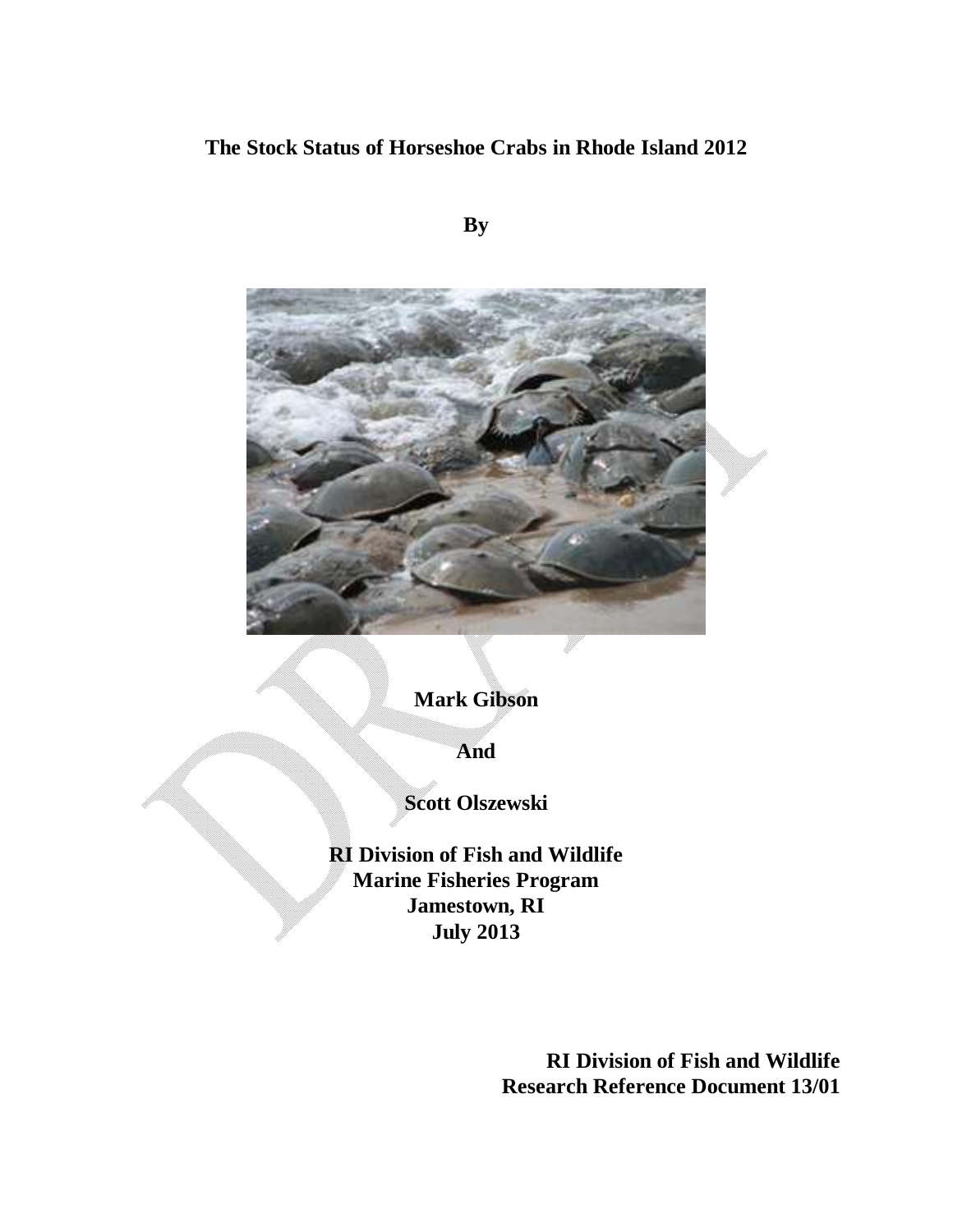# **The Stock Status of Horseshoe Crabs in Rhode Island 2012**

**By**

# **Mark Gibson**

**And**

#### **Scott Olszewski**

# **RI Division of Fish and Wildlife Marine Fisheries Program Jamestown, RI July 2013**

# **Introduction-**

Horseshoe Crab Biology- The horseshoe crab (*Limulus polyphemus)*, has existed in current form for millions of years (Walls et al. 2002). It is a marine arthropod that utilizes both estuarine and continental shelf habitats. The species is not a true crab but is more closely related to spiders and scorpions, comprising a single taxonomic class (Merostomata). They are ancient descendents of the trilobites (Shuster 1982). The family Limulidae consists of four species of which *polyphemus* is the American species (Walls et al. 2002). The horseshoe crab is considered an opportunistic feeder, consuming a variety of mollusks, polychaetes and vascular plant material. Horseshoe crabs range from Central America through the Gulf of Mexico and along the Atlantic coast to the Gulf of Maine (ASMFC 2009). Delaware Bay is considered the epicenter of crab spawning along the US coast (Botton and Ropes 1987). US populations have undergone a long-term decline from both anthropogenic and climatic influences (Faurby et al. 2010). With warming spring waters, horseshoe crabs move from the deep water of bays and sounds into shallows in preparation for spawning on beaches. High energy areas and beaches prone to strong wave action are avoided. Low energy environments reduce tidal stranding and secure egg deposition. The spawning period generally lasts from March through July in Rhode Island. Peak activity occurs during evening new and full moon high tides in May and June (Smith et al. 2002). The crabs spawn on a variety of bottom types ranging from mud/sandy sediments to rocky/sandy sediments. Spawning adults prefer sandy beach areas within bays and coves that are protected from wave action. The eggs are deposited deeper than 10 centimeters into the sediment to evade predation from long billed shore birds. The crabs become sexually mature in 9 to 11 years and spawn multiple times during the spawning season depositing 3,000 to 4,000 eggs each spawn. Horseshoe crabs have been known to deposit up to 80,000 eggs annually. The species is characterized by high fecundity, high egg and larval mortality and low adult mortality. Eggs hatch within 14 to 30 days. In the northern part of their range, crabs have longevity of about 20 years. (ASMFC 1998, 2009).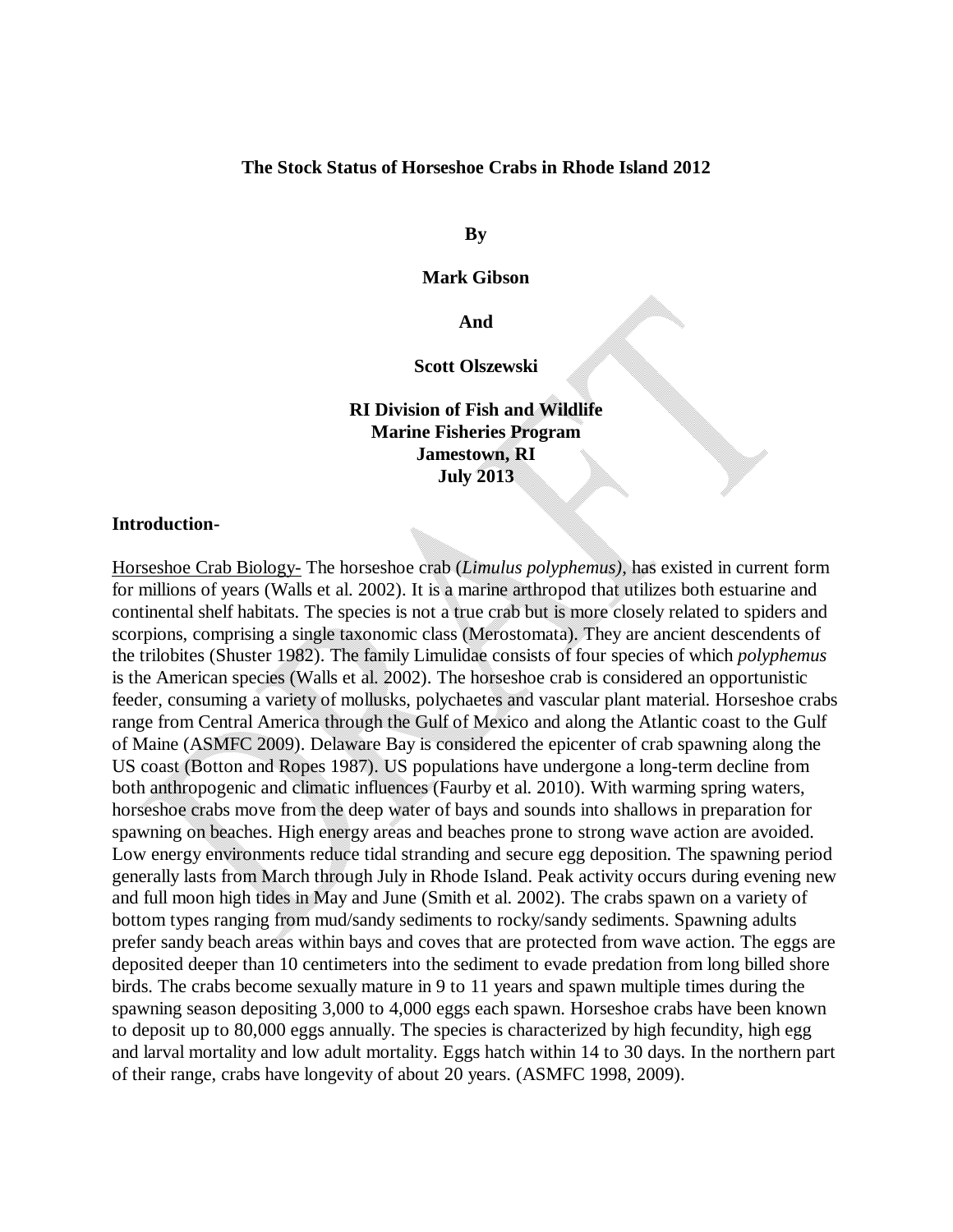The State of Rhode Island began fishery independent data collection and monitoring of the horseshoe crab fishery in 1998. Active cooperation between industry, environmental groups and the Rhode Island Division of Fish and Wildlife (RIDFW) are vital to conserve the horseshoe crab resource for the future and to insure that all user groups participate in management. The horseshoe crab fishery has existed in Rhode Island for many years. Anecdotal harvest reports from participants date back to the 1970's when extensive eel and whelk fisheries existed that used crabs for bait (Olsen and Stevenson 1975). As these fisheries became more profitable and bio-medical uses emerged, landings of horseshoe crabs increased through the 1980's and 1990's. Prior to the late 1990's, little or no data existed on the horseshoe crab fishery in Rhode Island. Until addressed by the Atlantic States Marine Fisheries Commission (ASMFC), abundance records came from private individuals who had an interest is these animals and observed and counted crabs on area beaches (Prentiss Stout- pers. comm.).

The Rhode Island horseshoe crab fishery is prosecuted with a number of harvest methods. Crabs are harvested manually on beaches during their spring spawning period around the new and full moons of May, June and July. Horseshoe crabs are also landed to a lesser extent by otter trawls and floating fish traps. The expansion of effort in the commercial horseshoe crab fishery was driven by bait demand in the American Eel *(Anguilla rostrata)* and whelk *(Busycoptypus canaliculatus)* pot fisheries and more recently, for horseshoe crab blood used by the biomedical industry in the production of Limulus Amoebocyte Lysate (LAL). Under FDA regulation, crabs used in the biomedical industry must be returned to the waters from which they were taken within 72 hours. Soon after adoption of the ASMFC Fishery Management Plan (FMP), pressure mounted from environmental groups and other stakeholders to manage more conservatively (Berkson and Shuster 1999). The red knot (*Calidrus canutus rufa*), a migratory shorebird, depends on horseshoe crab eggs for food energy to power long distance migrations (McGowan et al. 2011a, 2011b). Horseshoe crabs also play an important role for other migrating shorebirds, finfish and sea turtles. Horseshoe crab eggs and larvae are a seasonal food source for a variety of marine animals.

Rhode Island Horseshoe Crab Management 2012 **-** In response to the 1998 ASMFC FMP for Horseshoe Crab, the Rhode Island began management of the species in 1999. To comply with the FMP, a number of management measures were implemented. The FMP required a 25% reduction in the harvest of horseshoe crabs for the bait fishery as well as fishery monitoring and reporting requirements. Biological data collection was a priority of the plan which also required regular stock assessments and identification of essential habitats. Prior to this, the fishery was relatively unregulated, with only a commercial shellfish license required for harvest and no means of reporting crab landings. To comply with ASMFC, Rhode Island issued horseshoe crab permits to all harvesters and dealers of horseshoe crabs. The permit required holders to submit monthly landings reports of all crab harvest. Information supplied by harvesters includes reporting period, number of crabs harvested, location of harvest, disposition (i.e. biomedical and or bait) and location of release. The catch reports are processed by the RIDFW.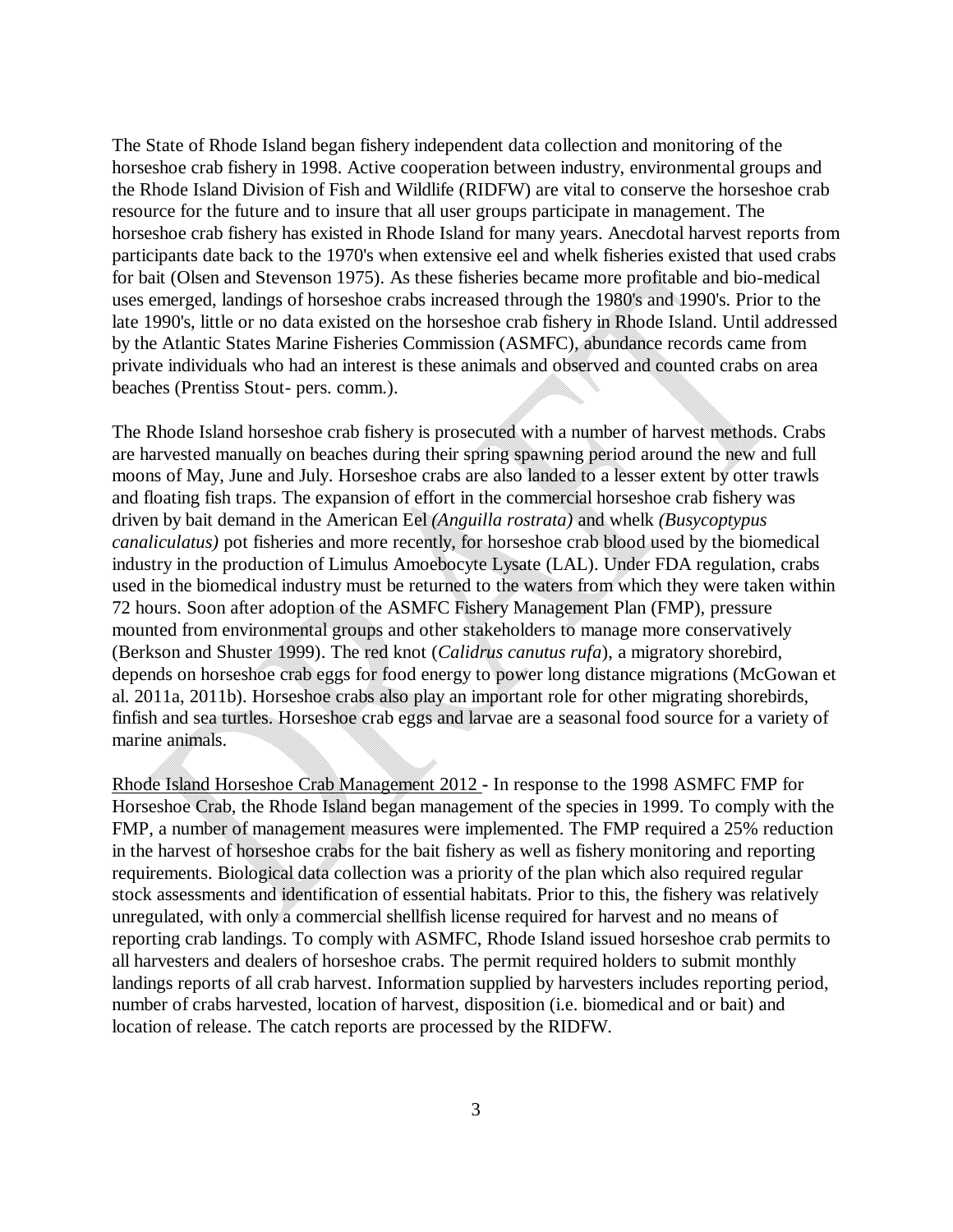At the inception of management, the status of horseshoe crab populations along the Atlantic Coast was poorly understood due to the scarcity of information on the stock. With this in mind, the ASMFC horseshoe crab management Board adopted Addendum I to the FMP in 2000. This action addressed the amount of crabs harvested by the bait fishery and the need for better collection of biological and landings data in all sectors of the fishery. In response, Rhode Island began collecting biological data from commercial horseshoe crab fishermen. Data collected included size and sex composition of the harvest. An extensive spawning beach survey was initiated in 2000 during the new and full moons in the months of May, June and July in Narragansett Bay and the south shore coastal salt ponds. With the help of volunteer organizations, RIDFW was able to monitor close to fifty potential horseshoe crab spawning beaches and collected data on beach area coverage, bottom type, numbers of crabs present, spawning activity, presence of shorebird activity and fishing activity. The spawning beach survey has been continued through 2013 with an improved sampling design. A tagging study may be added to estimate fishery exploitation rates. The RIDFW continues to sample horseshoe crabs in the agency trawl survey in Narragansett Bay and coastal waters. Additional ASMFC management actions (Addenda II-VI) have fine tuned management particularly in the critical Delaware Bay area.

The first Rhode Island stock assessment was done in 2001 using surplus production modeling (Gibson and Olszewski 2001). The Rhode Island population was found to be at low abundance and overfished. Uncertainty was high owing to poor landings data but a constant harvest policy of 26 metric tons was recommended to allow for stock rebuilding. On a coast wide basis, improvements in data collection have allowed stock assessments to evolve to a higher level of sophistication (Davis et al. 2006, Sweka 2007, ASMFC 2009a). The ASMFC (2009a) assessment found regional differences with resource declines in New York and New England but increasing abundance in the southeast and Delaware Bay regions. A sophisticated, adaptive resource management (ARM) strategy has been developed and adopted by the ASMFC (ASMFC 2009b). This approach allows for sustainable management of horseshoe crabs subject to ecological constraints imposed by other species needs.

# **Stock Assessment Methods and Data Sources**-

Fishery Data- Landings data for horseshoe crabs are notoriously poor due to the obscure nature of the fishery. Crabs are used as bait in conch and eel fisheries and may be procured directly by fishermen prosecuting those fisheries. Historically, these landings may not have been accounted for by the National Marine Fisheries Service (NMFS) weighout and general canvas landings acquisition system. The NMFS did report significant landings of horseshoe crabs in Rhode Island for years 1987-1989 although it is not known if this was a complete census. Crabs caught and sold to the biomedical industry may not be included in NMFS statistics either. The Rhode Island Division of Fish and Wildlife (RIDFW) permitted all horseshoe crab harvesters in 1999 and have required them to report landings since then. The major biomedical user of crabs from Rhode Island, Associates of Cape Cod (ACC) voluntarily provided records of Rhode Island origin crabs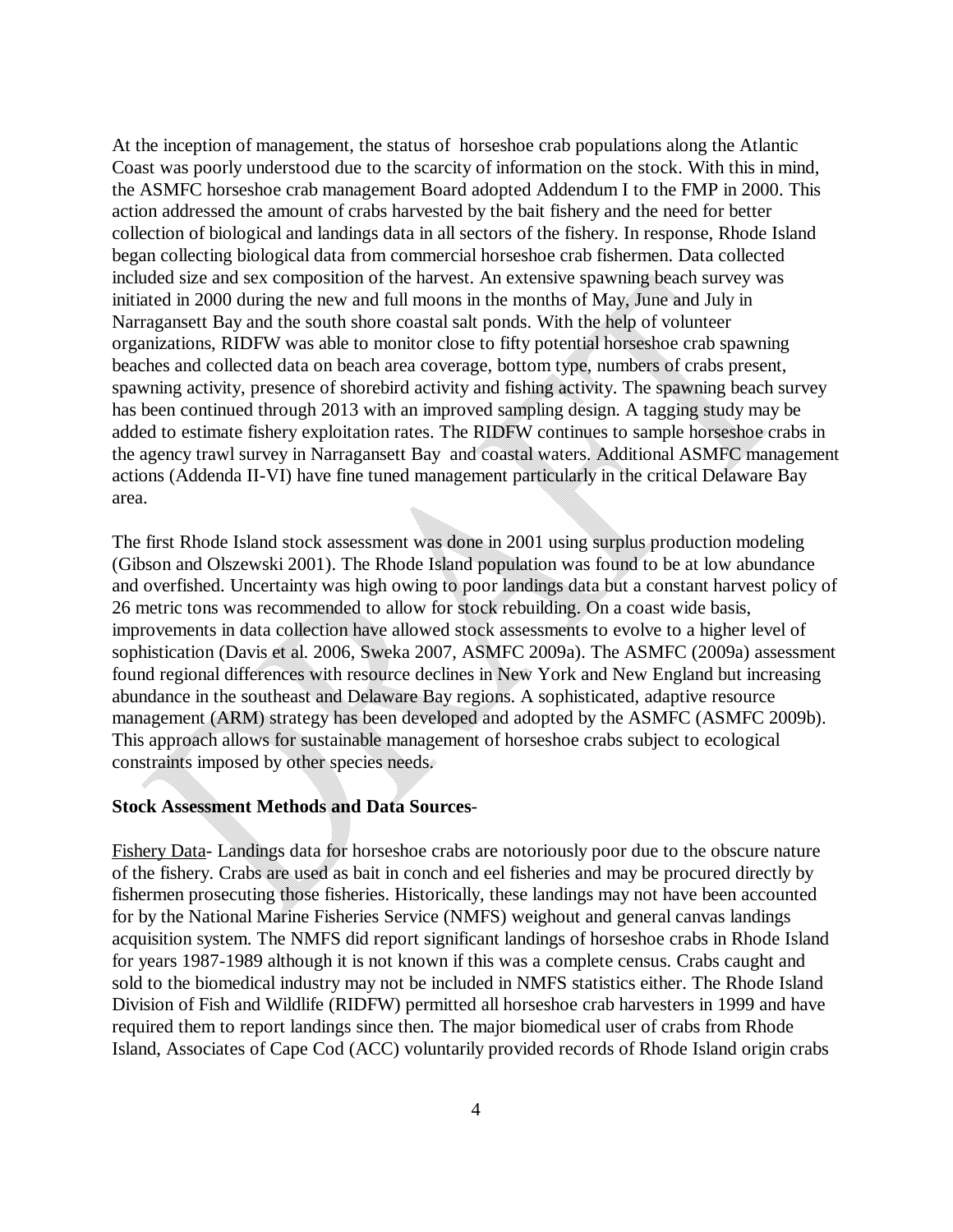processed since 1985. Total state landings for 1985 to 1998 were estimated by raising the ACC number by the mean ratio of bait to biomedical landings for 1999-2012 from the RIDFW reporting data. This assumes that all crabs used for biomedical purposes were effective mortalities. Although it is required that bled crabs be returned to the water, there is a potential for them to be re-sold as bait or disposed of in waters other than from which they originated. It is also possible that the harvesting process, which interrupts spawning, reduces reproductive success. Assuming 100% mortality in biomedical crabs is a risk-averse approach for assessment. Biological sampling of the commercial catch was begun by RIDFW in 2000. Landings prior to 1985 back to 1959 were estimated as a function of the NMFS reported Atlantic coast total with a fundamental assumption that RI landings followed the same time pattern as coast wide. A ratio estimator using multiplicative deviations from the mean was used:

$$
RI_t = RI_x * AC_t / AC_x \tag{1}
$$

*where: RI= Rhode Island landings AC= Atlantic coast landings x= mean 1985 to 2010 landings t= year.*

Several authors report that the coast wide fishery in the 1950's and 1960's was minimal (Botton and Ropes 1987, Walls et al. 2002) but escalated later with development of whelk fisheries and discovery of biomedical uses. This seems to be the case for Rhode Island as well (Olsen and Stevenson 1975).

Abundance Indices- Several abundance indices for horseshoe crabs in Rhode Island waters were available. The RIDFW began counting the species in the agency trawl survey in 1998 in compliance with the developing ASMFC plan. Sixteen years (1998-2013) of bottom trawl indices are available. The survey is a random-stratified design covering Narragansett Bay and the adjacent Rhode Island and Block Island Sounds. Seasonal survey cruises are conducted in April-May and September-October, comprising 42 tows each. A monthly cruise in Narragansett Bay is conducted at 13 fixed stations as well. The University of Rhode Island Graduate School of Oceanography (URIGSO) trawl survey began in 1959 and a weekly record of horseshoe crab abundance is available for the Fox Island and Whale rock stations in the lower west passage of Narragansett Bay though 2012. Normandeau Associates Inc. (NA), a consultant to the owners of Brayton Point Power Station, conducts a fixed station trawl survey each month in Mt. Hope Bay. NA also maintains counts of the number of crabs impinged on the traveling screens at Manchester Street Power Station (MSPS) on the Providence River. NA trawl abundance indices were available for 1972-2012 and impingement records from 1992-2012. Horseshoe crab density (no. per m2) is available from the RIDFW and volunteer beach counts 2000-2013. Catch per unit effort (landings per permit) is available from the RIDFW commercial monitoring program since 2000. Lastly, a Rhode Island citizen counted horseshoe crabs along standard transects in Pt. Judith Pond from 1975 to 2002 and made the long-term data available to RIDFW (Prentiss Stout- pers. comm.).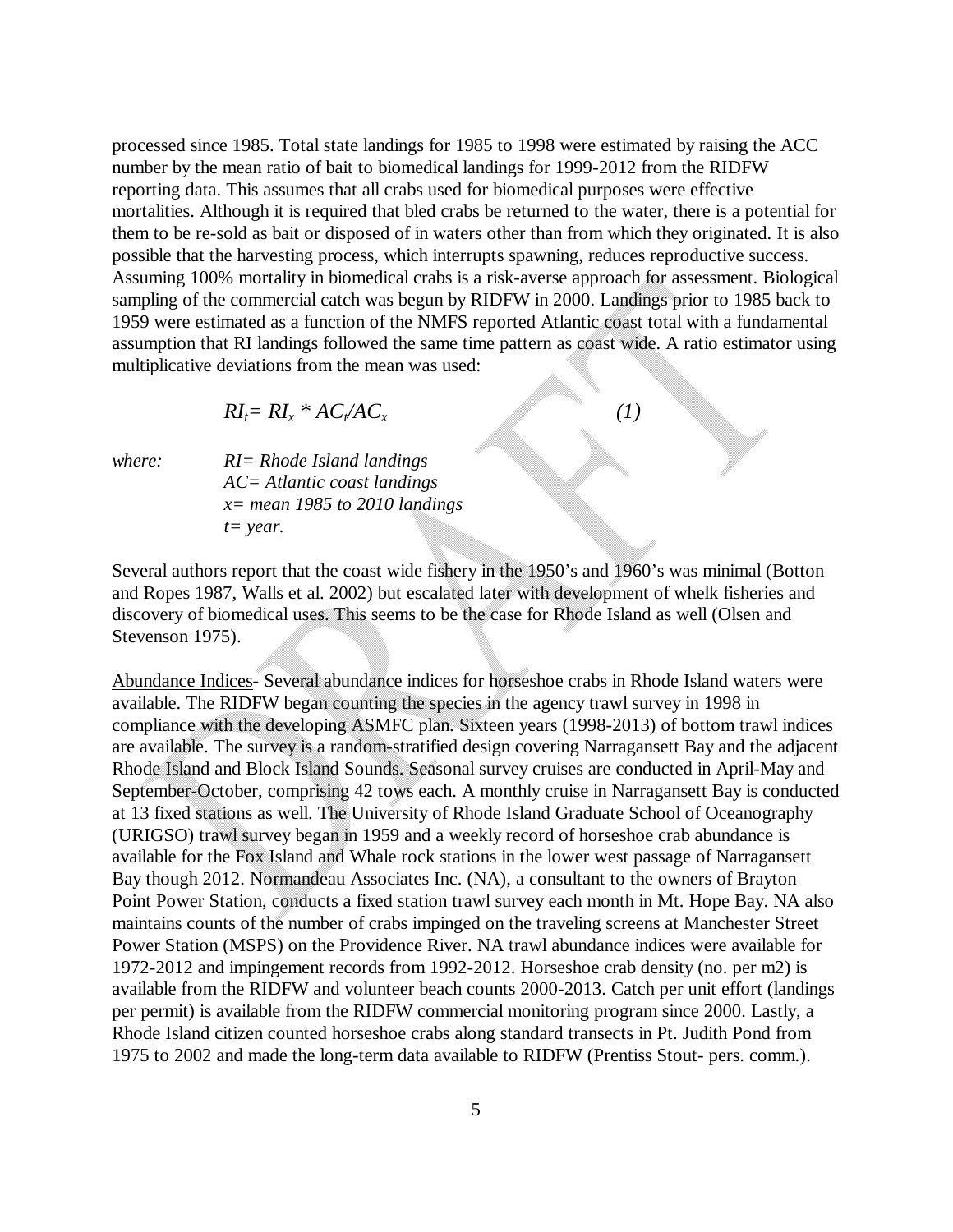Collectively, these surveys provide good spatial and temporal coverage of the states marine waters. We also examined abundance indices to the east for the Massachusetts Vineyard Sound area (MADMF 2012) and to the west at Millstone Power Station (DRS 2012) and Long Island Sound (CTDEP 2012). A methodological overview of all surveys is given in ASMFC (2009a).

Surplus Production Estimation of Stock Size and Mortality Rates- A biomass dynamic model (BDM) for the Rhode Island stock was fit to landings and biomass indices for years 1959 to 2013. This approach has been applied to horseshoe crabs before (Gibson and Olszewski 2001, Davis et al. 2006). Sweka et al. (2007) questioned the use of BDM for horseshoe crab on the grounds that the time lag from spawner to recruit is long and that age-structured dynamics are ignored. However, BDM have been successfully applied to long-lived animals with recruitment delays (Punt 1991, Prager et al. 1994, Abaunza et al. 2003, Hammond and Ellis 2005). Problems seem more related to poor or uninformative data and obsolete equilibrium estimation (Hilborn and Walters 1992) than weaknesses inherent in the method (Ludwig et al. 1988). BDMs are a mass balance approach in which stock biomass in a given year is formulated as biomass the year before plus new production minus the catch removed (Hilborn and Walters 1992). New production is the net difference between additions from growth and recruitment and mortality losses. If stock growth is assumed to follow the familiar logistic curve, a Schaeffer biomass model in finite difference form from Walters and Hilborn (1976) is:

$$
B_t = (B_{t-1} + r_m B_{t-1}(1 - (B_{t-1}/k)) - C_{t-1}) \exp(e_p)
$$
 (2)

*where: B= population biomass C= catch biomass rm= intrinsic rate of increase k= unfished population biomass. t= year ep= lognormal process error term.*

The  $r_m$  parameter is a measure of population growth rate at very low abundance when density dependent factors are inoperative. The term in parenthesis in eq. 2 is the density dependent feedback mechanism that reduces stock growth when abundance is high. The discrete time step form of the production model is a simplification over the differential equation that forms the basis of continuous production models. Hilborn and Walters (1992) note that the discrete and differential forms of the model are essentially equivalent except for extreme values of  $r_m$  and fishing mortality (F). Useful management quantities for sustainable fisheries can be derived from the logistic model parameters as follows:

$$
MSY = r_m k/4
$$
  
\n
$$
F_{msy} = r_m/2
$$
  
\n
$$
B_{msy} = k/2.
$$
  
\n
$$
F_{coll} = r_m.
$$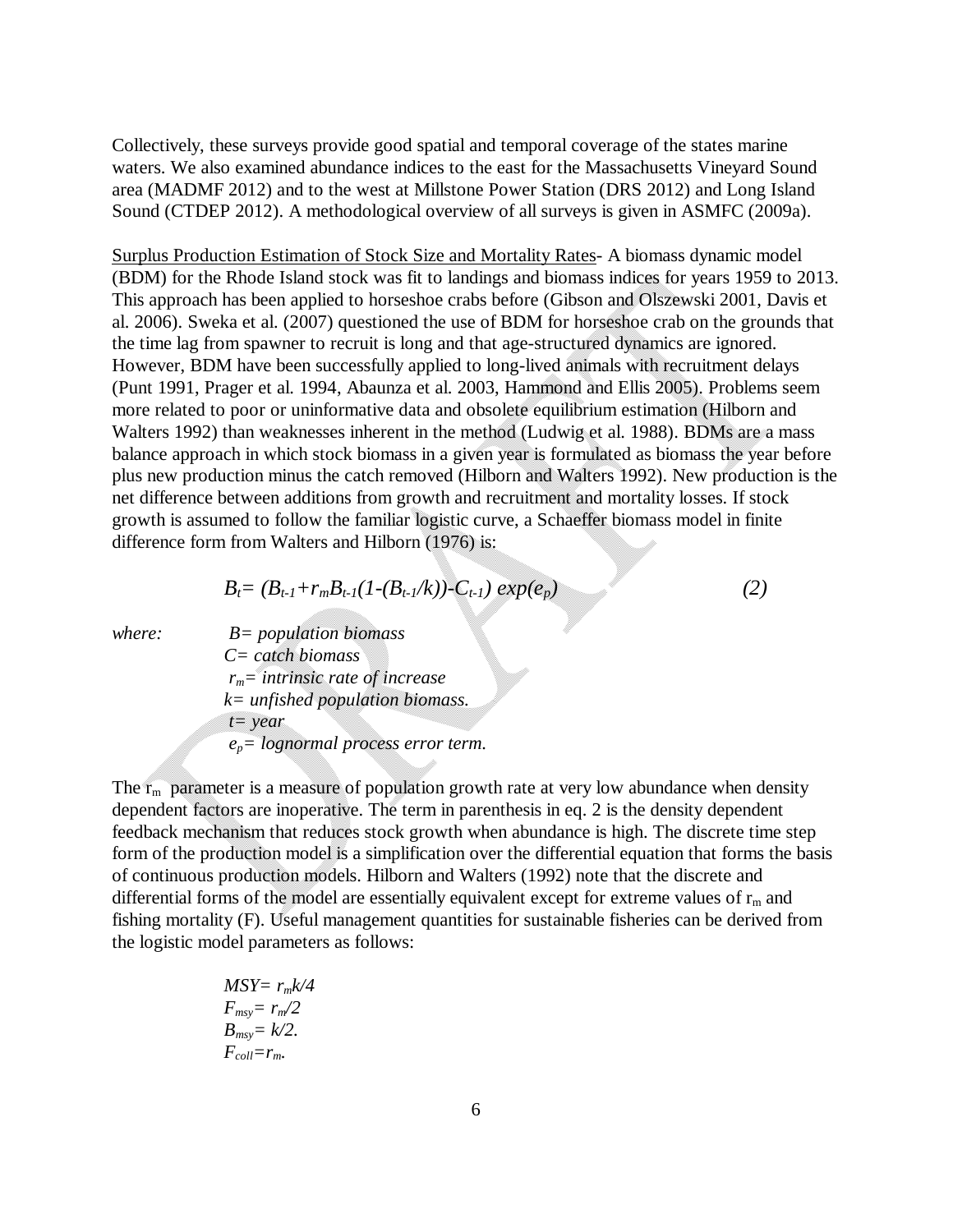Maximum sustainable yield (MSY) is the maximum yield that a stock can deliver year after year over the long term. It is a function of both carrying capacity and stock productivity. In order to produce MSY, a stock needs to be at a biomass level equal to one-half carrying capacity  $(B_{\text{msv}})$ and be subject to a fishery removal rate no greater than  $F_{\text{msy}}$ . The latter is equal to one-half the intrinsic rate of stock growth. A fishing mortality rate that approaches the intrinsic rate will lead to stock collapse  $(F_{coll})$ .

Since the actual biomass levels in eq.2 are not known, an observation model is needed in the form of research survey catch per unit effort:

$$
U_t = q(B_t) \exp(e_m) \tag{3}
$$

where*: B= biomass U= survey relative abundance q= catchability coefficient t= year em= lognormal measurement error.*

The q parameter is a scaler that relates survey relative abundance to absolute stock abundance. Substitution of eq.3 into eq.2 and combining error terms gives the final biomass dynamic model for the Rhode Island stock:

$$
U_t = (U_{t-1} + r_m U_{t-1} (1-U_{t-1}/kq) - q(C_{t-1})) \exp(e) \tag{4}
$$

Parameters in eq. 4 (r,k,q) can be estimated by minimizing the sum of squared deviations between observed and predicted log catches per unit effort or:

$$
minimize SSQ = \sum_{j=1}^{n} \sum_{t=1}^{n} (ln U_t \cdot ln U_t)^2
$$
\n(5)

where j and t denote survey and year respectively. The double summation indicates that multiple abundance indices are used. A separate q parameter is estimated for each index. A mixed error model was assumed so that the residual sum of squares (RSSQ) is composed of process error in the population dynamics model and measurement error in the CPUE indices (Polachek et al. 1993). This procedure involves estimation of additional parameters in the form of process errors and a starting biomass level  $(U_0)$ . It is accomplished in EXCEL by comparing, in a least squares sense, the observed indices to their parameter estimated values as well as to the step-ahead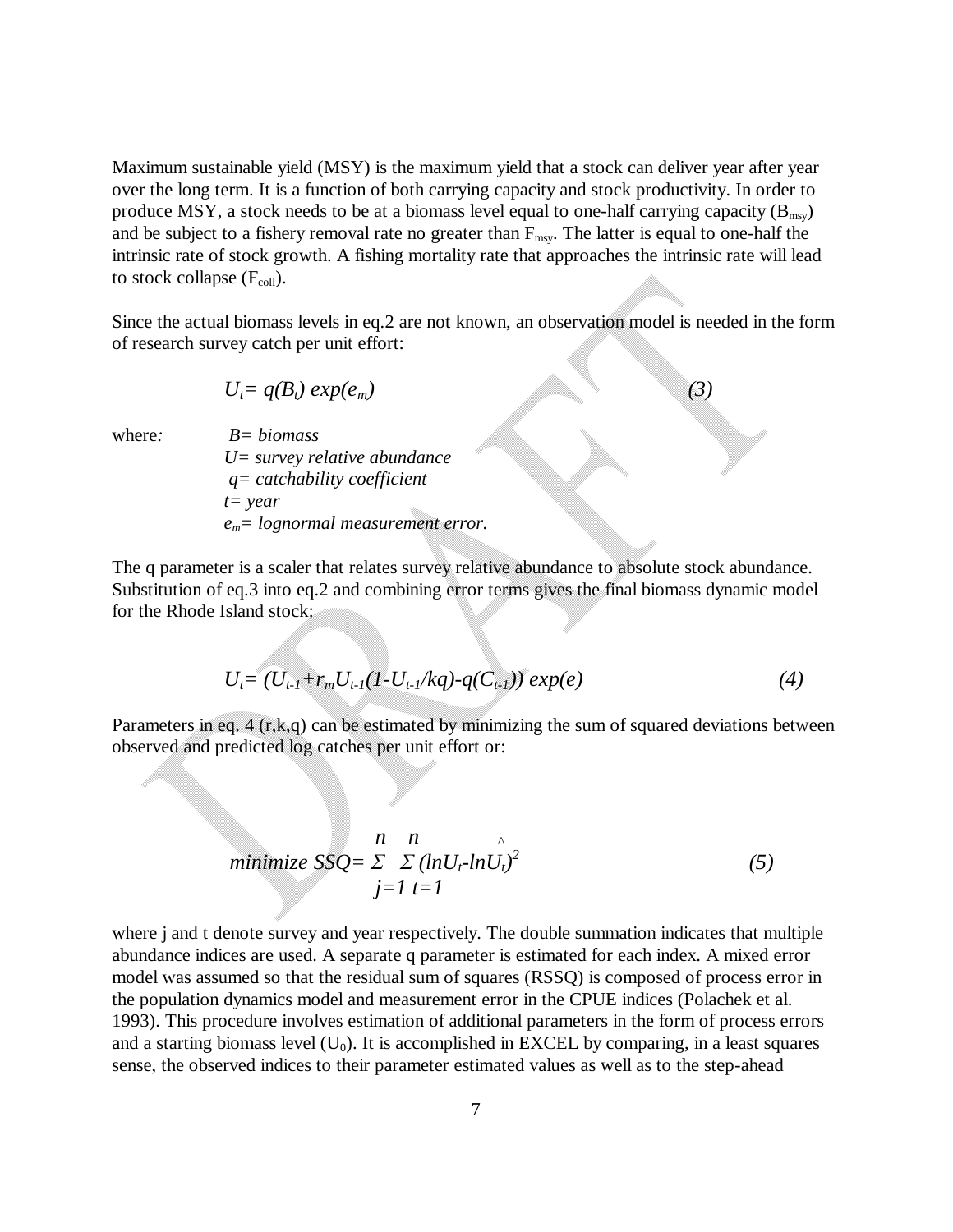forecasts from the population dynamics model. The procedure cannot resolve measurement from process error without external information. Therefore, weighting in the minimization was adjusted until process error accounted for 10-20% of the RSSQ (Conser and Idoine 1992). This allows for some deviation from the logistic population model but allocates most of the error to the input indices. Solutions were found using the EXCEL problem solver configured with quadratic approximation, forward differentiation, and quasi-Newton search method. The model was adapted from an EXCEL catch-survey application provided by J. Collie from the University of Rhode Island Graduate School of Oceanography (Collie and Sissenwine 1983). Input data can be given various weights (α) depending on the level of confidence in the data. In this study, all α weights were set equal to 1.0 as there was no objective basis to emphasize one data set over another. Eq. 4 was fit to the landings and RI abundance index data for years 1959 to 2013. Model F was calculated from exploitation rate assuming a type I fishery  $(F=-ln(1-u))$ . Initial model runs with  $U_0$  free produced estimates in excess of k. This was deemed implausible given the history of the fishery so all succeeding runs constrained starting biomass to less than or equal to k.

Uncertainty in model estimated and derived quantities were evaluated with bootstrapping (Efron 1982). Residuals from the original model fit were re-sampled and added to the estimated survey abundance indices. The model was then successively refit to the alternate input data series and output quantities accumulated over 1,000 replications. Confidence intervals for parameters and calculated quantities were estimated directly from the bootstrap results. Ten-year projections of stock size relative to carrying capacity were made by propagating each terminal year bootstrap realization of stock biomass forward in time under several assumed rates of fishing mortality and stock productivity using eq. 2. Five and ten year periods are typical planning horizons for assessing rebuilding opportunities in depleted fish stocks under the national standards imposed by the Magnuson and Sustainable Fisheries Acts.

Prior Likelihood of r Parameter- As noted above, the intrinsic rate of increase (r) specifies the amount of accrual to a stock in the absence of compensatory stock dynamics. It is a critical quantity determining the fishing rate that will collapse a population i.e. the vulnerability to exploitation (Shepherd 1982). In the finite difference form of the BDM it is equivalent to the ratio of stock production to standing biomass (Chapman 1978). It is rare for abundance indices and catch data alone to support reliable estimation of stock productivity (Hilborn and Walters 1992). Multiple explanations for the observed data often cannot be resolved (small stock-high productivity vs. large stock-low productivity). Rhode Island horseshoe crabs were no exception. Trial runs indicated high correlation between r and  $k$  (r=0.83) and low bootstrap precision on the estimates (CV=0.3 to 1.2). A substantial proportion of the bootstraps estimated r at or near zero implying no productivity so the 1959 to present fishery was a depletion or mining process. Auxiliary information for k or r can reduce uncertainty and resolve the conundrum (Hilborn and Walters 1992, Hammond and Ellis 2005). The P/B ratio has been correlated with life history traits such as longevity (Robertson 1979), body size (Boudreau and Dickie 1989, Anderson et al. 2009), and environmental conditions (Myers et. al 1997). Intrinsic rates have been found inversely correlated to body mass (Fenchel 1974), inverse to body mass and temperature (Savage et al.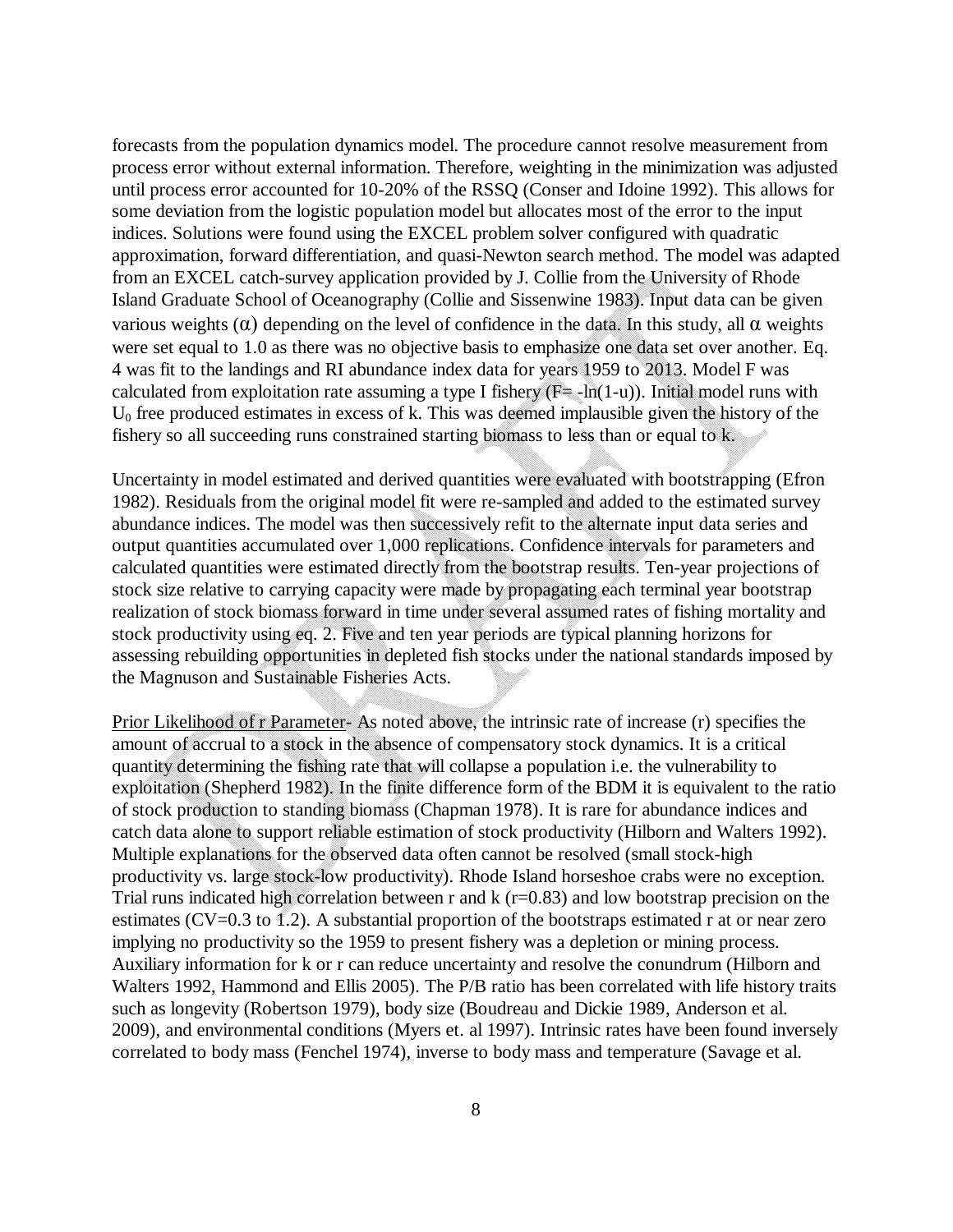2004), inverse to body length and fecundity (Denney et al. 2002), and inverse to body size and age at maturity (Reynolds et al. 2005). This suggests that the estimation of r and vulnerability to fishing can be informed by life history information (Cheung et al. 2005). Robertson's (1979) longevity equation for invertebrates is:

$$
ln(P/B) = -0.628 * ln(A_{max}) + 1.356
$$
 (6)

*where: Amax= lifespan in years.*

A maximum age of 20 years was assumed for horseshoe crabs (ASMFC 1998, 2009). Eq. 6 predicts a P/B of 0.59 for 20 year longevity. Fenchel's equation for mid-range heterotherms is:

$$
log(r) = -1.64 - 0.27 * log(w)
$$
\n(7)

*where: w= body mass in grams*

and r is in units of per day*.* Using a mean weight of 2 kg, eq. 7 predicts an r value of 1.04 per year. The Savage et al. (2004) regression model added more observations to extend the range of body size and included an Arrhenius temperature modifier:

$$
ln(r) = 22.72 - 0.21 * ln(M) - k^2 0.60 * (1/T)
$$
 (8)

*where: w= body mass in micrograms T= temperature in Kelvin k= Bolzmann constant in eVK-1*

and r is per day. Eq.8 predicts r=0.68 per year for horseshoe crabs living at an average temperature of 11.5 C. Boudreau and Dickie's (1989) regression model predicts P/B as a function of body mass at maturity:

$$
log_{10}(P/B) = -0.12 - 0.38 log(w)
$$
\n(9)

*where: P/B= production to biomass ratio w= weight at first reproduction expressed as kilocalories a= regression slope b= regression intercept.*

Horseshoe crabs mature late in life (9-11 years) so the mean RIDFW survey weight of 1.9 kilograms was used in eq.9 with a conversion coefficient of 1.3 calories per gram. This yielded an estimate of P/B=0.54 which is very close to the estimate from eq. 6. Anderson et al. (2009) recommended using asymptotic size to predict P/B. They didn't report a regression equation but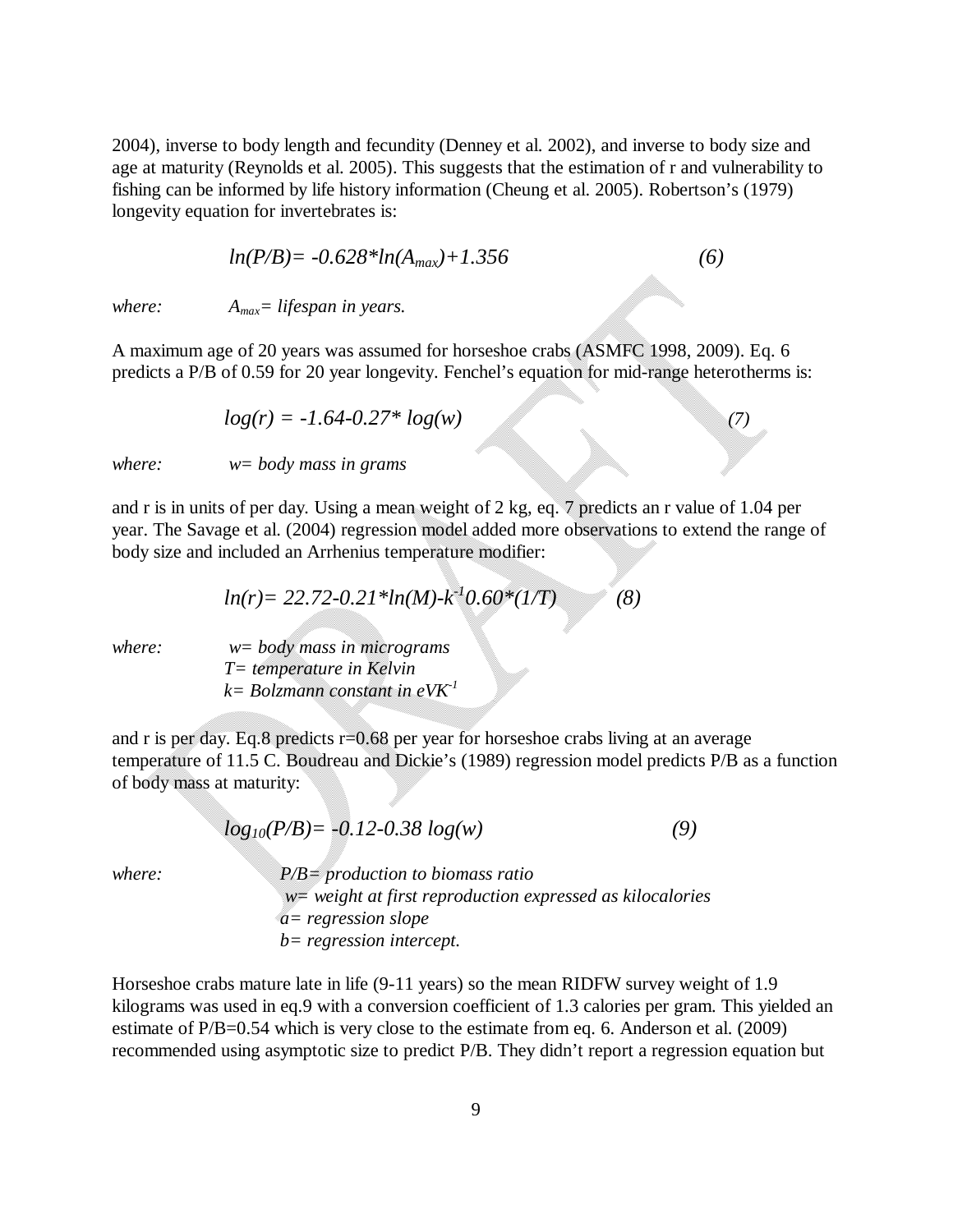their Figure 2 suggests a P/B of 0.35 for a 2 kg animal. The Denney et al. (2002) regressions were not directly usable since an independent variable is body length and the response variable is the stock recruit slope  $(\alpha)$ . Horseshoe crabs would fall in the middle of the range of body sizes (mass converted) and fecundities examined by the authors. Also, horseshoe crabs have a long stockrecruit lag approaching 10 years (Sweka et al. 2007). Based on these generalizations, an intrinsic rate of about 0.5 per year is likely.

Davis et al. (2006) did not report the estimate of r in their production model but their no harvest projection for Delaware Bay increased at a rate of 0.4 yr<sup>-1</sup> from 2004 to 2008. The ASMFC (2009a) update yielded a no-harvest projection that grew at  $0.1 \text{ yr}^{-1}$  from 2009 to 2013. Loveland et al. (1996) reported a 13 fold increase for a New Jersey beach in the 1950's and 1960's after harvest reduction. This would correspond to an r of 0.13 to 0.26 depending on time elapsed (10-20 yrs). Smith et al. (2009) reported that Delaware Bay trawl surveys displayed a rate of increase equal to 0.35 yr<sup>-1</sup> following harvest restrictions and establishment of a sanctuary. Catch-survey estimates of abundance in Delaware Bay have increased at a rate of 0.23 yr<sup>-1</sup> from 2003 to 2008 under very restrictive management (ASMFC 2010). Southern New England trawl surveys showed bursts of abundance with rates ranging from  $r=0.11$  to 0.30  $yr^{-1}$ . In contrast to life history and abundance series estimators, stage based modeling has produced much lower rates. The Sweka et al. (2007) no harvest-low egg mortality simulation of the Delaware Bay area grew at only 0.03 yr - <sup>1</sup>. Grady (2006) reported similar low productivity for a lightly harvested Massachusetts population that grew at  $0.07 \text{ yr}^{-1}$ . Smith et al. (2009) discussed this discrepancy and conjectured that low rates in modeling studies could be due to misspecification of early life survival rates. Buckland et al. (2007) stressed the importance of estimating vital rates within models in conformance to observed population data. Considering all the estimates, the geometric mean r of 0.22 with 95% asymmetric confidence interval of 0.13 to 0.36 was considered the most likely point estimate and prior distribution. The final bootstrap run was configured using a Monte Carlo draw from the r distribution followed by estimation of the other parameters with SOLVER. This procedure prevented r from drifting to extreme values while providing more realistic parameter variation. Sensitivity runs were also configured for a range of fixed values (0.03 to 1.0).

Catch-Survey Model Estimation of Stock Size and Mortality Rates- A prototype catch-survey model (CSM) of the Collie and Sissenwine (1983) type was configured for the period 1998-2012. Earlier years cannot yet be considered as the only size structured indices are the RIDFW that begin in 1998. A CSM model was considered in the last horseshoe crab assessment (ASMFC 2009a) and has been used to assess lobster (Conser and Idoine 1992, ASMFC 2009c) and blue crab (Miller et al. 2005). The CSM approach is intermediate to surplus production modeling and full age-structured assessment and recognizes two groups, new recruits and fully recruited adults. It has been shown with simulated data to capture relative stock trends adequately but estimation of absolute population size and fishing mortality rate depends on reliable specification of the selectivity ratio (Mesnil 2003). This was an issue in the ASMFC (2009a) assessment effort where a ratio less than 1.0 (recruits less susceptible to adults) was needed to produce realistic results. The RIDFW spring trawl survey was assumed to index new recruit crabs and the fall survey the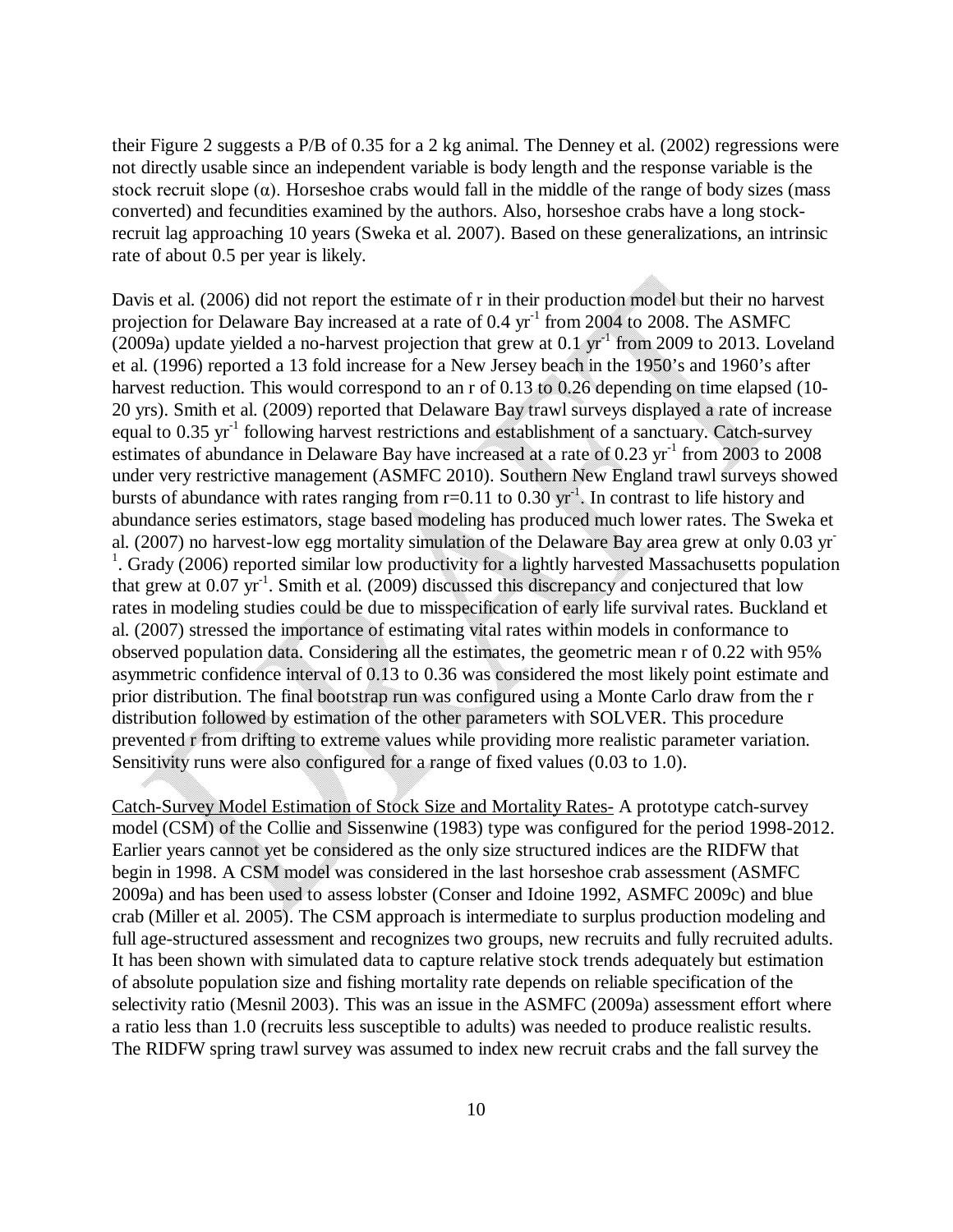adult crab population following recruitment and harvest. Rational was that the spring survey catches about 1/3 the number as the fall and they are 12% smaller animals on average. Abundance indices are not yet available on a primiparous ( $1<sup>st</sup>$  time spawner) and multiparous ( $2<sup>nd</sup>$  or more spawns) basis. Other abundance indices were considered representative of the total population.

The assessment year begins in the fall coincident to the fall trawl survey. Recruitment occurs the following year during the spring trawl survey. Fishery catch is assumed to be pulsed following recruitment. In numbers, a simple difference equation is the basis of the model:

$$
N_{t+1} = [(N_t \exp(-M/2) + R_{t+1} - C_{t+1}) \exp(-M/2)] \tag{10}
$$

*where: N= fall population size adults R=spring population size new recruits M= natural mortality rate C= fishery landings in numbers. t= year*.

In addition to the population dynamics model, an observation model is needed so that trawl survey indices can be used as an index of population size:

*Nt= nt/q1 (11) and Rt= rt /q2 (12) where: n= the fall trawl index of adults r= the spring trawl index of recruits q1= the adult catchability scaler q2= the recruit catchability scaler.*

Substituting eqs. 11 and 12 into eq. 10 and adding a process error term yields the estimation equation:

$$
n_{t+1} = [(n_t \exp{-(M/2)} + r_{t+1}/s_r - q_1 C_{t+1}) \exp{-(M/2)}] \exp(\varepsilon_p).
$$
 (13)

*where: sr= ratio of selectivity of recruits to selectivity of legals. Εp= process error term*.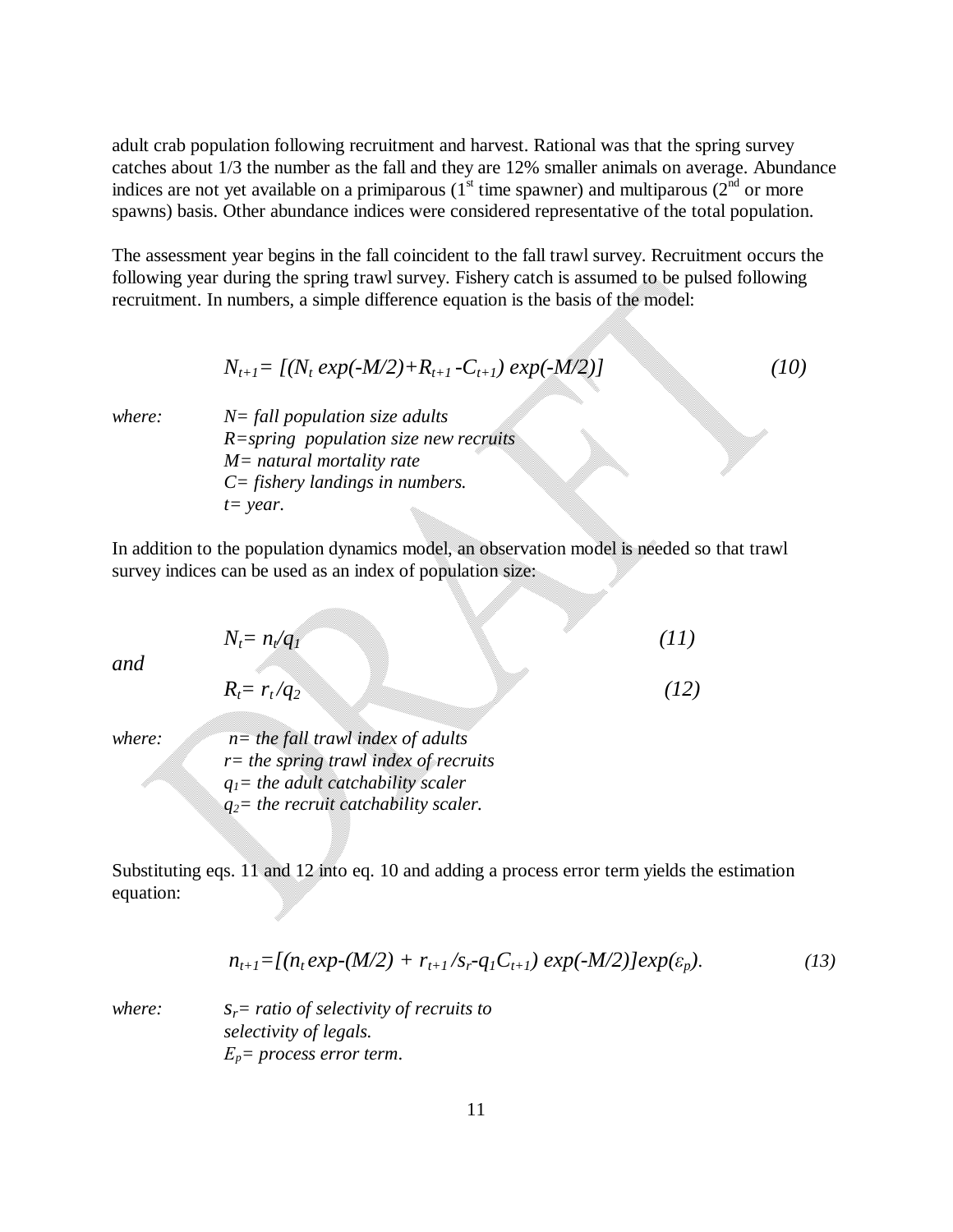In mass balance terms, new year abundance of adult horseshoe crabs in the fall is equal to last falls abundance of adult crabs decremented by one-half year of M, plus new year recruits, minus new year catch, the remainder decremented by another one-half year of M. *S<sup>r</sup>* cannot be estimated and must be specified based on external information Catch data are assumed measured without error. Trawl indices are measured with error and are related to true abundance indices as:

$$
n'_{t} = n_{t} e^{\eta}_{t}
$$
\n
$$
r'_{t} = r_{t} e^{\delta}_{t}
$$
\n(14)\n(15)

*and* 

The terms  $\eta_t$  and  $\delta_t$  represent the survey measurement errors. The complete, single index model has 3Y data points where Y is the number of years. Parameters to be estimated include 1 catchability scaler ( $\phi$ ), Y stock indices ( $\phi$ <sub>t</sub>) and Y-1 recruitment indices ( $\phi$ <sub>t</sub>) for a total of 2Y. If there are multiple abundance indices assumed to be replicate samples of the same process differing only in scale, the observation to parameter ratio grows (Y or Y-1 observations for 1 catchability parameter). Conser and Idoine allow for differential weighting on the error terms in the objective function to be minimized:

$$
\begin{array}{ccc}\nY-I & Y & Y-I \\
\lambda \, _{c}\Sigma \, \varepsilon_{p}^{2} & + \Sigma \, \eta^{2} + \lambda \, _{s}\Sigma \, \delta^{2} \\
y=I & y=I\n\end{array}
$$
\n(16)

where:  $\lambda_{\varepsilon}$  and  $\lambda_{\delta}$  are relative weights for the process error and recruit measurement error relative to measurement error of adults which is fixed at 1.0. Differential weighting allows for optimization of the amount of smoothing applied to the abundance indices. Realistic treatment of measurement error in abundance indices has been emphasized by Polachek et al. (1993). Estimates of absolute stock sizes  $(N_t)$  and recruit populations  $(R_t)$  are made by dividing the estimated trawl indices  $(h_t, f_t)$  by the estimated catchability coefficient  $(q_1)$ . Fishing mortality rate was calculated as pulsed type 1, a direct transformation of exploitation rate:

$$
F_t = -\ln(u_t - 1) \tag{17}
$$

*and*  $u_t = C_t / (N / exp(-M/2) + C_t)$  (18)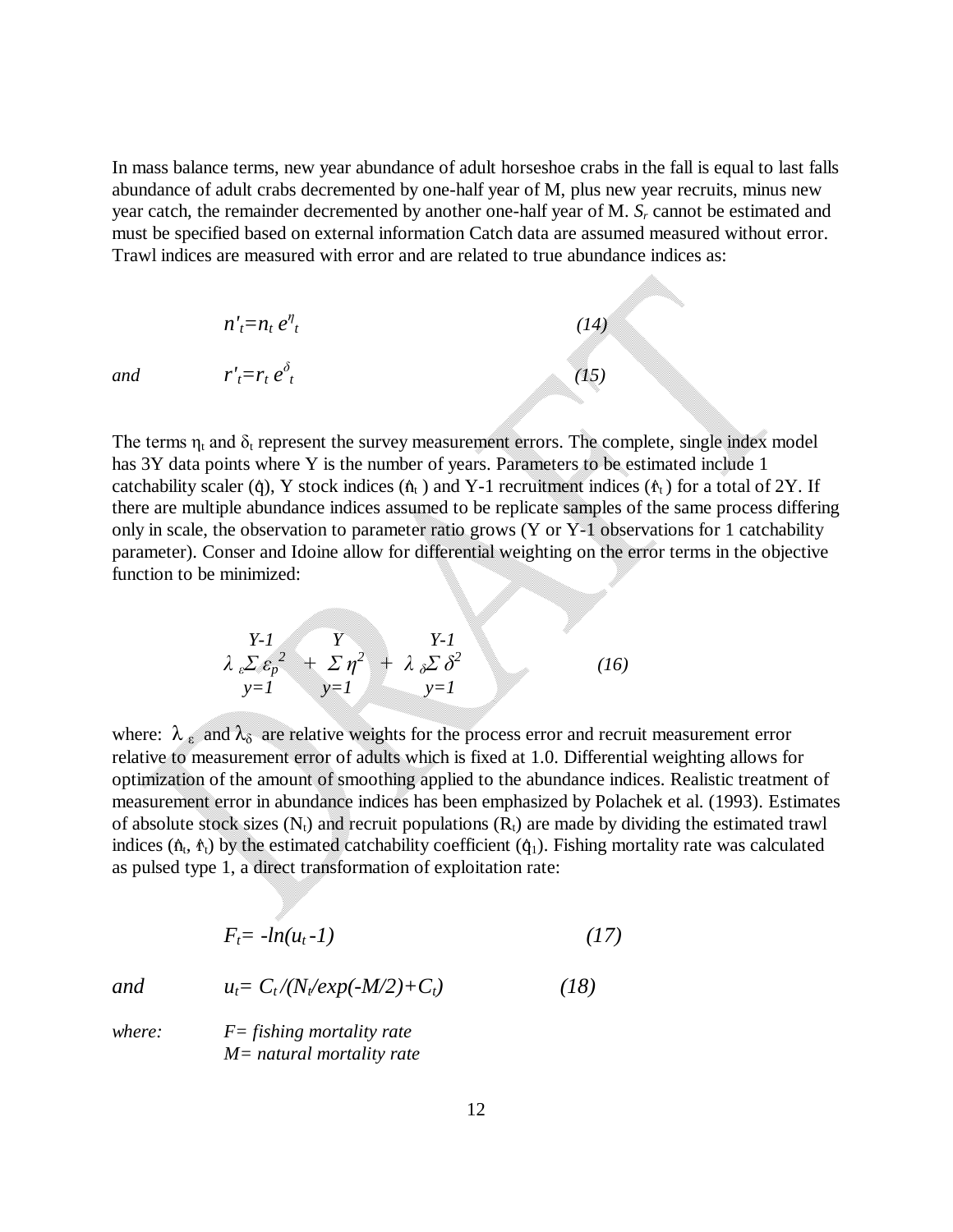#### *u=exploitation rate.*

Natural mortality rate for legal and recruit crabs were fixed at 0.15 per year, the current assessment convention (ASMFC 2009a). Survey and catch data were treated with sexes combined. The recruit measurement error weight was set to 1.0, the same as for legal. As recommended by Conser and Idoine (1992), the process error weight was iterated until the fraction of residual sums of squares due to process error was between 0.10 and 0.20. This allowed most of the error to reside in the abundance indices which are smoothed by the population dynamics process. Parameter estimation was accomplished with the EXCEL problem solver using a quasi- Newton search method and quadratic approximation near the solution. Residuals were accumulated in logarithmic scale assuming multiplicative error. The EXCEL application was modified from an early version of catch-survey analysis provided by J. Collie at the University of Rhode Island Graduate School of Oceanography. Bootstrapping was not conducted as sensitivity testing indicated that the prescription for *s<sup>r</sup>* swamped estimation error. The final configuration fixed  $s<sub>r</sub>$  at 0.36, the same value used in ASMFC (2009a).

# **Results**-

Fishery Landings- A summary of the landings data used in this report is found in Tables 1a and 1b. Landings were generally low from 1959 to 1975 (Figure 1). From 1976 to 1991, they ranged from 19 to 171 tons. A steep increase followed and landings reached 366 tons by 1993 before declining back to 12 tons in 2004. Under ASMFC quota management, landings increased to 72 tons by 2012. Mean weight of crabs has ranged from 1.7 to 2.2 kilograms in the DFW trawl survey. Landings in number since 1998 are plotted in Figure 1b. They approached 200,000 crabs in 1993 but have dropped to 32,000 in recent years. Since 1999, bait crabs have constituted from between 45% and 100% of the state landings. Commercial landings have been sampled since 2000. Pooled prosomal width frequency is plotted in Figure 3. Male crabs rarely exceed 24 cm in width and females are rarely smaller than 22 cm.

Abundance Indices- Rhode Island survey indices for horseshoe crabs are summarized in Table 2. All of the long term indices indicate that current abundance is low (Figure 4). A steady decline from high crab abundance in the mid 1970's to present is apparent. The abundance peak in the 1970's was preceded by low abundance in the 1960's suggesting that horseshoe crab populations can undergo fluctuations in abundance. The RIDFW trawl survey shows an upward trend from 1998 to 2010, with abundance approximately doubling. However, the increase is small in the context of the long-term indices and appears to have ceased in 2011-2013. Abundance of horseshoe crabs in the MADMF Vineyard Sound trawl survey also declined from 1978 to present (Figure 5). At Millstone Power Station on the eastern end of Long Island Sound, abundance peaked in 1994 and then declined to low levels (Figure 6). On a sound-wide basis however, abundance has not declined in the CTDEP trawl survey.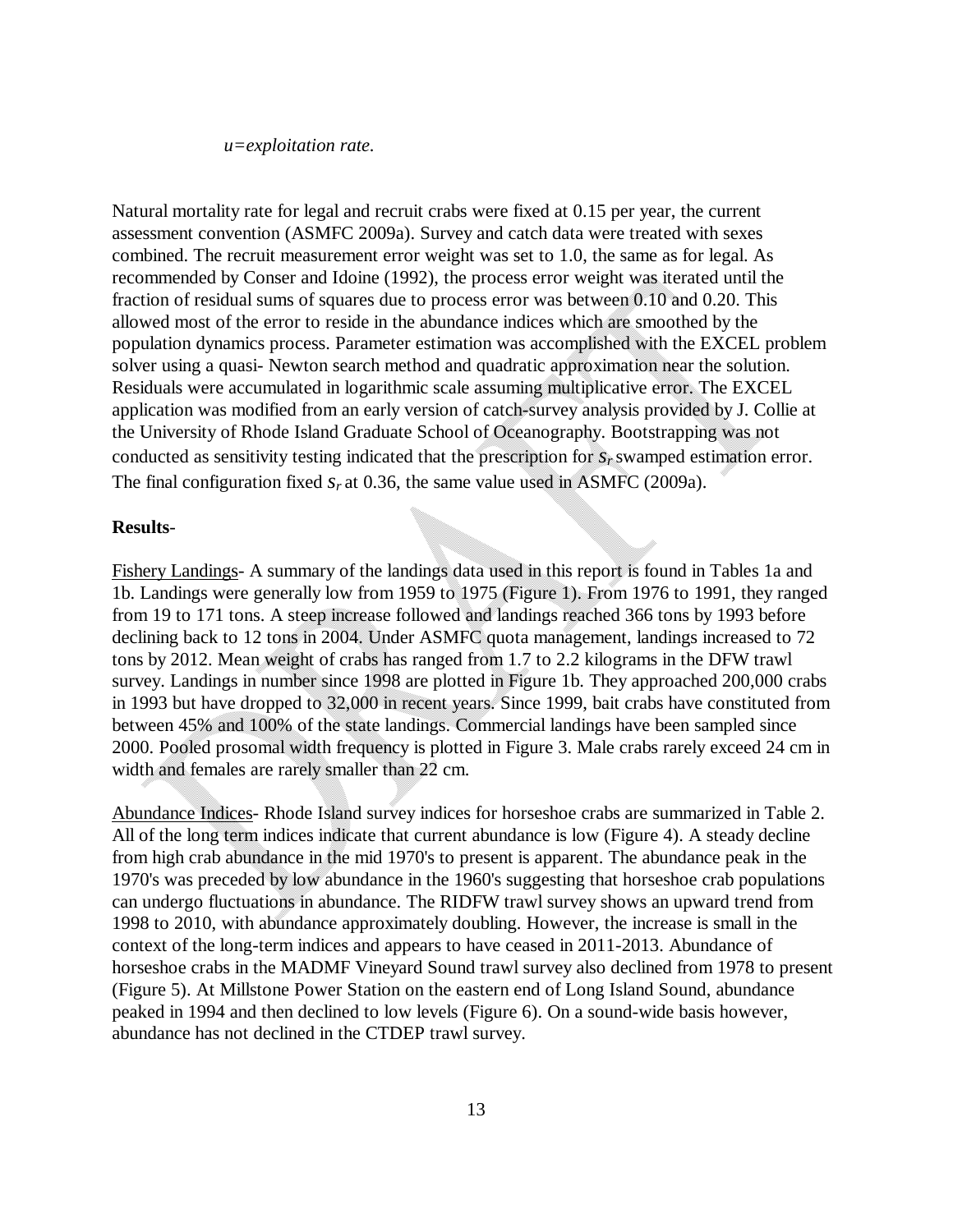Estimates of Stock Size and Mortality Rates- Estimated crab population biomass and harvest from the BDM are plotted in Figure 7. Abundance peaked at over 3,300 metric tons in 1975 but fell to only 528 mt by 2002. A modest increase occurred with biomass rising to 735 tons by 2010. However that increase ceased and biomass in 2013 was estimated at  $471 \text{ mt } (CV=0.22)$  and well below the estimated  $B_{\text{msy}}$  level of 1,291 mt (CV=0.19). Based on the bootstrap results, there is only a 1.5% chance that biomass in 2013 was at or above the  $B_{\text{msy}}$  level (Figure 8). There is a high probability (0.78) that biomass in 2013 was at the  $\frac{1}{2}$  B<sub>msy</sub> level that defines overfished status. Fishing mortality rates are compared to the  $F_{\text{msy}}$  overfishing definition in Figure 9. F was below the  $F_{\text{msv}}$  level from 1959 to 1988 when stock abundance was low. Fishing mortality rates first exceeded F<sub>msy</sub> in 1989 and then greatly so from 1992 to 2000. Under quota management, F remained below F<sub>msy</sub> from 2001 to 2010 but was increasing. F in 2012 was estimated at 0.14 (CV=0.21), above the  $F_{\text{msy}}$  level of F=0.12 (CV=0.25). Based on the bootstrap results, there is a 64% chance that F in 2012 was at or above  $F_{\text{msy}}$  (Figure 10) Based on point estimates (ignoring probability distributions), the resource is overfished in terms of biomass and subject to over fishing in terms of F rate.

Precision on estimated model parameters and management quantities was moderate to good although uncertainty is understated due to the need to constrain r to a prior distribution. Logistic model parameters and catchability coefficients had CV's less than 23% (Table 3). Terminal year F rates and biomass had CV's of 0.21-0.22. MSY reference points had CV's ranging from 0.10 to 0.25. Process errors showed tendency for a sine wave pattern (Figure 11). This suggests that there are factors such as year-class effects or bursts of stock productivity that cannot be accommodated by constant surplus production parameters. Changes in survey catchability are possible as well. Test models suggest that variable r or q configurations might help to resolve this pattern and would be more mechanistically satisfying than the "black box" process error parameters. Nye et al. (2009) examined changes in species distribution and abundance on the northeast continental shelf and found that the Atlantic Multidecadal Oscillation (AMO) was most correlated with the widespread changes observed. Horseshoe crab abundance in the base BDM model was significantly (P<0.01) and inversely correlated with the AMO. The best fitting model was an inverse exponential ( $r^2$ =0.46, Figure 12). The statistical relationship occurs because the large drop in horseshoe crab abundance is simultaneous to an AMO shift from negative to positive (Figure 13). No causality of course can be invoked from the relationship. However, the AMO is a dominant mode of climatic variation primarily expressed in sea surface temperature distributions and thermohaline circulation (Dijkstra et al. 2006). Periods of high phase AMO are associated with higher sea temperatures and reduced rainfall in the NW Atlantic. Nye et al. (2009) proposed a number of ways that AMO could produce the results they observed; direct movement by resident animals to preferred water temperatures, impacts to migration timing and pattern for seasonal migrants, elevated mortality rate in the stressed portion of the range, and impacts to food web productivity. Horseshoe crab correlations were highest for lags 0 and 1 year rather than generational (10-12 years) suggesting that any mechanism operated on adults since the BDM estimates adult fishable biomass. The phase change in the AMO has been associated with a significant increase in water temperature in the RI area. A plausible mechanism for the observed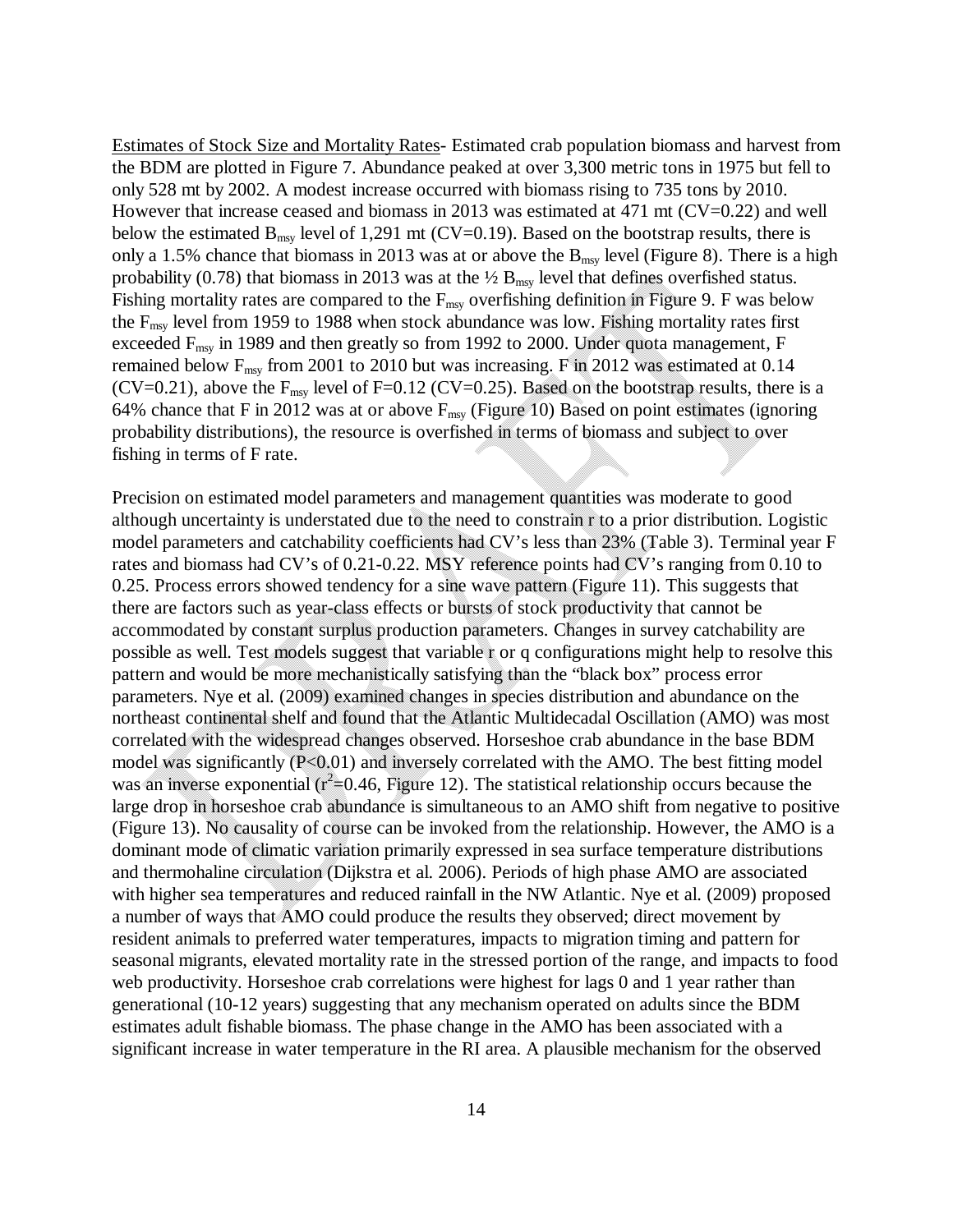AMO-crab correlation is changes in the distribution and timing of horseshoe crab migrations that are expressed as changing catchability in the surveys. Examination of the trawl surveys on finer temporal scales than annual might be revealing.

Projections of Population Size- The trajectory of the Rhode Island horseshoe crab stock under status quo fishing beginning in year 2012 is plotted in Figure 14. The stock cannot recover to the estimated  $B_{\text{msy}}$  level if fishing mortality is maintained at 0.14 or a quota of 35,000 crabs in 2013. Stock trajectory under a fishery closure (F=0) in 2012 is graphed in Figure 15. Recovery to  $B_{msv}$ occurs in about 8 years.

Sensitivity to Intrinsic Rate and Starting Biomass- Biomass in 2013 relative to  $\frac{1}{2}B_{\text{msy}}$  was robust to the likely range of r (Figure 16). The stock is over fished  $(B_{2013} < \frac{1}{2} B_{msy})$  for r less than about 0.75. Relative fishing mortality rate in 2012 was above  $F_{\text{msy}}$  for values of r less than 0.30. For productivity greater than 0.30, relative F was below  $F_{\text{msy}}$ , that is overfishing not occurring. The most plausible range for r (0.13 to 0.36) falls on the areas for overfished and overfishing. While high productivity is possible, it seems unlikely given the fishery history of declines and recoveries and the current rate of increase in Delaware Bay under restrictive management. The condition of the stock with respect to overfishing was not very sensitive to the starting biomass convention (Figure 17). Overfishing in 2012 is likely for all starting biomass levels examined. Similarly, biomass is below the threshold over a wide range of starting biomass conventions.

Preliminary CSM Results- Population sizes and fishing mortality rates from the catch-survey model are shown in Figures 18 and 19. Fall population abundance of adults (after fishing and recruitment) increases from about 200 to 350 thousand crabs from 1998 to 2011. These compares to 275 to 400 thousand from the BDM for the same period and mean weight equal to 1.9 kg. The consistency is comforting suggesting at least that fundamental assumptions for catch-survey  $(M=0.15, s=.36)$ , are consistent with those made independently for the BDM (r=0.22, B<sub>0</sub>=k). Spring recruitment varies between 88 and 385 thousand individuals. Estimates of fishing mortality rate are around 0.5 early in the time series but plummet to less than 0.1 since 2001 coincident to reduced landings. The pattern is very similar to the BDM but with higher absolute value since the CSM estimates are fully recruited while the BDM are biomass weighted. Process errors show a distinct pattern changing from positive to negative (Figure 20). This pattern can be rectified by an increasing trend in natural mortality rate or increasing under-reporting of landings. Further development of this model is not warranted until the abundance indices can be better disaggregated into primiparous and multiparous animals.

#### **Discussion and Management Recommendations**-

The available data and assessment results indicate that the Rhode Island horseshoe crab population is at low abundance, overfished, and subject to over fishing. Stock biomass is well below the estimated  $B_{msy}$  level and fishing mortality rate above the estimated  $F_{msy}$  level based on point estimates. Life history models indicate that stock productivity is relatively low and the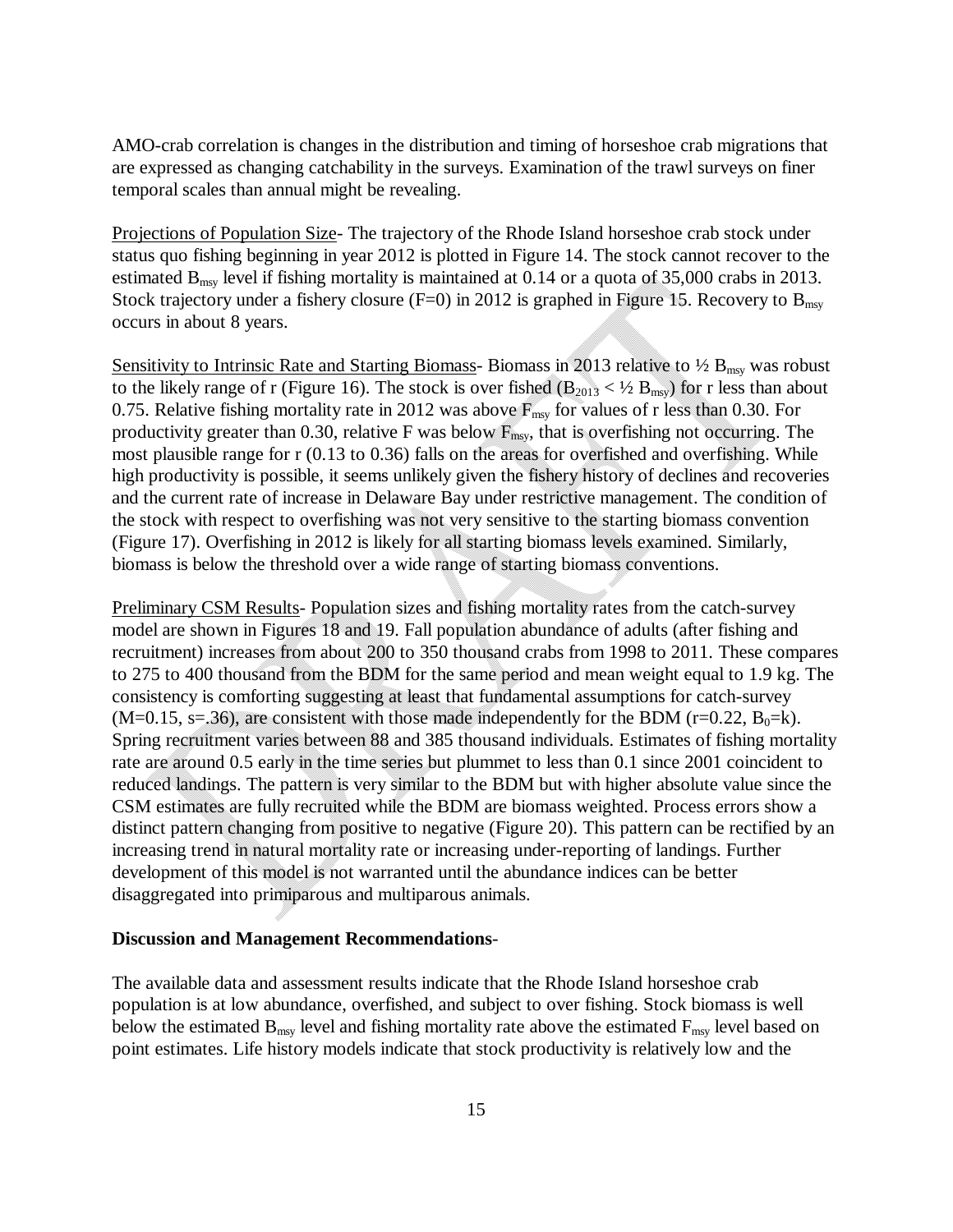species is vulnerable to overfishing. Uncertainty in the assessment remains high as only a portion of the landings are reliably known and a continuum of assessment solutions in r-k space are possible (Figure 21). Projection results indicate that the species cannot rebuild under status quo F. Reducing F to allows for recovery to  $B_{\text{msv}}$  in about 8 years Consistency of three long term abundance indices measured in different areas of the states marine waters indicates that the population decline since the 1970's is substantial and consistent with coast wide trends. Given the overfishing, low abundance, and the slow population growth observed since management began in 1999, consideration should be given to further restrictions on the fishery. Efforts should be made to improve the accuracy of landings data, particularly the bait component. The inverse correlation between horseshoe crab abundance and the AMO is intriguing and warrants more review given the world wide evidence for changes in distribution and abundance patterns in marine resources.

# **Research Recommendations**-

1. Initiate a tagging study to estimate mortality rates in the RI horseshoe crab population.

2. Improve the spawning survey with formal statistical methods which allow for absolute abundance estimation with GIS mapping of distributions.

3. Expand the sampling of commercial landings to include additional dealers.

4. Review alternative production model formulations including variable intrinsic rate as a function of environmental or ecological covariates.

5. Propagate assessment uncertainty through stock projections.

6. Continue development of the catch-survey assessment especially desegregation of abundance indices into primiparous and multiparous individuals.

# **Literature Cited**

Abaunza, P., A.C. Farina, A. Murta. 2003. Applying biomass dynamics models to the southern horse mackerel stock (Atlantic waters of Iberian Peninsula): a comparison with VPA methods. Sci. Mar. 67: 291-300.

Atlantic States Marine Fisheries Commission (ASMFC). 1998. Interstate Fishery Management Plan for Horseshoe Crabs. Fishery Management Report No. 32 of the Atlantic States Marine Fisheries Commission. Washington, DC. 58 pp.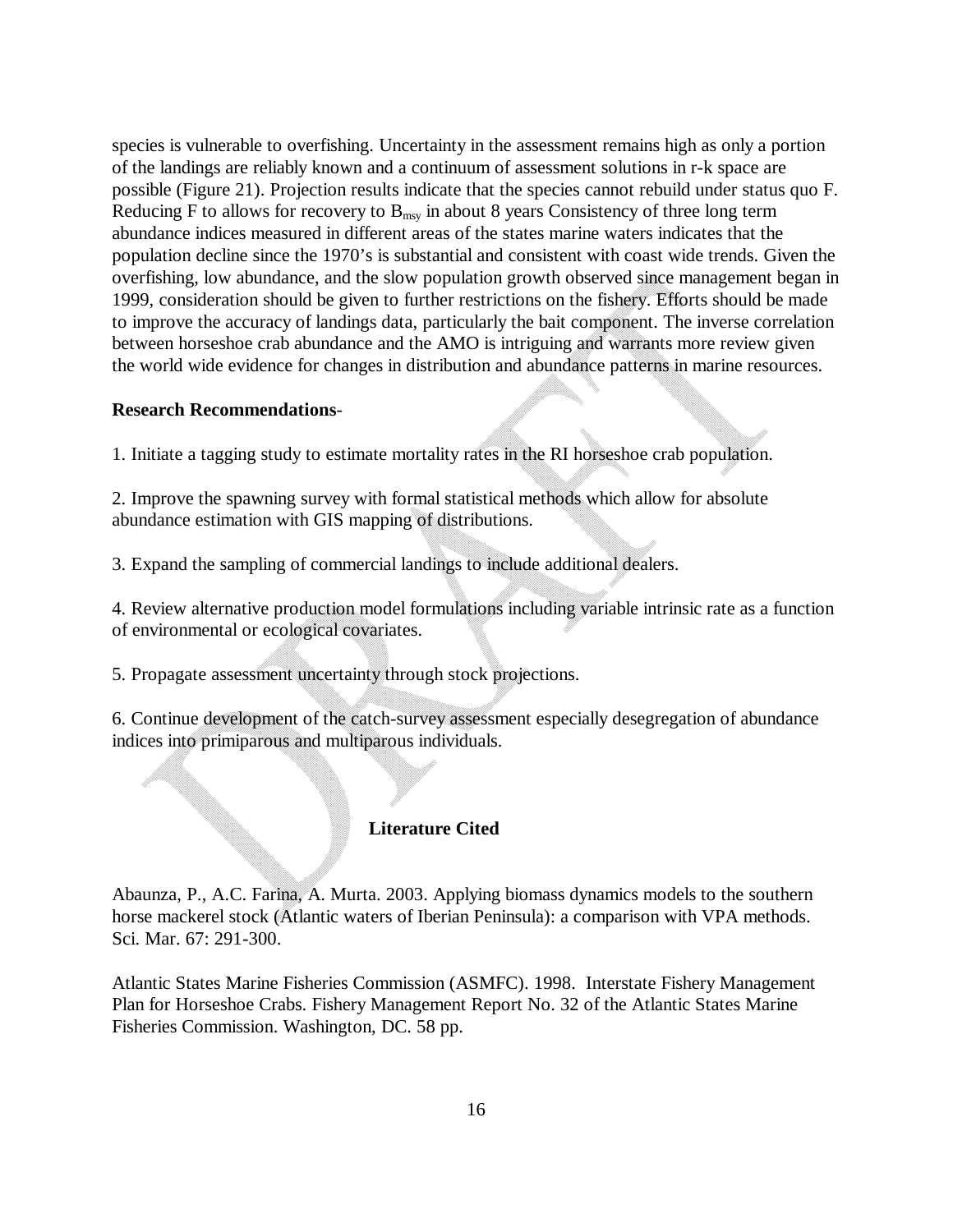Atlantic States Marine Fisheries Commission (ASMFC). 2009a. Horseshoe crab stock assessment for peer review. Stock Assessment Report No. 09-02 (Supplement A) of the Atlantic States Marine Fisheries Commission. November 2009.

Atlantic States Marine Fisheries Commission (ASMFC). 2009b. A framework for adaptive management of horseshoe crab harvest in the Delaware Bay constrained by Red Knot conservation. Stock Assessment Report No. 09-02 (Supplement B) of the Atlantic States Marine Fisheries Commission. November 2009.

Atlantic States Marine Fisheries Commission (ASMFC). 2009c. American lobster stock assessment report for peer review. Stock Assessment Report 09-01 (Supplement). Atlantic States Marine Fisheries Commission.

Atlantic States Marine Fisheries Commission (ASMFC). 2010. ASMFC stock assessment overview: horseshoe crabs.

Anderson, K.H., K.D. Farnsworth, M. Pedersen, H. Gislason, and J.E. Beyer. 2009. How community ecology links natural mortality, growth, and production of fish populations. ICES J. Mar. Sci. 66: 1978-1984.

Berkson, J. and C.N. Shuster Jr. 1999. The horseshoe crab: the battle for a true multiple use resource. Fisheries 24: 6-10.

Botton, M.L. and J.W. Ropes. 1987. The horseshoe crab, *Limulus polyphemus*, fishery and resource in the United States. Mar. Fish. Rev. 49: 57-61.

Boudreau, P.R. and L.M. Dickie. 1989. Biological model of fisheries production based on physiological and ecological scaling of body size. Can, J. Fish. Aquat. Sci. 46: 614-623.

Buckland, S.T., K.B. Newman, C. Fernandez, L. Thomas, and J. Harwood. 2007. Embedding population dynamics models in inference. Statistical Science 22: 44-58.

Chapman, D.W. 1978. Production in fish populations. Chapter 1 In: S.D. Gerking ed. Ecology of Freshwater Fish Production. Blackwell Scientific Publications, Oxford England. 520 p.

Cheung, W.W. L., T. J. Pitcher, and D. Pauly. 2005. A fuzzy logic expert system to estimate intrinsic extinction probabilities of marine fishes to fishing. Biol. Cons. 124: 97-111.

Connecticut Department Environmental Protection (CTDEP). 2011. A study of marine recreational fisheries in Connecticut. Marine Fisheries Division. Federal Aid to Sportfish Project F-54-R-30. Annual Report Job 2 Long Island Sound Trawl Survey.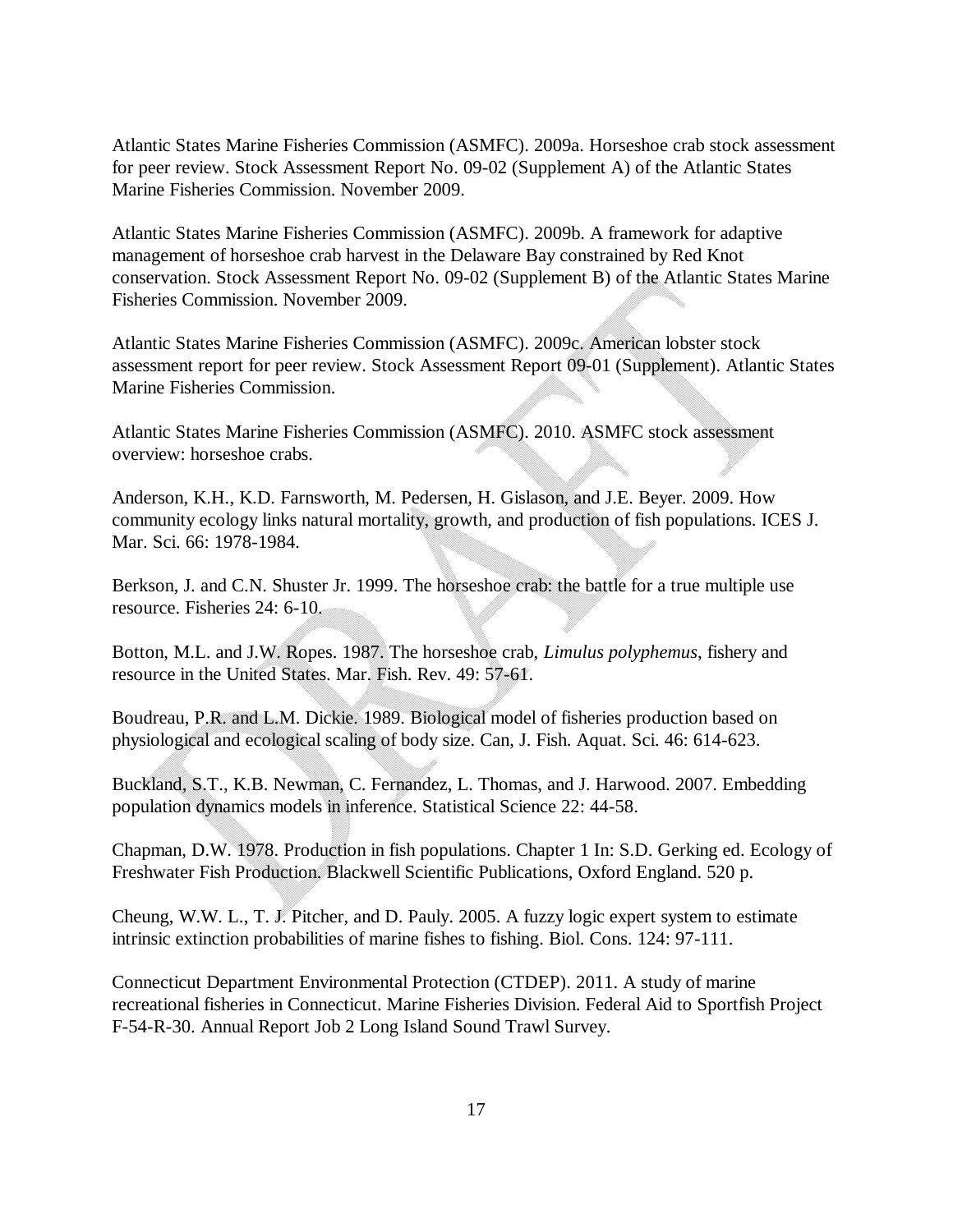Conser, R.J., and J. Idoine. 1992. A modified DeLury model for estimating mortality rates and stock sizes of American lobster populations. National Marine Fisheries Service, Woods Hole. Papers of the 14th Stock Assessment Workshop. Res. Ref. Doc. SAW 14/7.Conser and Idoine 1992

Collie, J.S. and M.P. Sissenwine. 1983. Estimating population size from relative abundance data measured with error. Can. J. Fish. Aquat. Sci. 40: 1871-1879.

Davis, M.L., J. Berkson, and M. Kelly. 2006. A production modeling approach to the assessment of the horseshoe crab (*Limulus polyphemus*) population in Delaware Bay. Fish. Bull. 104: 215- 225.

Denney, N.H., S. Jennings, and J.D. Reynolds. 2002. Life-history correlates of maximum population growth rates in marine fishes. Proc. R. Soc. Lond. B. 269: 2229-2237.

Dijkstra, H.A., L. Te Raa, M. Schmeits, and J. Gerrits. 2006. On the physics of the Atlantic Multidecadal oscillation. Ocean Dynamics 6: 36-50.

Dominion Resources Services (DRS). 2011. Monitoring the marine environment of Long Island Sound at Millstone Power Station Waterford CT. Annual Report. July 2011.

Faurby, S., T.L. King, M. Obst, E.M. Hallerman, C. Pertoldi, and P. Funch. 2010. Population dynamics of American horseshoe crabs: historic climate events and recent anthropogenic pressures. Molecular Ecology 19: 3088-3100.

Fenchel, T. 1974. Intrinsic rates of natural increase: the relationship with body size. Oecologia 14: 317-326.

Grady, S.P. 2006. Population dynamics of the horseshoe crab, *Limulus polyphemus*, on Cape Cod: field data and model simulations of the effects of harvest. Ph.D Dissertation. Boston University.

Hammond, T.R. and J.R. Ellis. 2005. Bayesian assessment of northeast Atlantic spurdog using a stock production model, with prior for intrinsic population growth rate set by demographic methods. J. Northw. Atl. Fish. Sci. 35: 299-308.

Hilborn, R., and C.J. Walters. 1992. Quantitative fisheries stock assessment choice, dynamics and uncertainty. Chapman and Hall, New York. 570 p.

Leschen, A.S. and S. J. Correia. 2010. Mortality in female horseshoe crabs (*Limulus polyphemus*) from biomedical bleeding and handling: implications for fisheries management. Mar. Freshw. Behav. Physiol. 43: 135-147.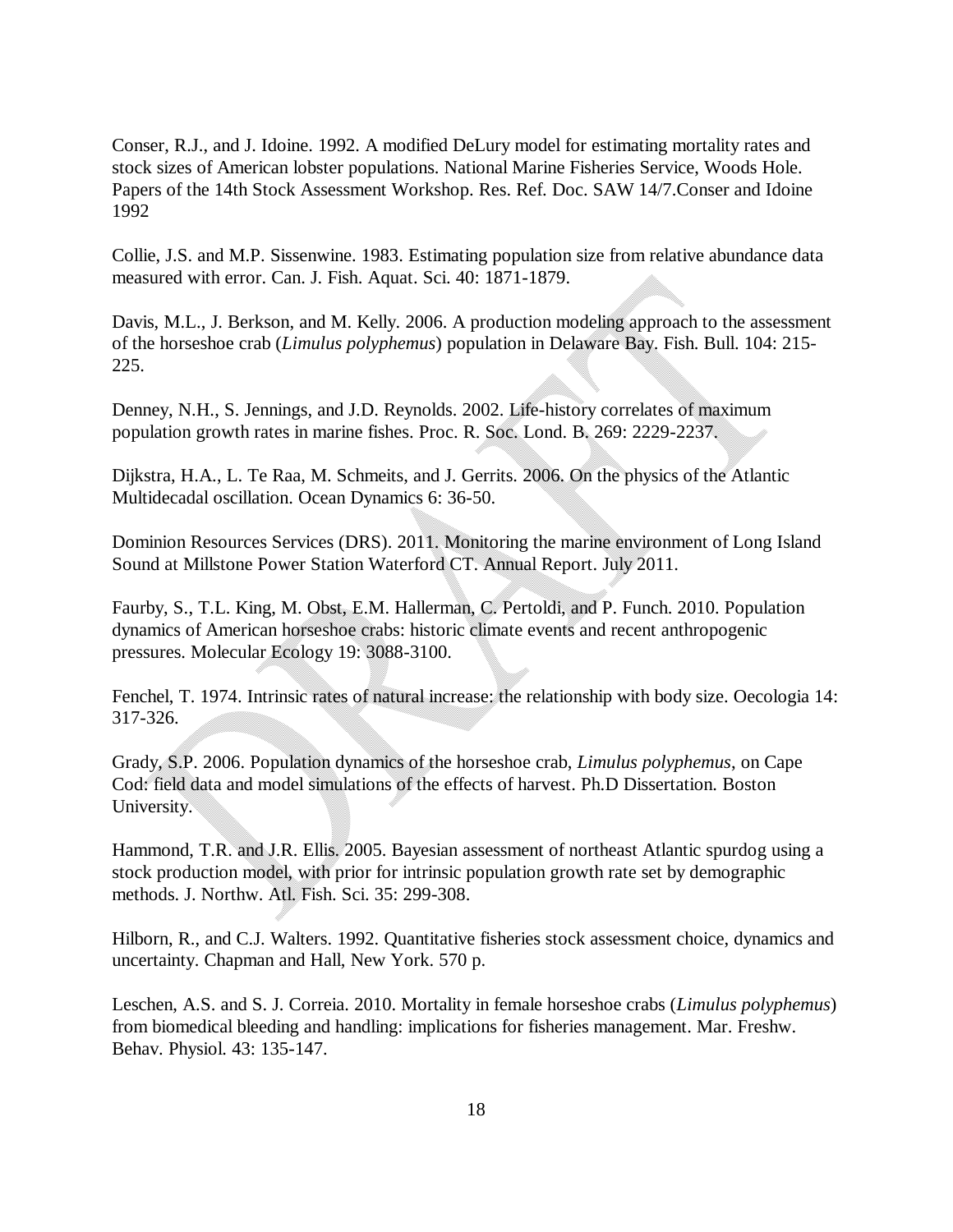Ludwig, D., C.J. Walters, and J. Cook. 1988. Comparison of two models and two estimation methods for catch and effort data. Natural Resource Modeling 2: 457-498.

Massachusetts Davison of Marine Fisheries (MADMF). 2011. Massachusetts 2010 compliance report to the Atlantic States Marine Fisheries Commission- Horseshoe Crabs.

McGowan, C.P., D.R. Smith, J.A. Sweka, J. Martin, J.D. Nichols, R. Wong. J.E. Lyons, L.J. Niles, K. Kalasz, and J. Brust. 2011a. Multispecies modeling for adaptive management of horseshoe crabs and red knots in the Delaware Bay. Nat. Res. Model. 24: 117-156.

McGowan, C.P., J.E. Hines, J.D. Nichols, J.E. Lyons, D.R. Smith, K.S. Kalasz, L.J. Niles, A.D. Dey, N.A. Clark, P.W. Atkinson, C.D.T. Minton, and W. Kendall. 2011b. Demographic consequences of demographic stopover: linking red know survival to horseshoe crab spawning abundance. Ecosphere 2(6): 1-22.

Mesnil, B. 2003. The catch-survey analysis (CSA) method of fish stock assessment: an evaluation using simulated data. Fisheries Research 63: 193-212.

Miller, T.J., S.J.D. Martell, D.B. Bunnell, G. Davis, L. Fegley, A. Sharov, C. Bonzek, D. Hewitt, J. Hoenig, and R.N. Lipcius. 2005. Stock assessment of the blue crab in Chesapeake Bay 2005. Technical Report Series No. TS-487-05. University of Maryland Center for Environmental Science.

Myers, R.A., G. Mertz, and P.S. Fowlow. 1997. Maximum population growth rates and recovery times for Atlantic cod, Gadus morhua. Fish. Bull. 95: 762-772.

Olsen, S.B. and D.K. Stevenson. 1975. Commercial marine fish and fisheries of Rhode Island. Coastal resources Center. University of Rhode Island. Marine Tech. Rep. No. 34.

Polacheck, T., R. Hilborn, and A.E. Punt. 1993. Fitting surplus production models: comparing methods and measuring uncertainty. Can. J. Fish. Aquat. Sci. 50: 2597-2607.

Prager, M.H. 1994. A suite of extensions to a nonequilibrium surplus-production model. Fishery Bulletin 92: 374-389.

Prager, M.H., C.P. Goodyear, and G.P. Scott. 1994. Application of a stock production model to age-structured simulated data: a swordfish like model. ICAT working document SCRS/94/116.

Punt, A. 1991. Management procedures for the Cape hake and baleen whale resources. Benguela Ecology Program Report No. 32.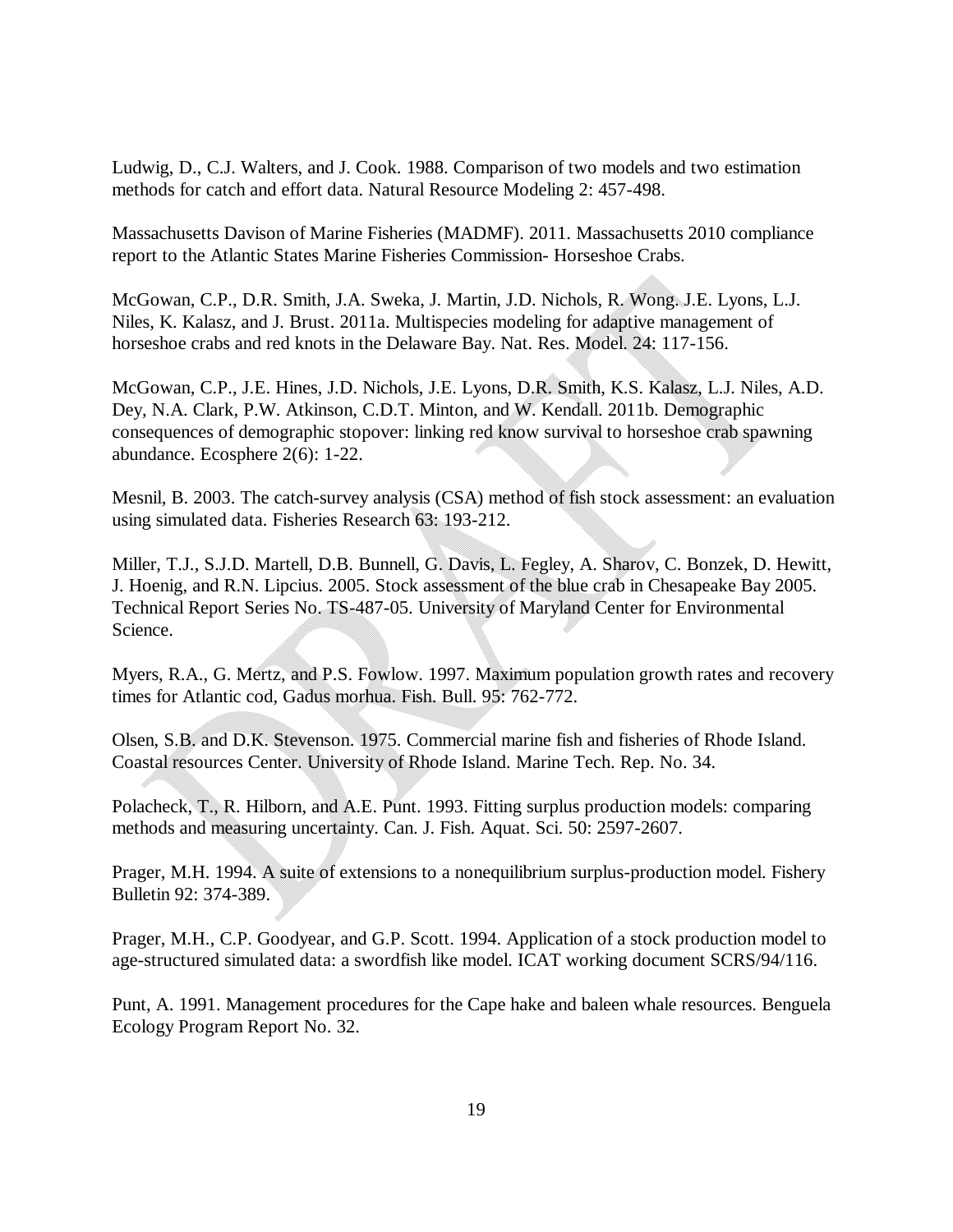Reynolds, J.D., N.K. Dulvy, N.B. Goodwin, and J.A. Hutchings. 2005. Biology of extinction risk in marine fish. Proc. R. Soc. B. 272: 2337-2344.

Robertson, A.I. 1979. The relationship between annual production: biomass ratios and lifespans for marine macrobenthos. Oecologia 38: 1-10.

Savage, V.M., J.F. Gillooly, J.H. Brown, G.B West, and E.L. Charnov. 2004. Effects of body size and temperature on population growth. American Naturalist 163: 429-441.

Shepherd, J.G. 1982. A versatile new stock-recruitment relationship for fisheries, and the construction of sustainable yield curves. J. Cons. Int. Explor. Mer. 40(1): 67-75.

Shuster, C.N. Jr. 1982. A pictorial review of the natural history and ecology of the horseshoe crab, *Limulus polyphemus*, with reference to other limulidae. In: J. Bonaventura, C. Bonaventura, and S. Tesh, Eds.), Physiology and Biology of Horseshoe Crabs. Studies on Normal and Environmentally Stressed Animals. Alan Liss, Inc. NY.

Smith, D.R., P.S. Pooler, B.L. Swan, S.F. Michels, W.R. Hall, P.J. Himchak, and M.J. Millard. 2002. Spatial and temporal distribution of horseshoe crab *(Limulus polyphemus)* spawning in Delaware Bay: implications for monitoring. Estuaries 25: 115-125.

Smith, D.R., M.J. Millard, and R.H. Carmichael. 2009. Comparative status and assessment of *Limulus polyphemus* with emphasis on the New England and Delaware Bay populations. **In**: J.T. Tanacredi et al. (eds.) Biology and Conservation of Horseshoe Crabs. Springer Science LLC.

Sweka, J.A., D.R. Smith, and M.J. Millard. 2007. An age-structured population model for horseshoe crabs in the Delaware Bay area to assess harvest and egg availability for shorebirds. Estuaries and Coasts 30: 277-286.

Walls, E.A., J. Berkson, and S.A. Smith. 2002. The horseshoe crab, *Limulus polyphemus*: 200 million years of existence, 100 years of study. Rev. Fish. Sci. 10: 39-73.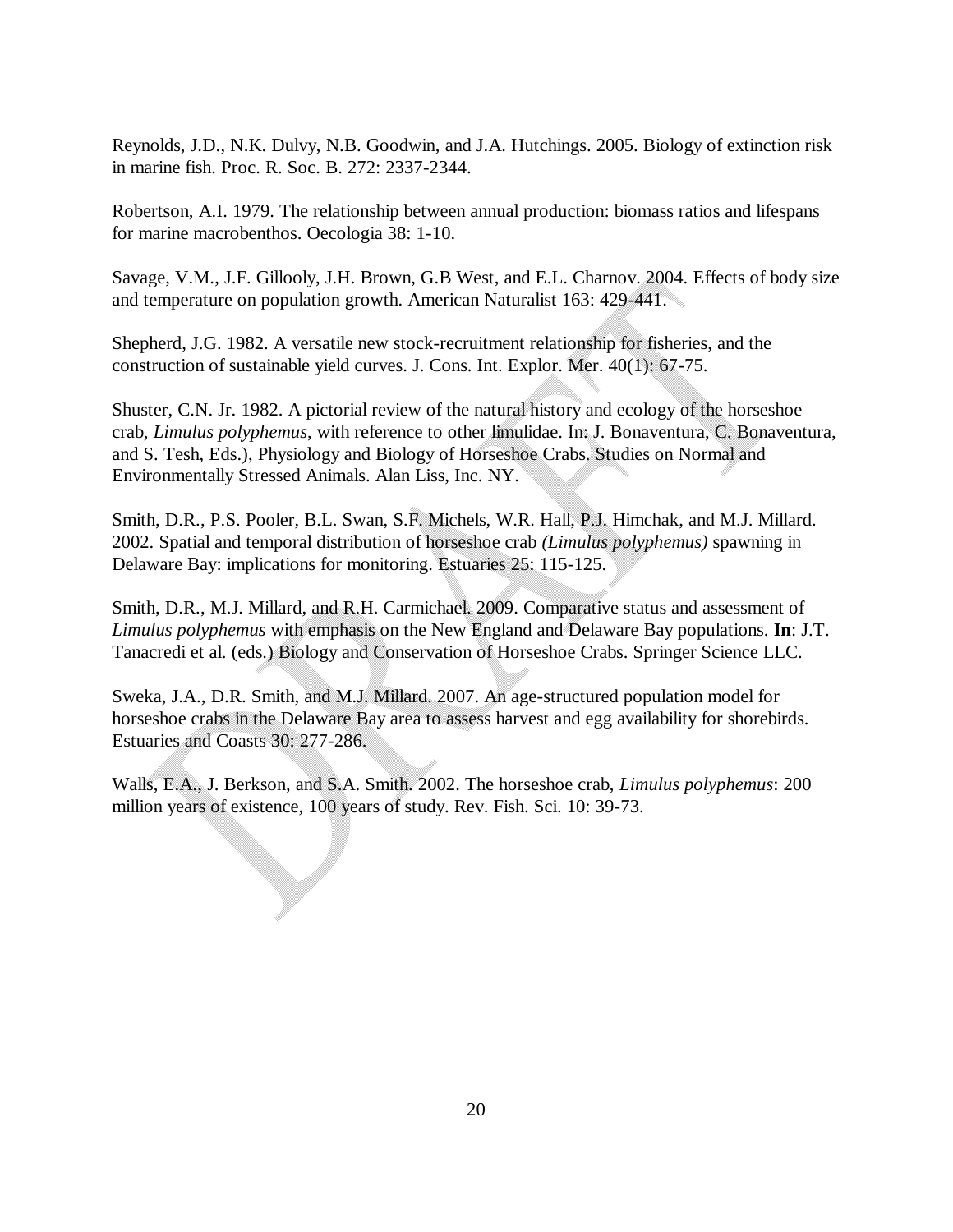|      | NOAA/NMFS RI       | Ass. of Cape Cod RIDFW Bait |           | <b>Total RI</b> |       |           |              |
|------|--------------------|-----------------------------|-----------|-----------------|-------|-----------|--------------|
| Year | <b>Metric Tons</b> | Cod No.RI Crabs             | No. Crabs | No. Crabs       | MT    | Prop Bait | 1000's crabs |
| 1985 | 0.0                | 17966                       |           | 62428           | 115.5 |           | 62.43        |
| 1986 | 0.0                | 23418                       |           | 81372           | 150.6 |           | 81.37        |
| 1987 | 26.1               | 19635                       | 14106     | 33741           | 62.4  | 0.42      | 33.74        |
| 1988 | 109.9              | 10000                       | 59397     | 69397           | 128.4 | 0.86      | 69.40        |
| 1989 | 128.3              | 22137                       | 69342     | 91479           | 169.3 | 0.76      | 91.48        |
| 1990 | 0.0                | 18517                       |           | 64342           | 119.1 |           | 64.34        |
| 1991 | 0.9                | 22378                       |           | 77759           | 143.9 |           | 77.76        |
| 1992 | 4.5                | 43628                       |           | 151598          | 280.5 |           | 151.60       |
| 1993 | 0.0                | 56842                       |           | 197513          | 365.5 |           | 197.51       |
| 1994 | 0.1                | 45606                       |           | 158471          | 293.2 |           | 158.47       |
| 1995 | 0.1                | 38776                       |           | 134738          | 249.3 |           | 134.74       |
| 1996 | 1.6                | 31946                       |           | 111005          | 205.4 |           | 111.01       |
| 1997 | 0.1                | 39274                       |           | 136468          | 252.5 |           | 136.47       |
| 1998 | 1.6                | 47716                       | 61269     | 108985          | 185.1 | 0.56      | 108.99       |
| 1999 | 9.1                | 29423                       | 77843     | 107266          | 227.4 | 0.73      | 107.27       |
| 2000 | 0.0                | 28853                       | 46751     | 75604           | 141.3 | 0.62      | 75.60        |
| 2001 | 0.0                | 7238                        | 11198     | 18436           | 32.2  | 0.61      | 18.44        |
| 2002 | 0.0                | 0                           | 10549     | 10549           | 19.2  | 1.00      | 10.55        |
| 2003 | 0.0                | 0                           | 13957     | 13957           | 23.0  | 1.00      | 13.96        |
| 2004 | 0.0                | 0                           | 6030      | 6030            | 11.6  | 1.00      | 6.03         |
| 2005 | 0.0                | $\boldsymbol{0}$            | 8260      | 8260            | 14.5  | 1.00      | 8.26         |
| 2006 | 9.1                | $\Omega$                    | 15274     | 15274           | 28.7  | 1.00      | 15.27        |
| 2007 | 28.1               | 2850                        | 15564     | 18414           | 36.8  | 0.85      | 18.41        |
| 2008 | 41.5               | 9318                        | 15549     | 24867           | 50.8  | 0.63      | 24.87        |
| 2009 | 36.7               | 7600                        | 18682     | 26282           | 52.7  | 0.71      | 26.28        |
| 2010 | 13.3               | 11533                       | 12502     | 24035           | 49.9  | 0.52      | 24.04        |
| 2011 | 39.7               | 15517                       | 12632     | 28149           | 57.5  | 0.45      | 28.15        |
| 2012 |                    | 12345                       | 19306     | 31651           | 72.2  | 0.61      | 31.65        |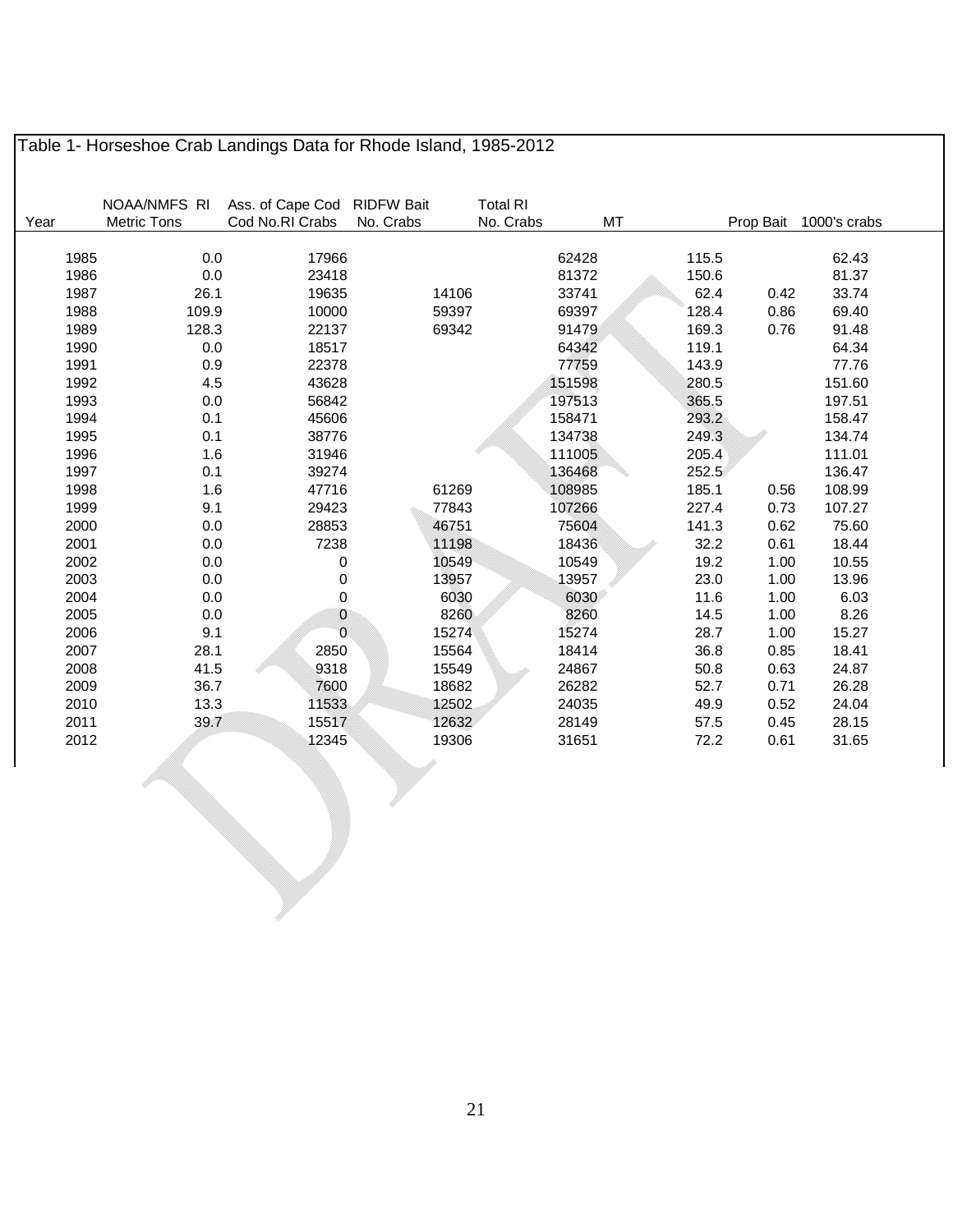|      |                           |                      | Table 1b-Horseshoe Crab Landings Data for Rhode Island and the         |
|------|---------------------------|----------------------|------------------------------------------------------------------------|
|      | Atlantic Coast, 1959-1984 |                      |                                                                        |
|      | /1                        |                      |                                                                        |
| Year | <b>RI</b> Metric Tons     | <b>NMFS Atlantic</b> |                                                                        |
|      |                           |                      |                                                                        |
| 1959 | 6.45                      | 34.9                 |                                                                        |
| 1960 | 49.09                     | 265.6                |                                                                        |
| 1961 | 93.06                     | 503.5                |                                                                        |
| 1962 | 28.50                     | 154.2                |                                                                        |
| 1963 | 16.88                     | 91.3                 |                                                                        |
| 1964 | 29.68                     | 160.6                |                                                                        |
| 1965 | 17.74                     | 96                   |                                                                        |
| 1966 | 11.16                     | 60.4                 |                                                                        |
| 1967 | 4.66                      | 25.2                 |                                                                        |
| 1968 | 6.88                      | 37.2                 |                                                                        |
| 1969 | 0.89                      | 4.8                  |                                                                        |
| 1970 | 1.33                      | 7.2                  |                                                                        |
| 1971 | 1.00                      | 5.4                  |                                                                        |
| 1972 | 3.53                      | 19.1                 |                                                                        |
| 1973 | 7.43                      | 40.2                 |                                                                        |
| 1974 | 1.40                      | 7.6                  |                                                                        |
| 1975 | 5.27                      | 28.5                 |                                                                        |
| 1976 | 171.28                    | 926.7                |                                                                        |
| 1977 | 39.66                     | 214.6                |                                                                        |
| 1978 | 61.07                     | 330.4                |                                                                        |
| 1979 | 101.92                    | 551.4                |                                                                        |
| 1980 | 47.48                     | 256.9                |                                                                        |
| 1981 | 27.39                     | 148.2                |                                                                        |
| 1982 | 44.16                     | 238.9                |                                                                        |
| 1983 | 39.30                     | 212.6                |                                                                        |
| 1984 | 18.87                     | 102.1                |                                                                        |
|      |                           |                      |                                                                        |
|      |                           |                      |                                                                        |
| /1   |                           |                      |                                                                        |
|      |                           |                      | RI Landings estimated as 19.3% of Atlantic Coast, see text for details |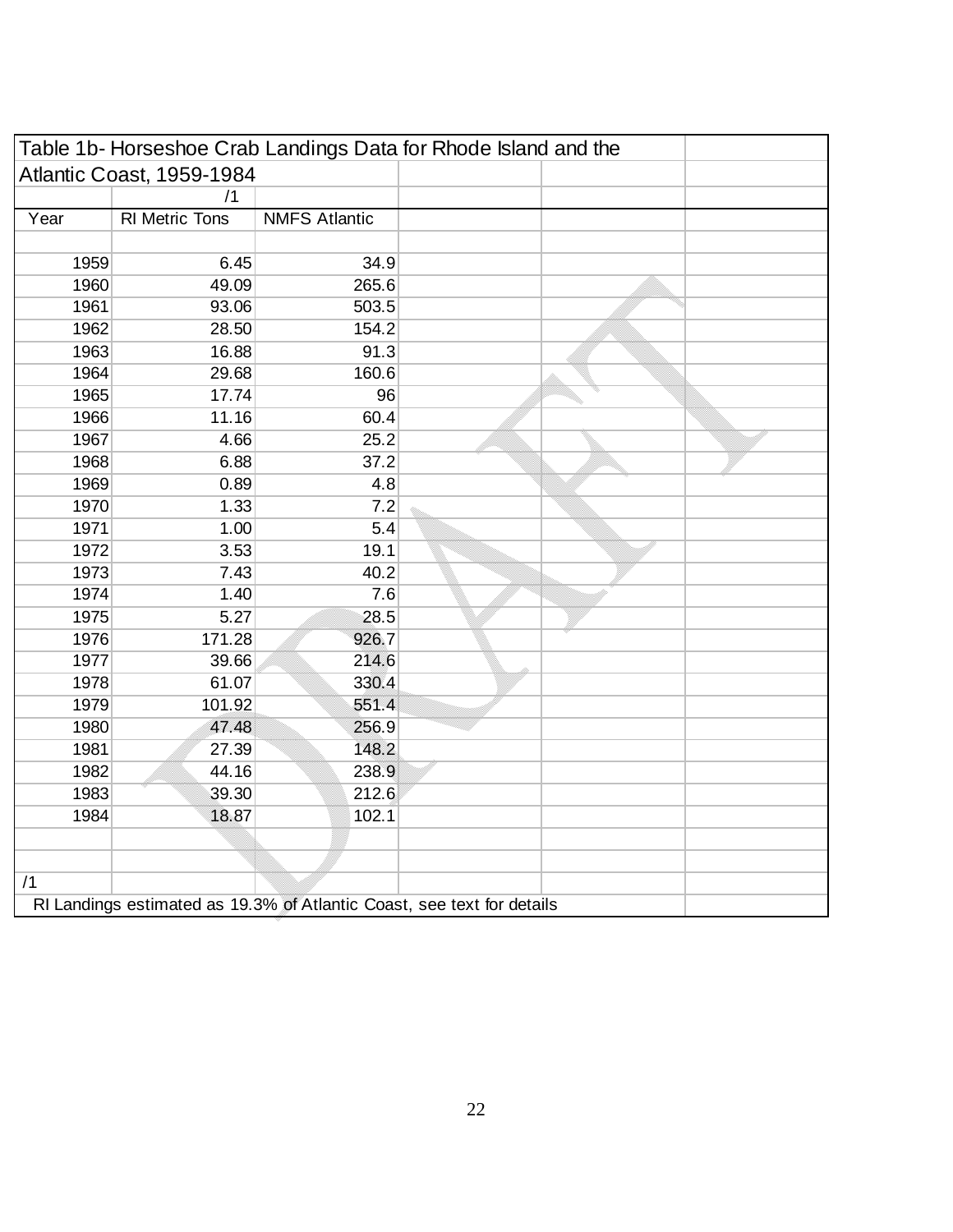| Table 2- Horshoe Crab Abundance Index Data Used in the BDM and Catch Survey Assessments, 1959-2011 |           |             |             |             |                        |         |                    |                 |                    |
|----------------------------------------------------------------------------------------------------|-----------|-------------|-------------|-------------|------------------------|---------|--------------------|-----------------|--------------------|
|                                                                                                    |           |             |             |             |                        |         |                    |                 |                    |
|                                                                                                    |           |             |             |             |                        |         |                    |                 |                    |
|                                                                                                    |           | Spring      | Fall        | Monthly     | Weekly                 | Monthly |                    |                 | <b>Beach Count</b> |
| Year                                                                                               | Comm CPUE | RIDFW #/tow | RIDFW #/tow | RIDFW #/tow | URIGSO #/tow MRI #/tow |         | <b>Stout Count</b> | MSS Impinge     | per M2             |
|                                                                                                    |           |             |             |             |                        |         |                    |                 |                    |
| 1959                                                                                               |           |             |             |             | 3.34                   |         |                    |                 |                    |
| 1960                                                                                               |           |             |             |             | 3.63                   |         |                    |                 |                    |
| 1961                                                                                               |           |             |             |             | 3.74                   |         |                    |                 |                    |
| 1962                                                                                               |           |             |             |             | 1.74                   |         |                    |                 |                    |
| 1963                                                                                               |           |             |             |             | 0.39                   |         |                    |                 |                    |
| 1964                                                                                               |           |             |             |             | 1.25                   |         |                    |                 |                    |
| 1965                                                                                               |           |             |             |             | 0.15                   |         |                    |                 |                    |
| 1966                                                                                               |           |             |             |             | 1.32                   |         |                    |                 |                    |
| 1967                                                                                               |           |             |             |             | 0.01                   |         |                    |                 |                    |
| 1968                                                                                               |           |             |             |             | 0.01                   |         |                    |                 |                    |
| 1969                                                                                               |           |             |             |             | 0.33                   |         |                    |                 |                    |
| 1970                                                                                               |           |             |             |             | 0.65                   |         |                    |                 |                    |
| 1971                                                                                               |           |             |             |             | 0.70                   |         |                    |                 |                    |
| 1972                                                                                               |           |             |             |             | 0.85                   |         |                    |                 |                    |
| 1973                                                                                               |           |             |             |             | 2.17                   | 6.86    |                    |                 |                    |
| 1974                                                                                               |           |             |             |             | 3.73                   | 3.35    |                    |                 |                    |
| 1975                                                                                               |           |             |             |             | 7.00                   |         | 103                |                 |                    |
| 1976                                                                                               |           |             |             |             | 3.61                   |         | 93                 |                 |                    |
| 1977                                                                                               |           |             |             |             |                        |         |                    |                 |                    |
|                                                                                                    |           |             |             |             | 6.24                   |         | 106                |                 |                    |
| 1978                                                                                               |           |             |             |             | 2.85                   |         | 91                 |                 |                    |
| 1979                                                                                               |           |             |             |             | 2.94                   |         | 86                 |                 |                    |
| 1980                                                                                               |           |             |             |             | 1.58                   |         | 73                 |                 |                    |
| 1981                                                                                               |           |             |             |             | 2.96                   |         | 53                 |                 |                    |
| 1982                                                                                               |           |             |             |             | 2.27                   |         | 51                 |                 |                    |
| 1983                                                                                               |           |             |             |             | 0.45                   |         | 42                 |                 |                    |
| 1984                                                                                               |           |             |             |             | 0.52                   |         | 38                 |                 |                    |
| 1985                                                                                               |           |             |             |             | 0.44                   |         | 35                 |                 |                    |
| 1986                                                                                               |           |             |             |             | 0.38                   |         | 23                 |                 |                    |
| 1987                                                                                               |           |             |             |             | 0.31                   |         | 36                 |                 |                    |
| 1988                                                                                               |           |             |             |             | 0.25                   | 1.83    | 30                 |                 |                    |
| 1989                                                                                               |           |             |             |             | 0.95                   | 1.14    | 29                 |                 |                    |
| 1990                                                                                               |           |             |             |             | 0.44                   | 2.81    | 48                 |                 |                    |
| 1991                                                                                               |           |             |             |             | 0.34                   | 2.66    | 12                 |                 |                    |
| 1992                                                                                               |           |             |             |             | 0.67                   | 4.63    | 8                  | 0               |                    |
| 1993                                                                                               |           |             |             |             | 0.20                   | 2.75    | 14                 | 37              |                    |
| 1994                                                                                               |           |             |             |             | 0.06                   | 2.89    | 6                  | $\pmb{0}$       |                    |
| 1995                                                                                               |           |             |             |             | 0.93                   | 1.38    | $\sqrt{3}$         | 6               |                    |
| 1996                                                                                               |           |             |             |             | 0.40                   | 2.02    | 5                  | 78              |                    |
| 1997                                                                                               |           |             |             |             | 0.10                   | 0.19    | $\overline{3}$     | 13              |                    |
| 1998                                                                                               |           |             | 0.27        | 0.19        | 0.10                   | 0.39    | 3                  | 5               |                    |
| 1999                                                                                               |           | 0.07        | 0.24        | 0.15        | 0.08                   | 0.15    | $\overline{4}$     | 14              |                    |
| 2000                                                                                               |           | 0.12        | 0.70        | 0.37        | 0.19                   | 0.30    | $\vert 4 \vert$    | $\overline{7}$  | 0.02               |
| 2001                                                                                               | 255       | 0.22        | 1.02        | 0.17        | 0.09                   | 0.31    | 13                 | $\Omega$        | 0.04               |
| 2002                                                                                               | 182       | 0.02        | 0.65        | 0.42        | 0.09                   | 0.77    | $\sqrt{6}$         | $\Omega$        | 0.03               |
| 2003                                                                                               | 199       | 0.27        | 0.90        | 0.66        | 0.11                   | 0.20    |                    | $\overline{7}$  | 0.14               |
|                                                                                                    |           |             |             |             |                        |         |                    |                 |                    |
| 2004                                                                                               | 262       | 0.57        | 1.00        | 0.55        | 0.06                   | 0.65    |                    | $\Omega$        | 0.20               |
| 2005                                                                                               | 223       | 0.35        | 0.95        | 0.29        | 0.02                   | 0.62    |                    | $\overline{0}$  | 0.04               |
| 2006                                                                                               | 477       | 0.10        | 0.62        | 0.30        | 0.05                   | 0.15    |                    | $\Omega$        | 0.05               |
| 2007                                                                                               | 362       | 0.29        | 0.76        | 0.31        | 0.07                   | 0.16    |                    | $\overline{7}$  | 0.06               |
| 2008                                                                                               | 457       | 0.31        | 0.64        | 0.29        | 0.08                   | 0.10    |                    | 25              | 0.13               |
| 2009                                                                                               | 694       | 0.17        | 0.48        | 0.28        | 0.08                   | 0.10    |                    | 14              | 0.36               |
| 2010                                                                                               | 284       | 0.56        | 1.17        | 0.66        | 0.08                   | 0.18    |                    | 14              | 0.17               |
| 2011                                                                                               | 238       | 0.33        | 0.42        | 0.40        | 0.21                   | 0.18    |                    | 61              | 0.12               |
| 2012                                                                                               | 371       | 0.18        | 0.36        | 0.18        | 0.11                   | 0.19    |                    | $\vert 0 \vert$ | 0.08               |
| 2013                                                                                               | 563       | 0.11        |             | 0.03        |                        |         |                    |                 | 0.04               |
| Mean                                                                                               | 334       | 0.24        | 0.68        | 0.33        | 1.16                   | 1.37    | 36.36              | 14              | 0.11               |
| <b>STD</b>                                                                                         | 149       | 0.16        | 0.29        | 0.18        | 1.60                   | 1.67    | 33.85              | 21              | 0.10               |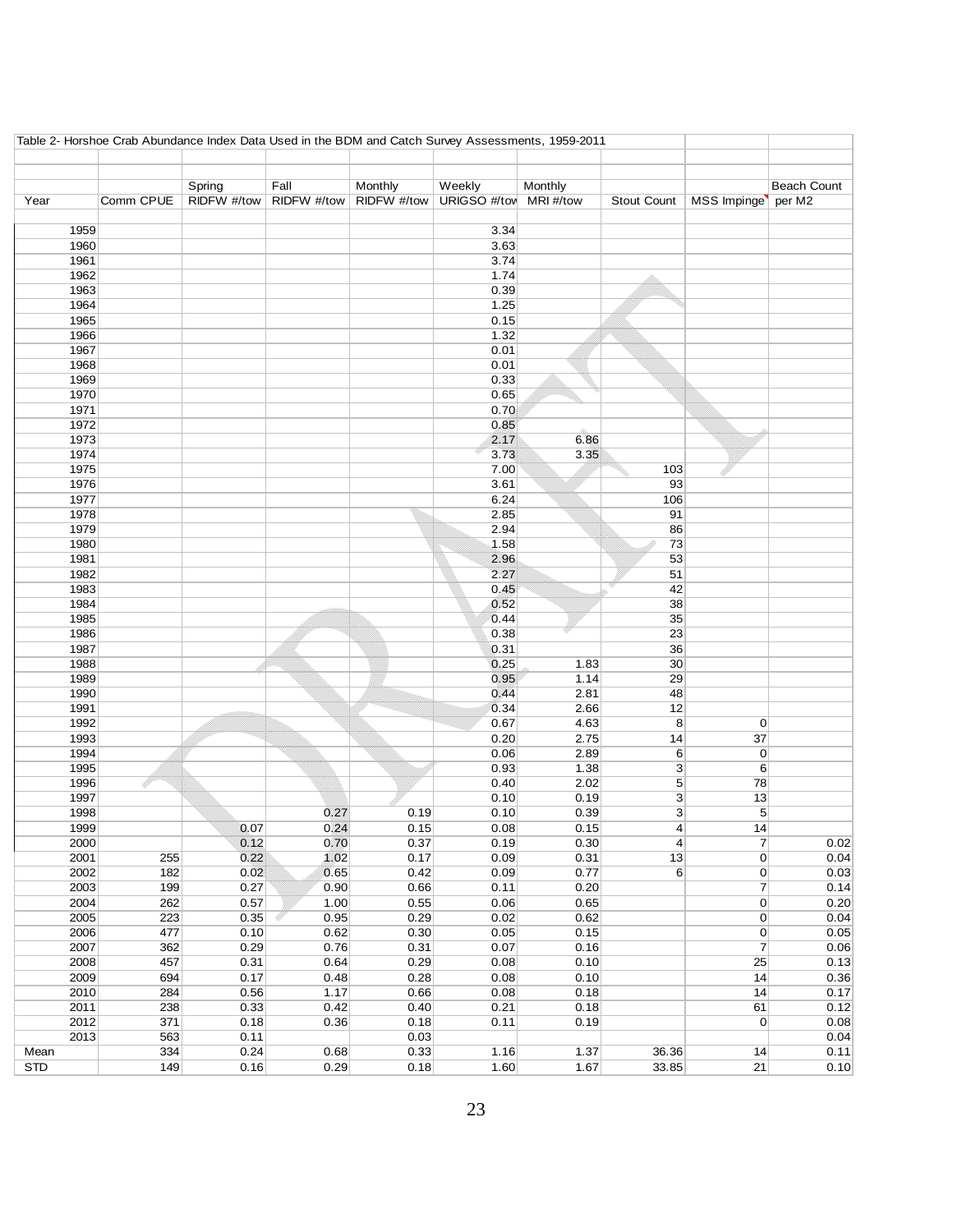| Table 3- Parameters and Derived Quantities for the RI Horseshoe Crab BDM Assessment |               |              |         |           |         |         |  |
|-------------------------------------------------------------------------------------|---------------|--------------|---------|-----------|---------|---------|--|
| Parameter                                                                           | <b>SOLVER</b> | Boot Mean SE |         | <b>CV</b> | Low 95% | Up 95%  |  |
|                                                                                     |               |              |         |           |         |         |  |
| Intrinsic Rate (r)                                                                  | 0.220         | 0.218        | 0.051   | 0.232     | 0.119   | 0.321   |  |
| Carrying Capacity (k)                                                               | 2581.3        | 2792.8       | 537.7   | 0.193     | 1506.0  | 3656.6  |  |
| URIGSO q                                                                            | 0.00051       | 0.00049      | 0.00008 | 0.169     | 0.00034 | 0.00067 |  |
| DFW Trawl q                                                                         | 0.00060       | 0.00057      | 0.00011 | 0.193     | 0.00038 | 0.00082 |  |
| MRI Trawl q                                                                         | 0.00092       | 0.00088      | 0.00016 | 0.179     | 0.00060 | 0.00123 |  |
| <b>Beach Count</b>                                                                  | 0.00015       | 0.00014      | 0.00003 | 0.200     | 0.00009 | 0.00020 |  |
| <b>Stout Count</b>                                                                  | 0.00326       | 0.00312      | 0.00055 | 0.175     | 0.00217 | 0.00435 |  |
| Comm CPUE                                                                           | 0.54958       | 0.52743      | 0.10410 | 0.197     | 0.34137 | 0.75778 |  |
| <b>MSS Impinge</b>                                                                  | 0.00084       | 0.00080      | 0.00014 | 0.172     | 0.00056 | 0.00111 |  |
| MADMF Trawl q                                                                       | 0.00019       | 0.00018      | 0.00003 | 0.178     | 0.00012 | 0.00025 |  |
| B 2013                                                                              | 471.4         | 517.2        | 113.6   | 0.220     | 244.1   | 698.7   |  |
| F 2012                                                                              | 0.141         | 0.135        | 0.028   | 0.211     | 0.084   | 0.198   |  |
| N 2012                                                                              | 198.9         | 218.2        | 48.0    | 0.220     | 103.0   | 294.8   |  |
| <b>Bmsy</b>                                                                         | 1290.7        | 1396.4       | 268.8   | 0.193     | 753.0   | 1828.3  |  |
| Fmsy                                                                                | 0.117         | 0.116        | 0.029   | 0.248     | 0.059   | 0.174   |  |
| <b>MSY</b>                                                                          | 142.0         | 146.7        | 14.1    | 0.096     | 113.7   | 170.2   |  |
| <b>B</b> ratio                                                                      | 0.365         | 0.374        | 0.067   | 0.178     | 0.232   | 0.499   |  |
| F ratio                                                                             | 1.211         | 1.192        | 0.222   | 0.186     | 0.768   | 1.655   |  |

24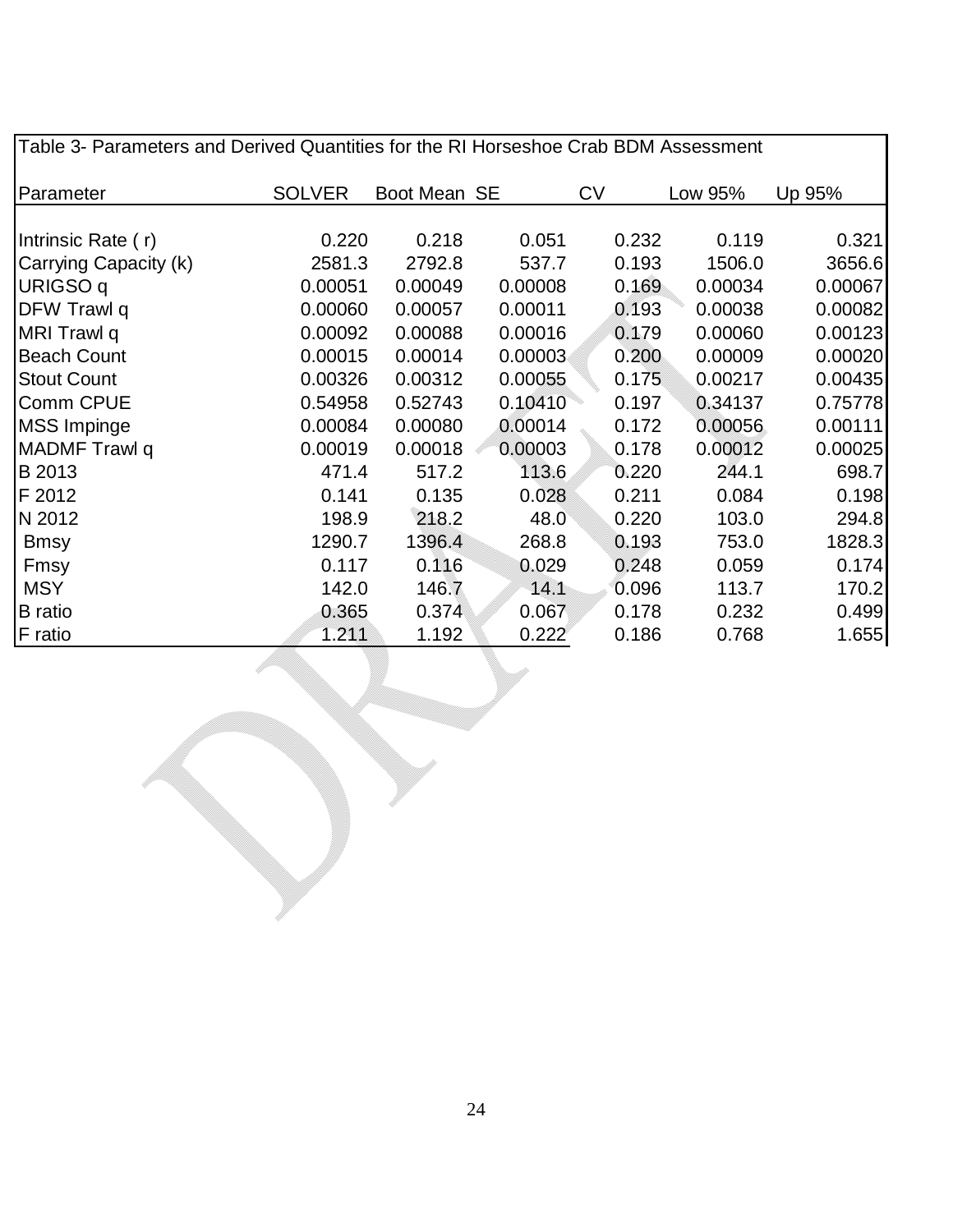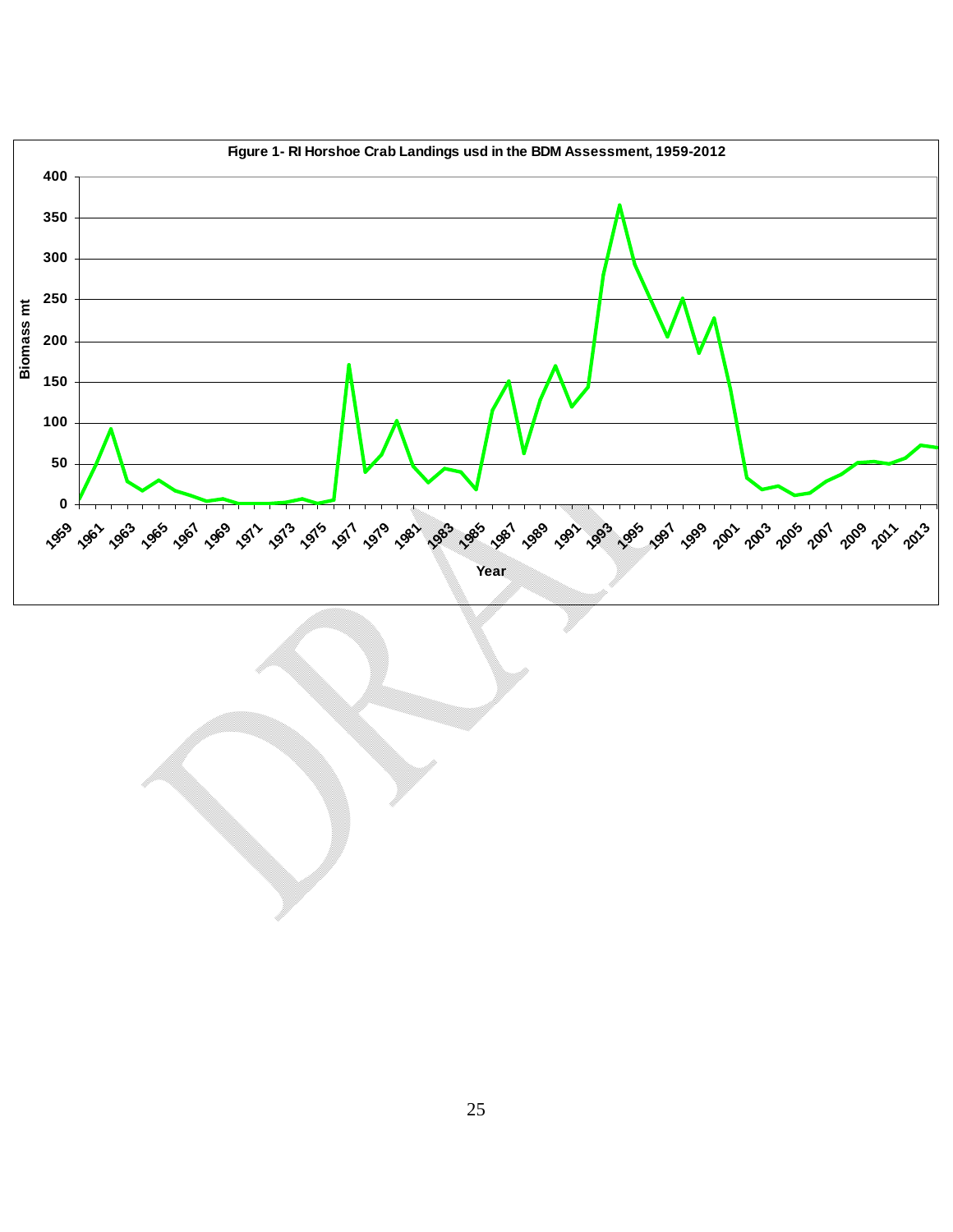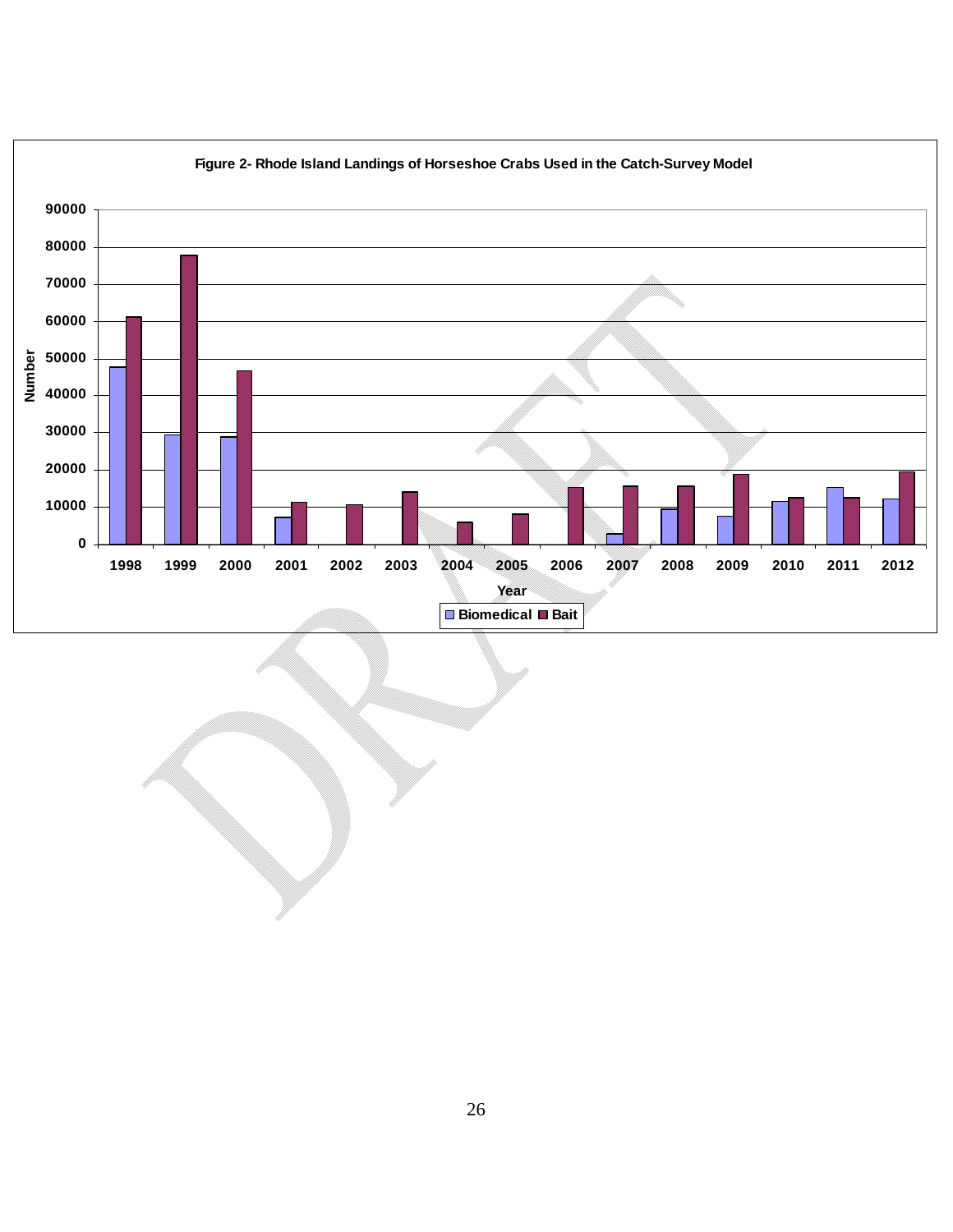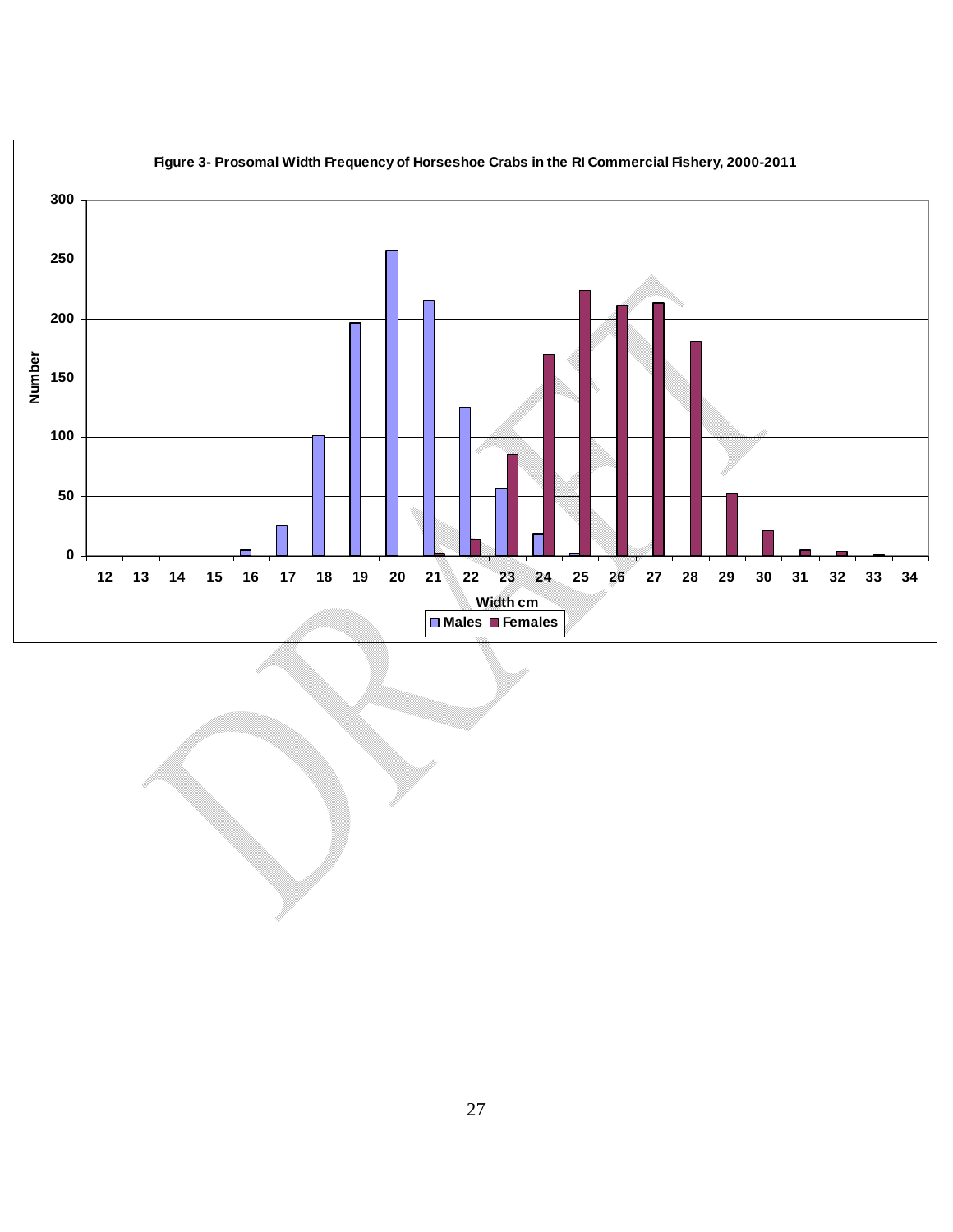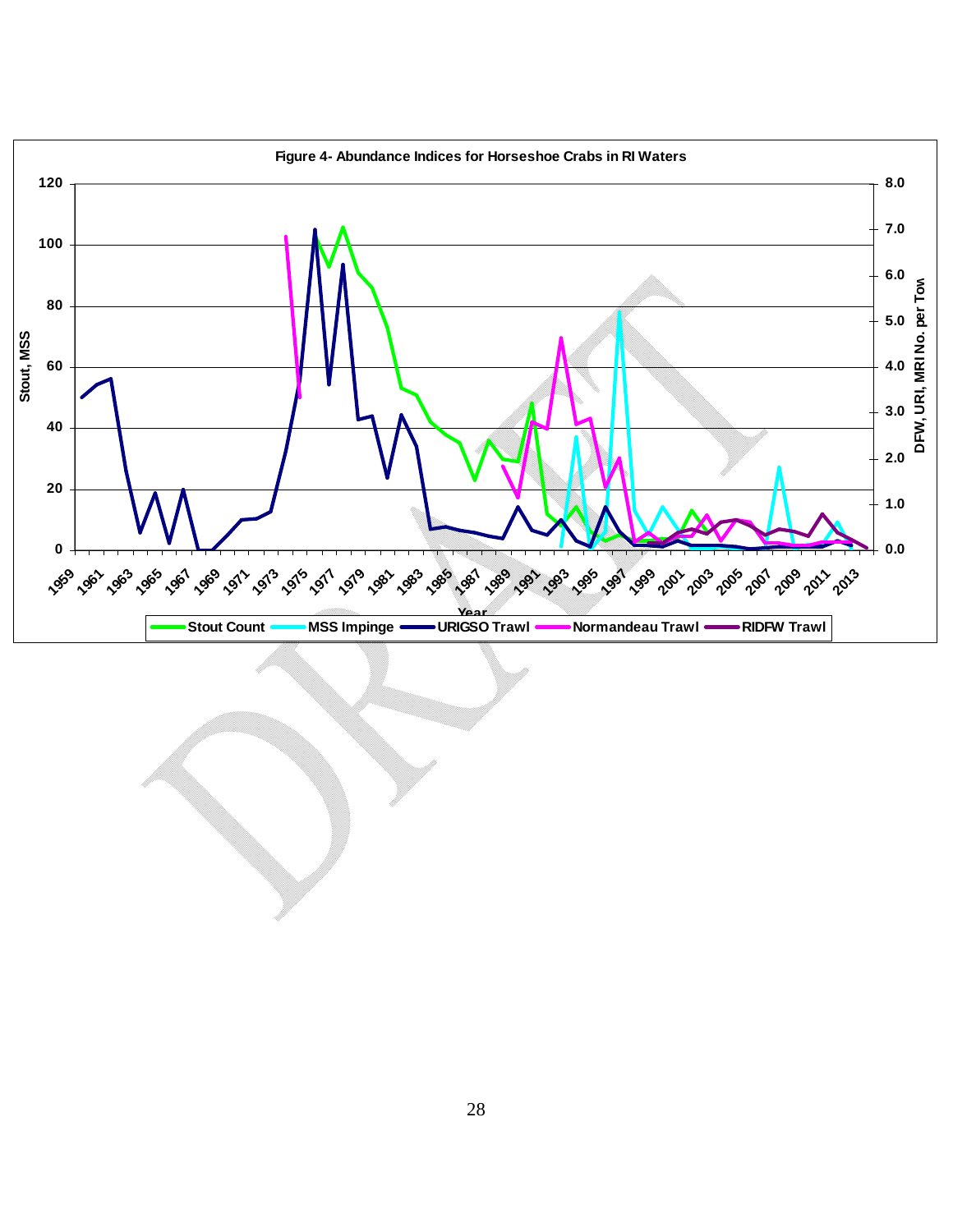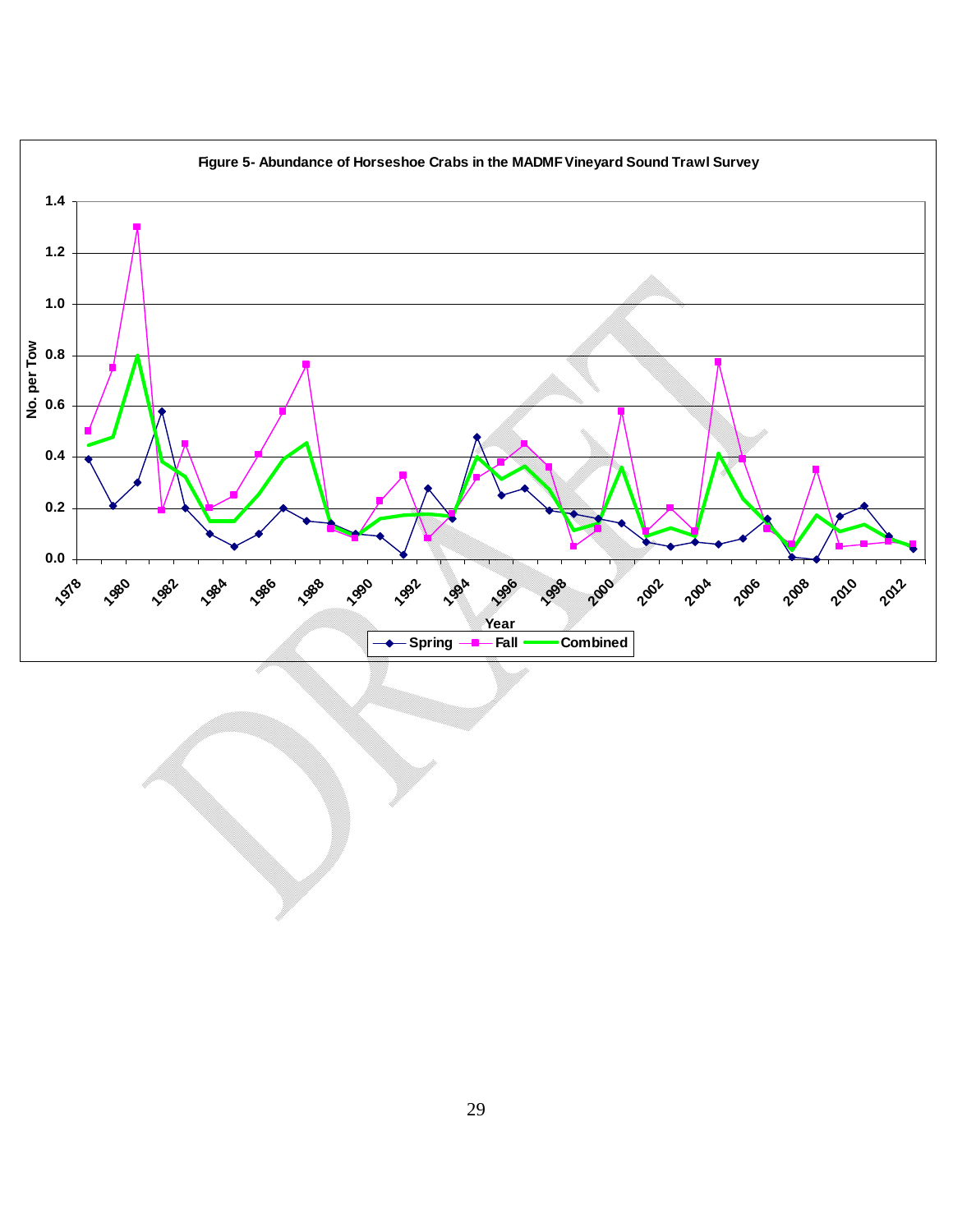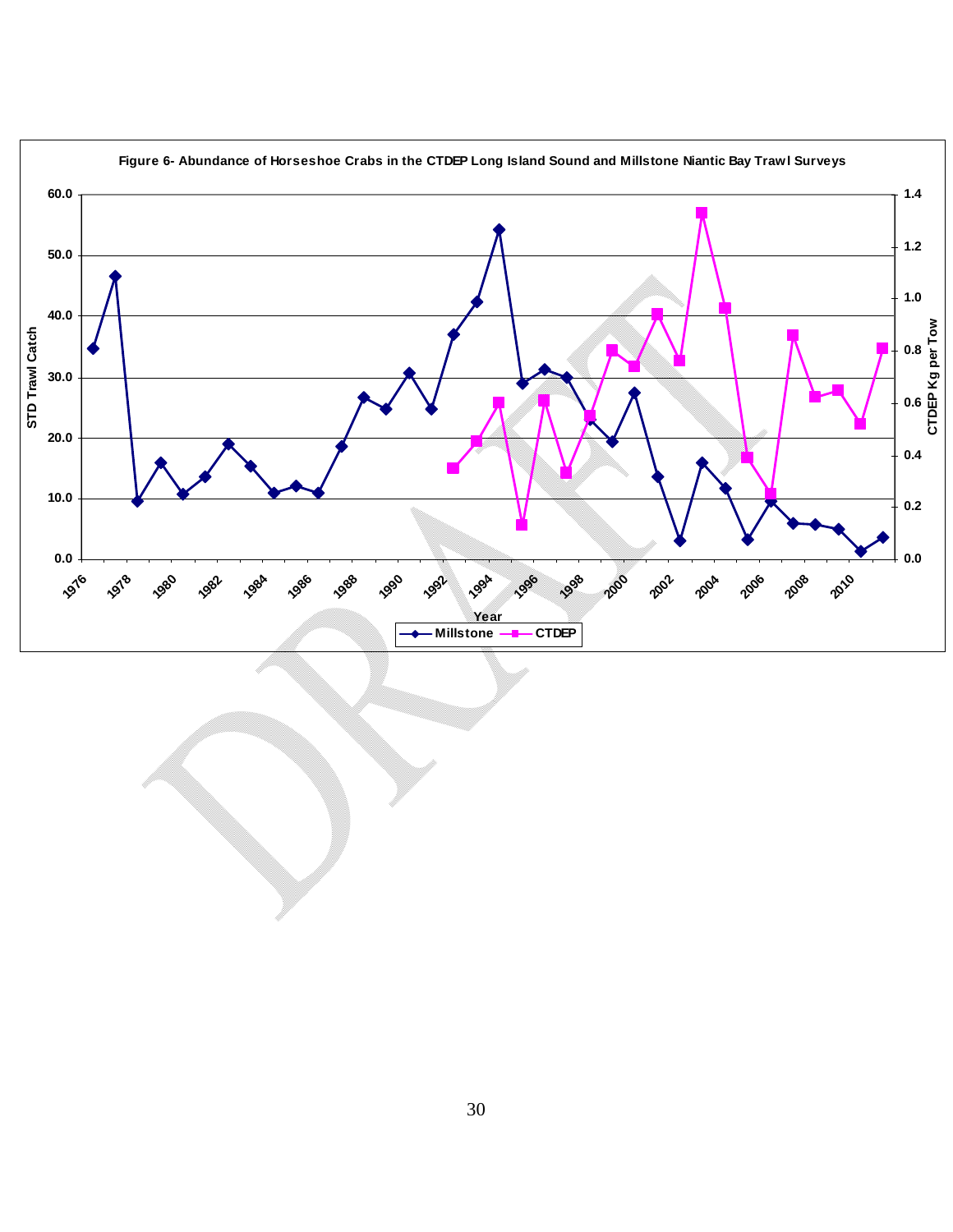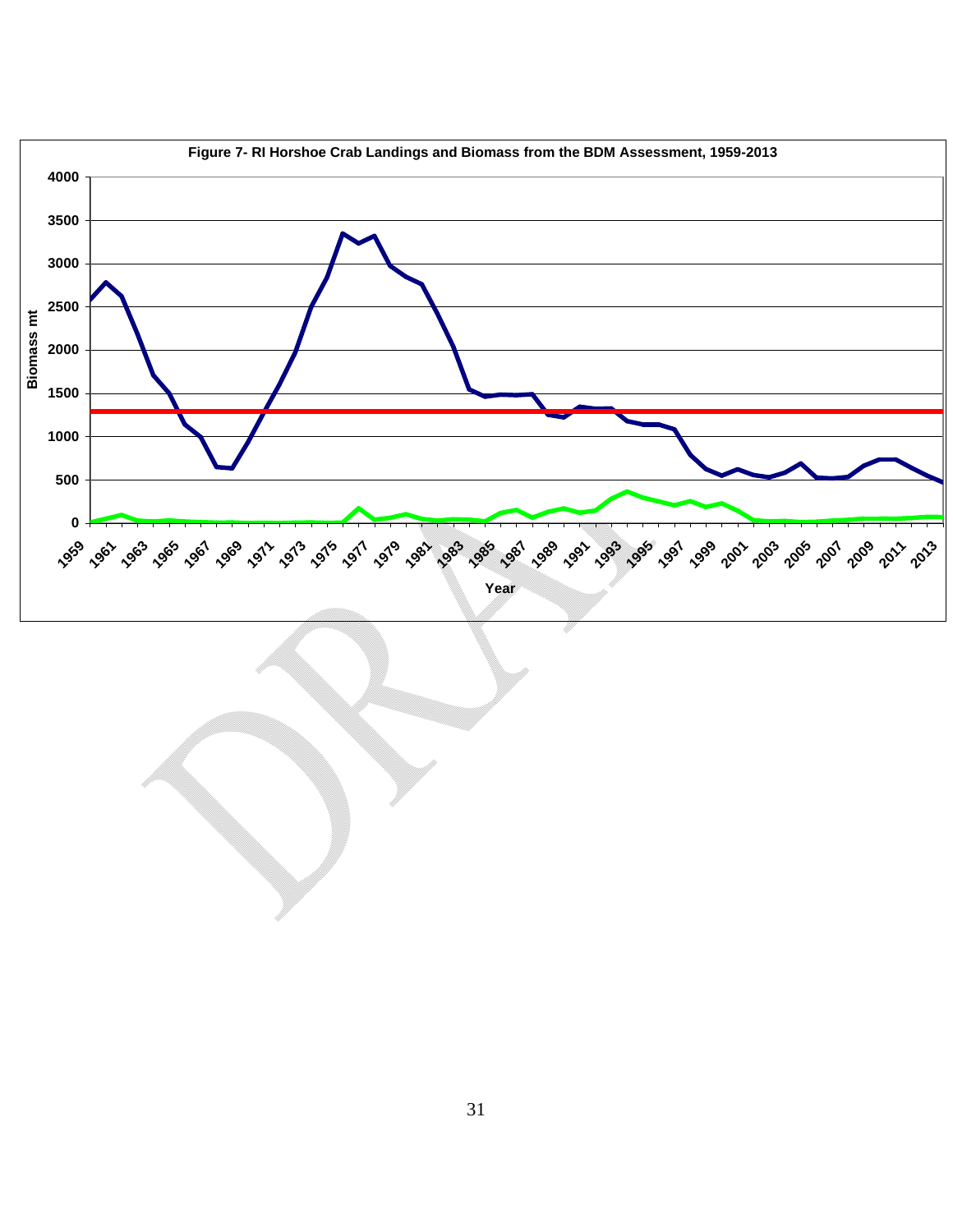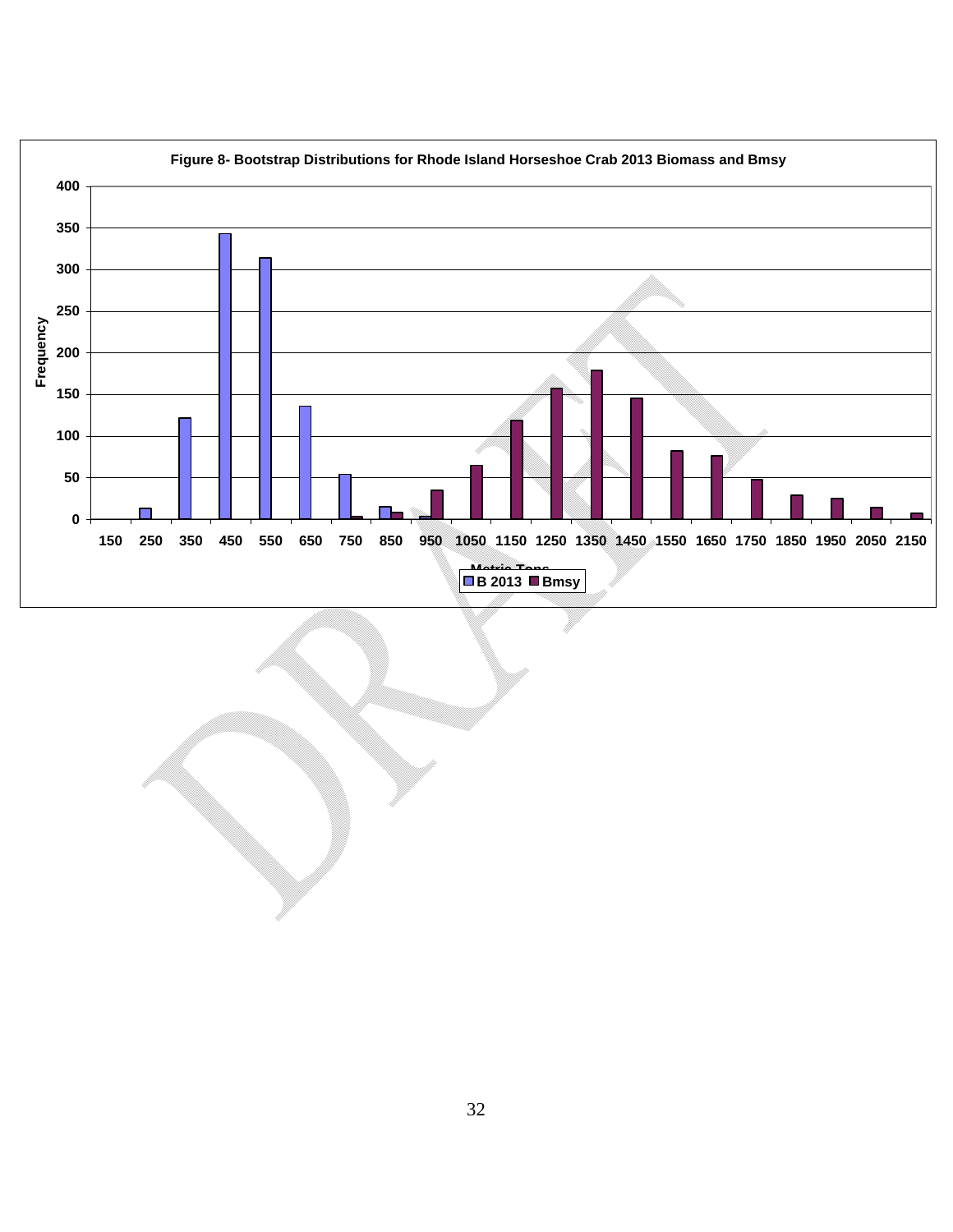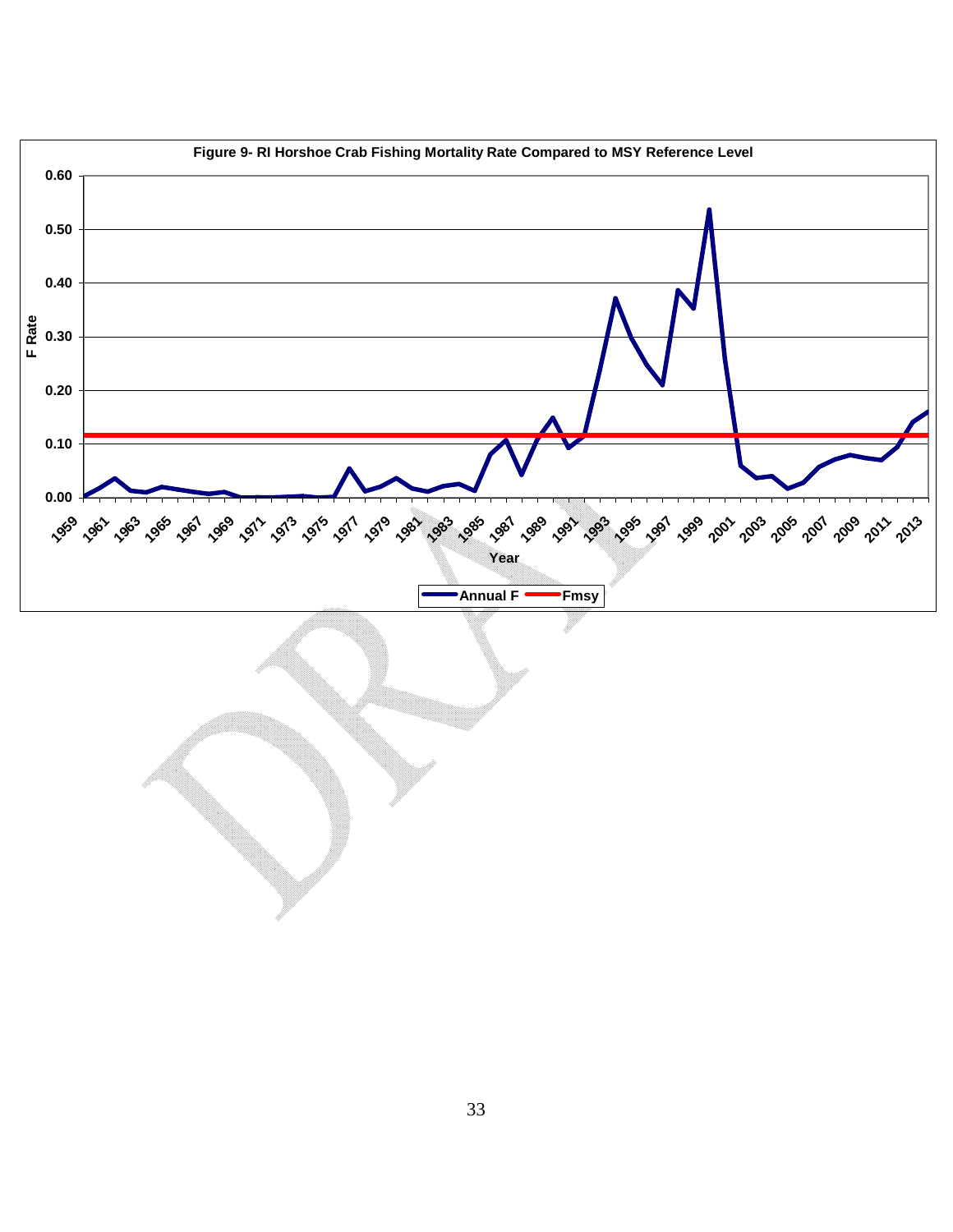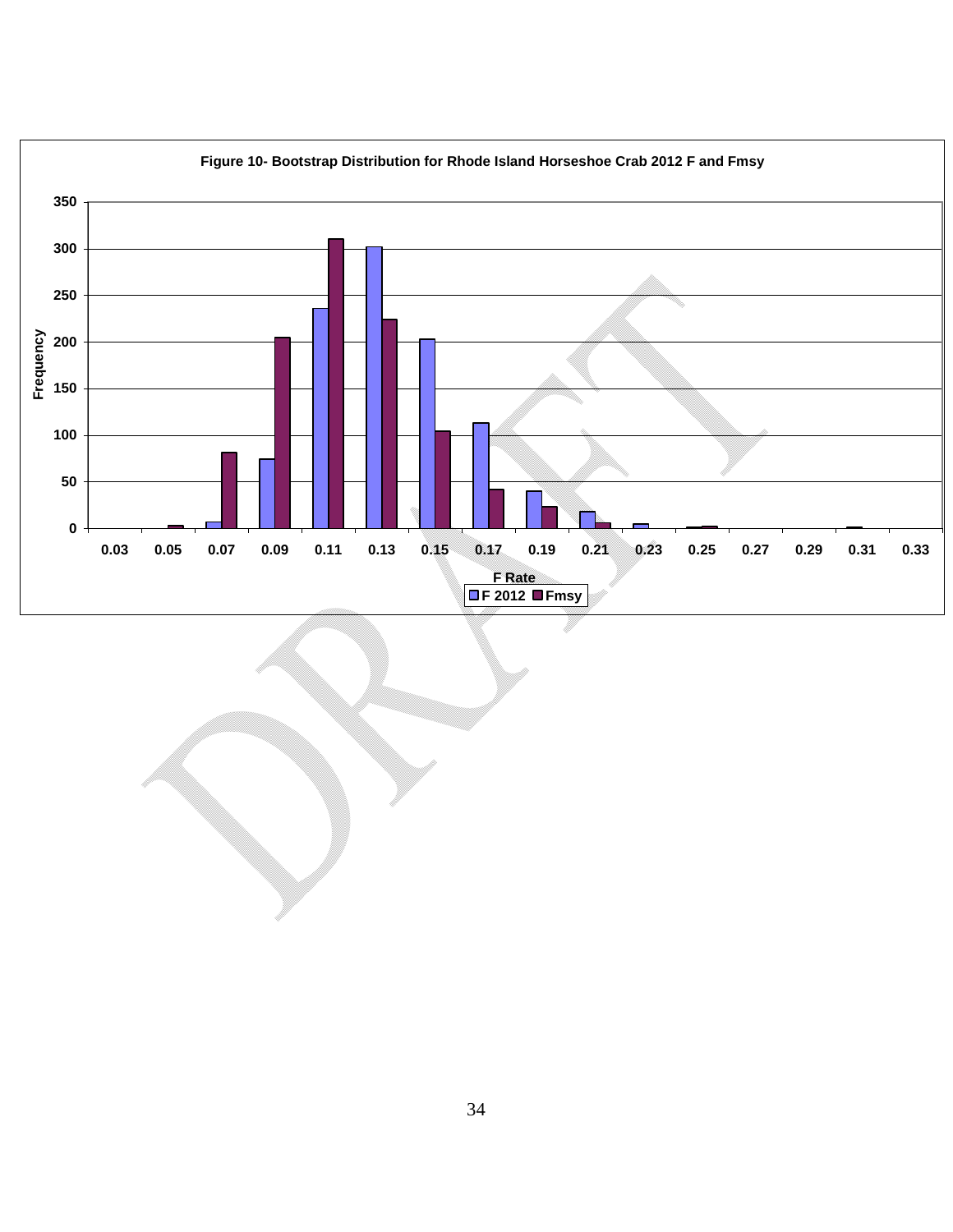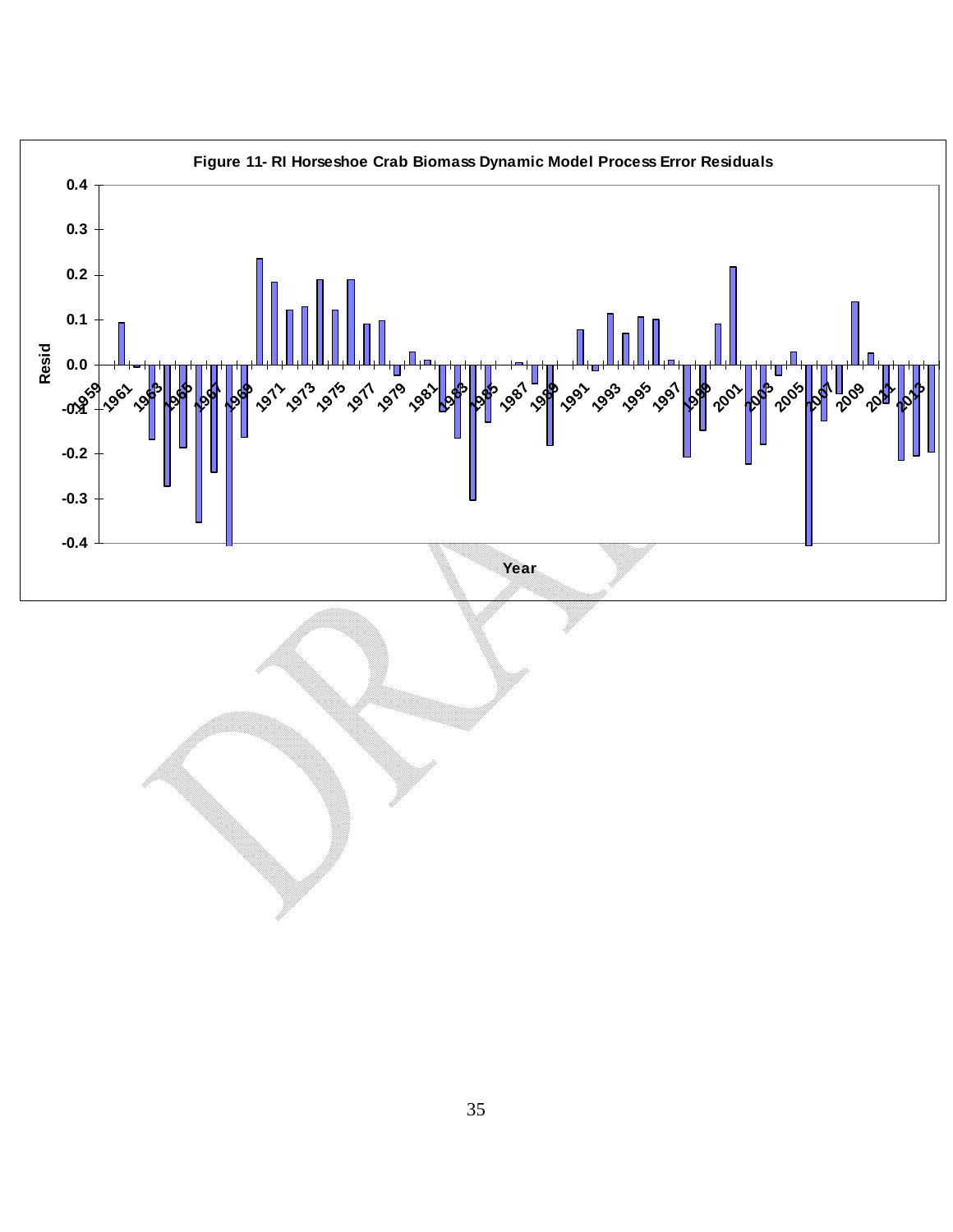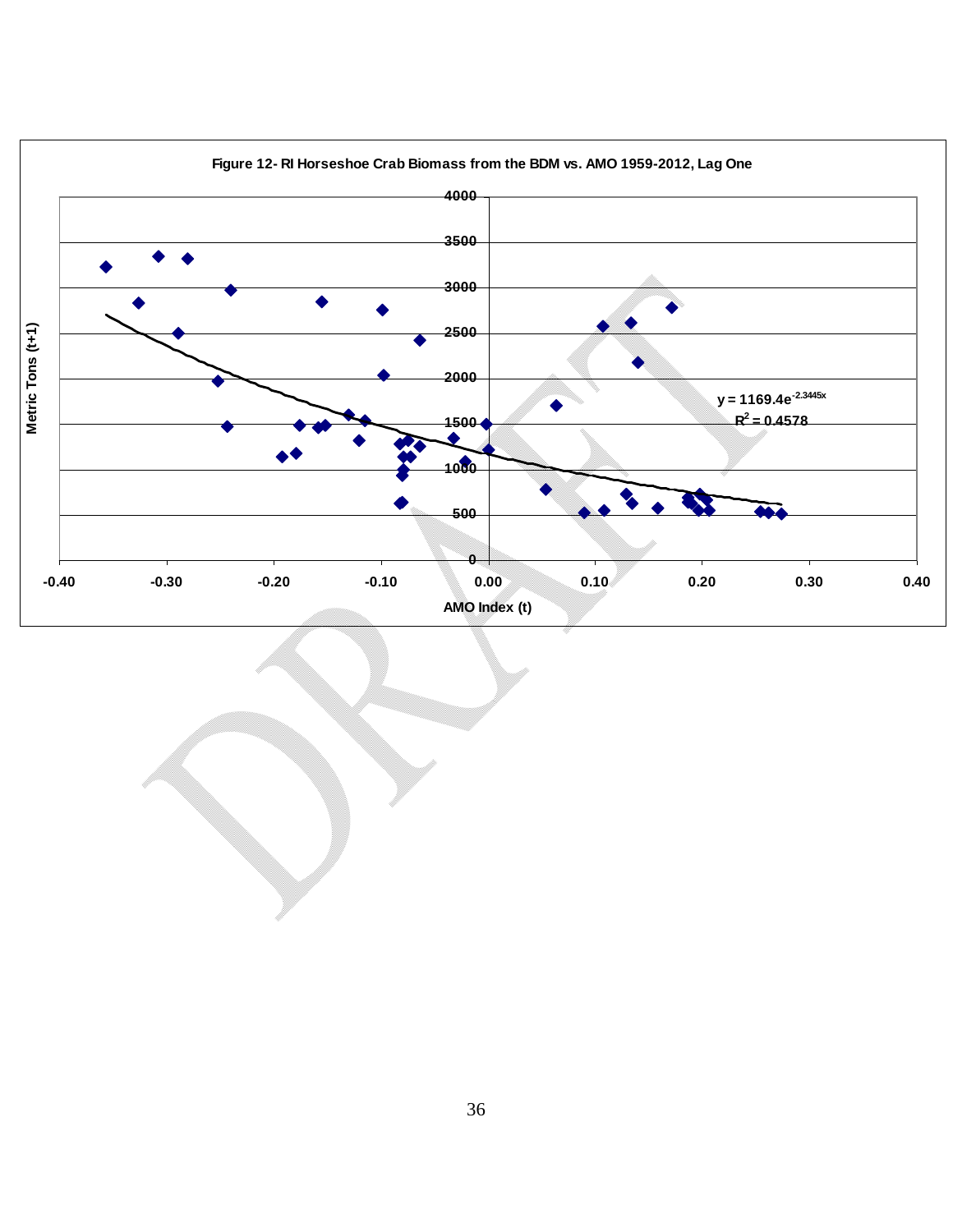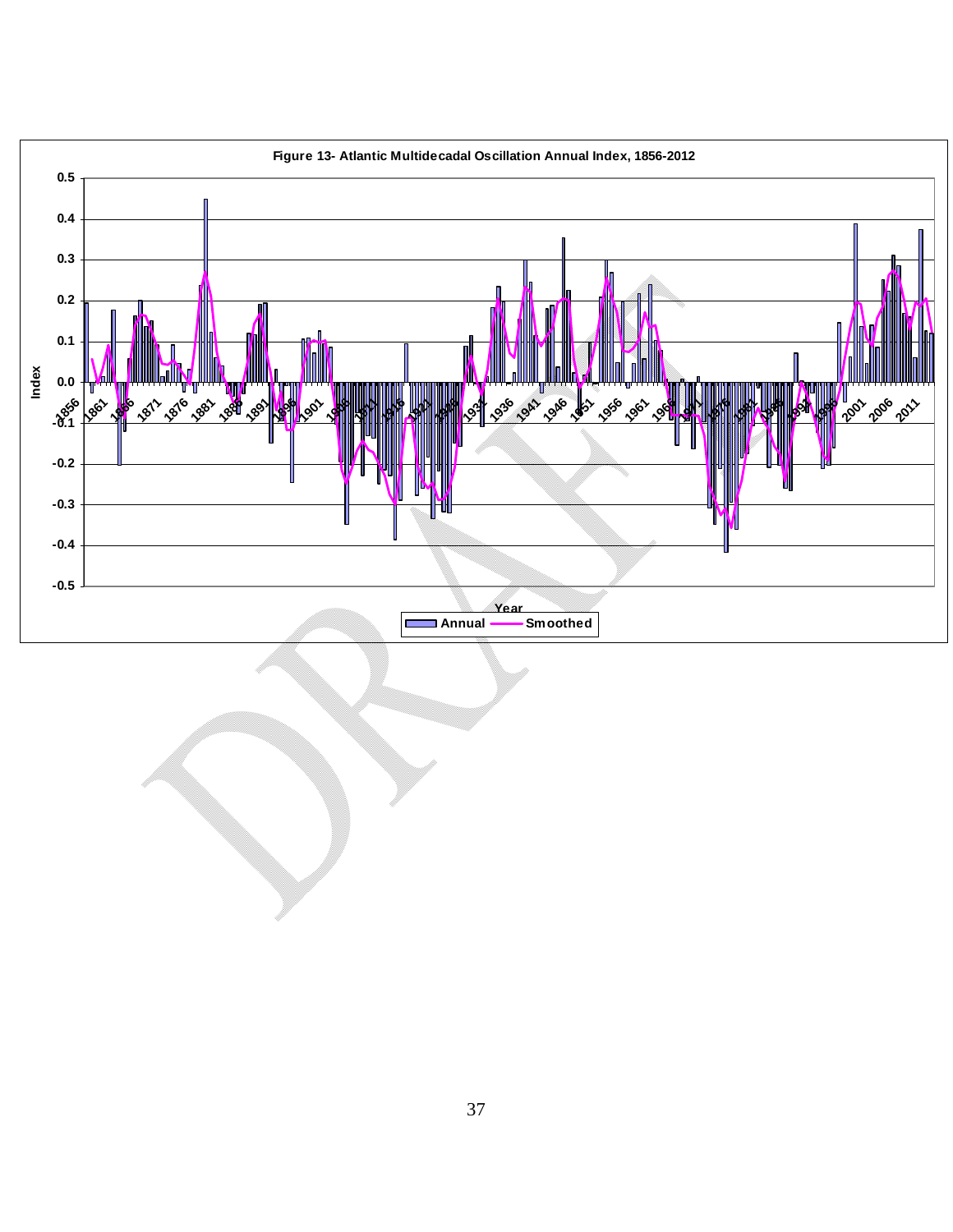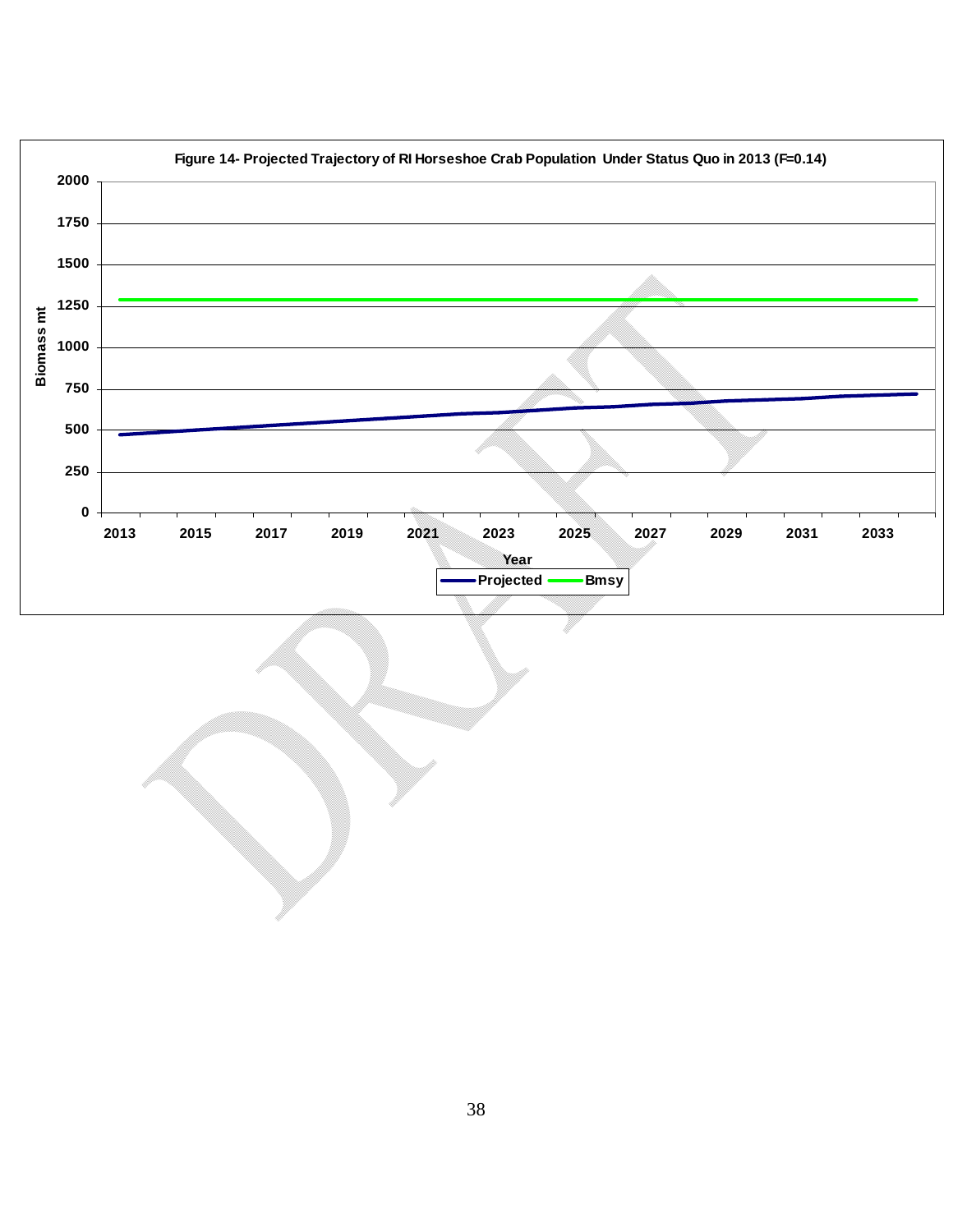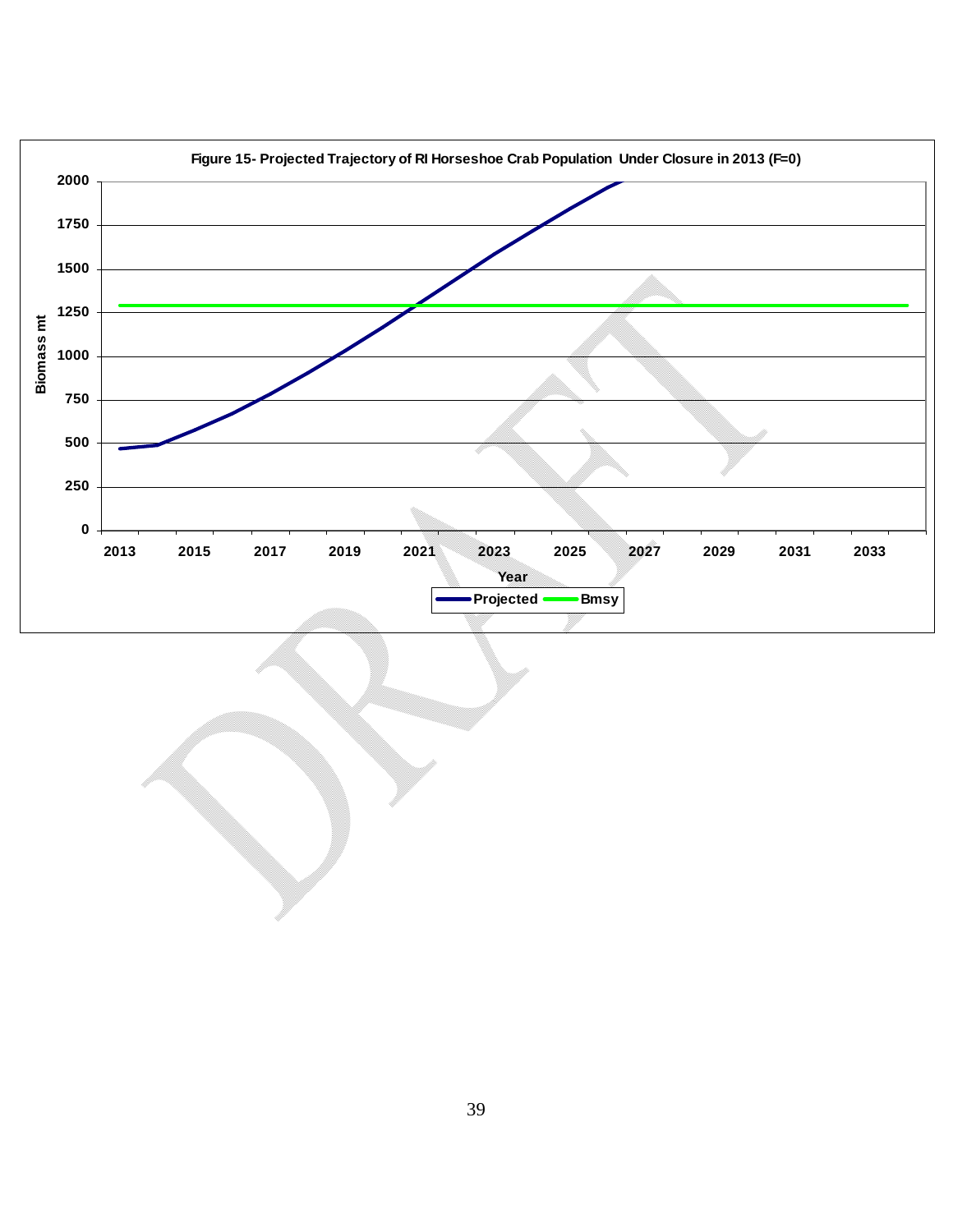

# 40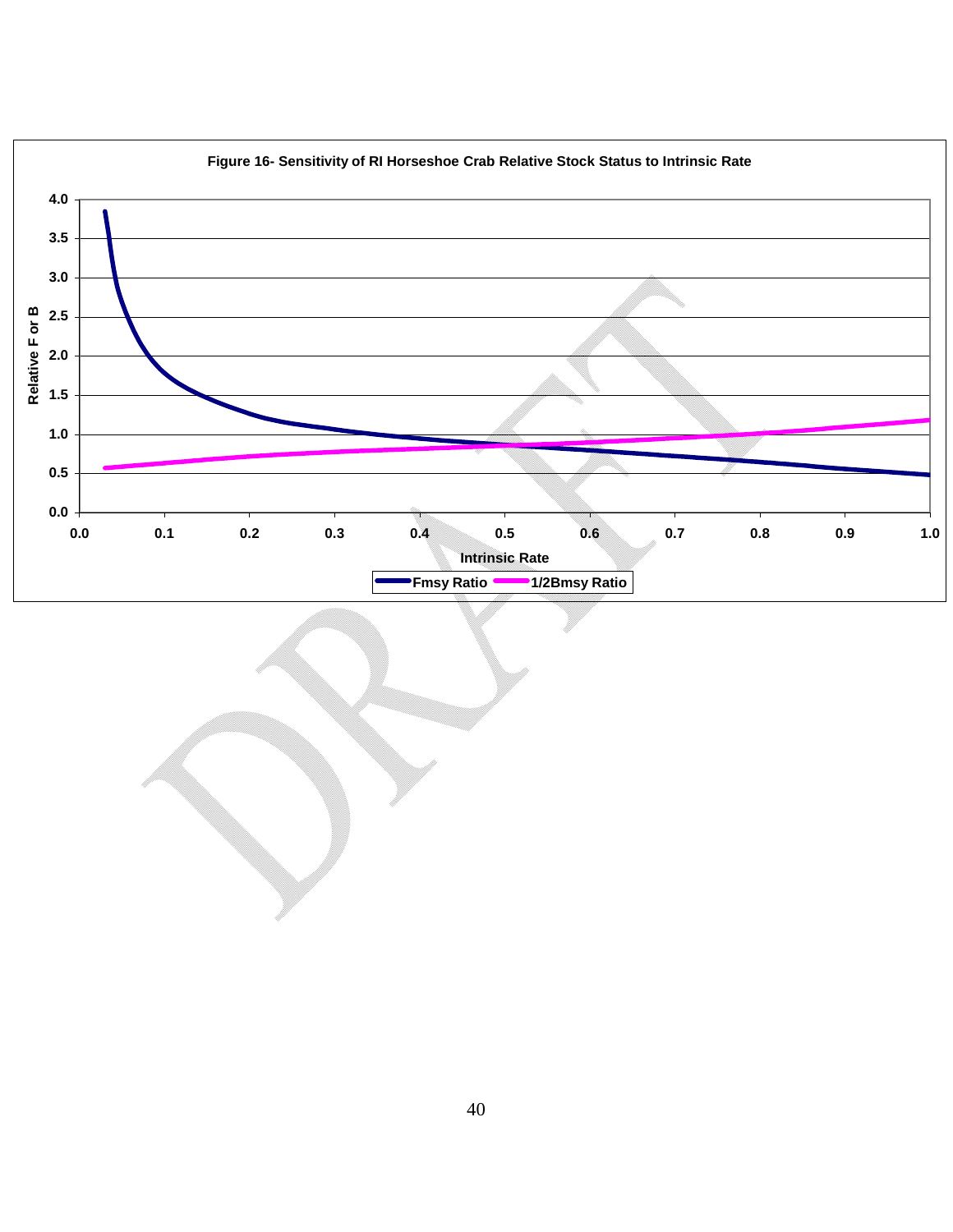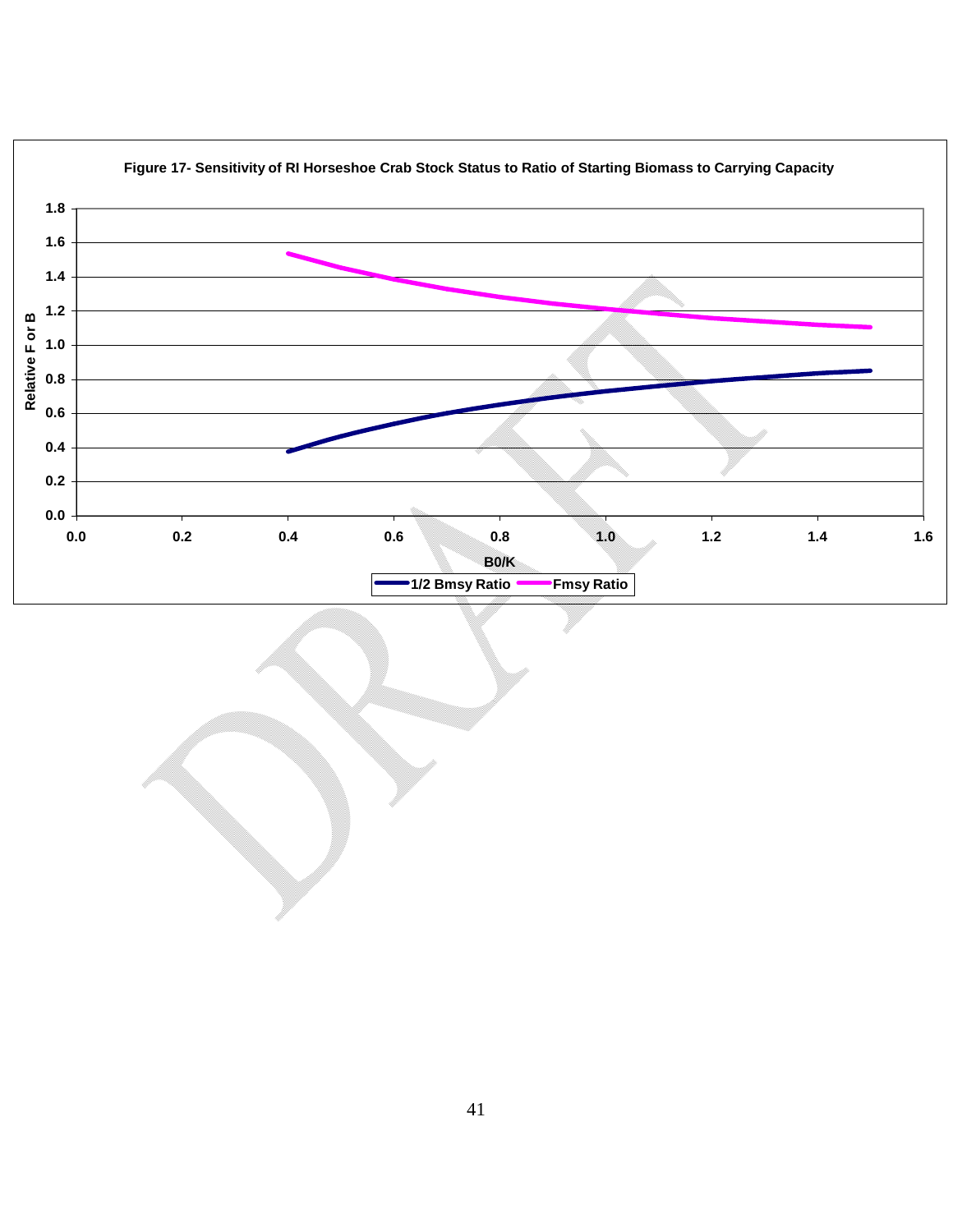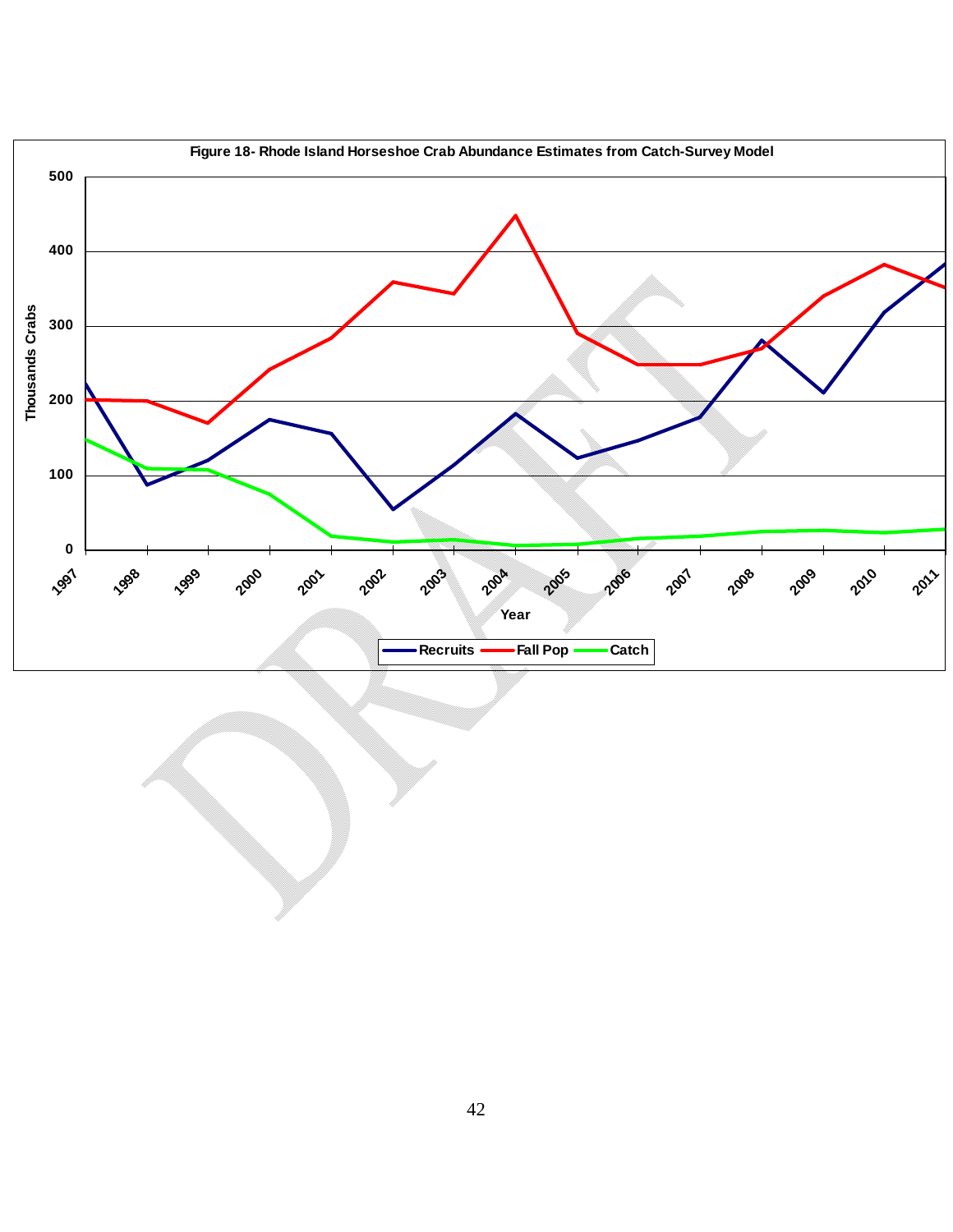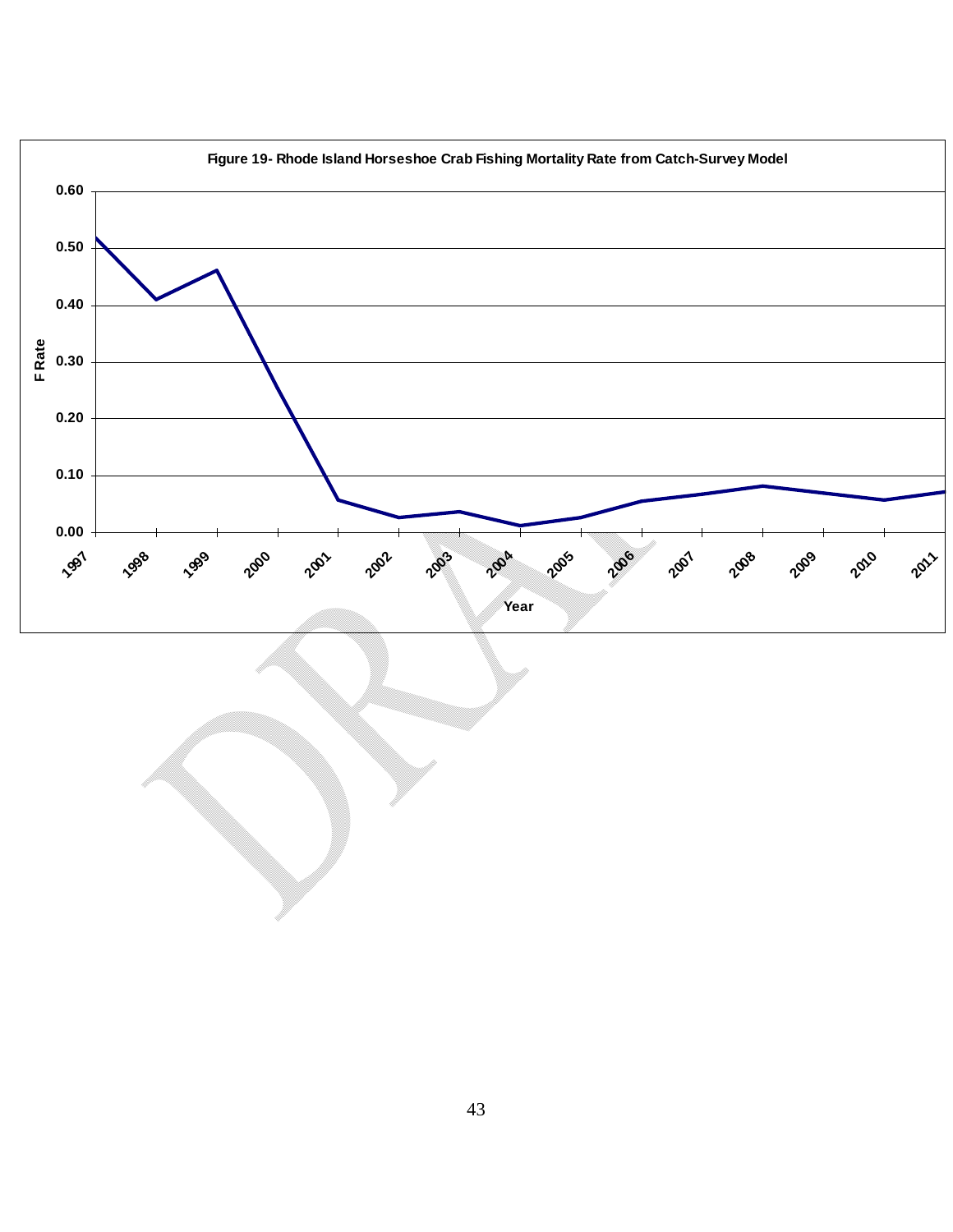